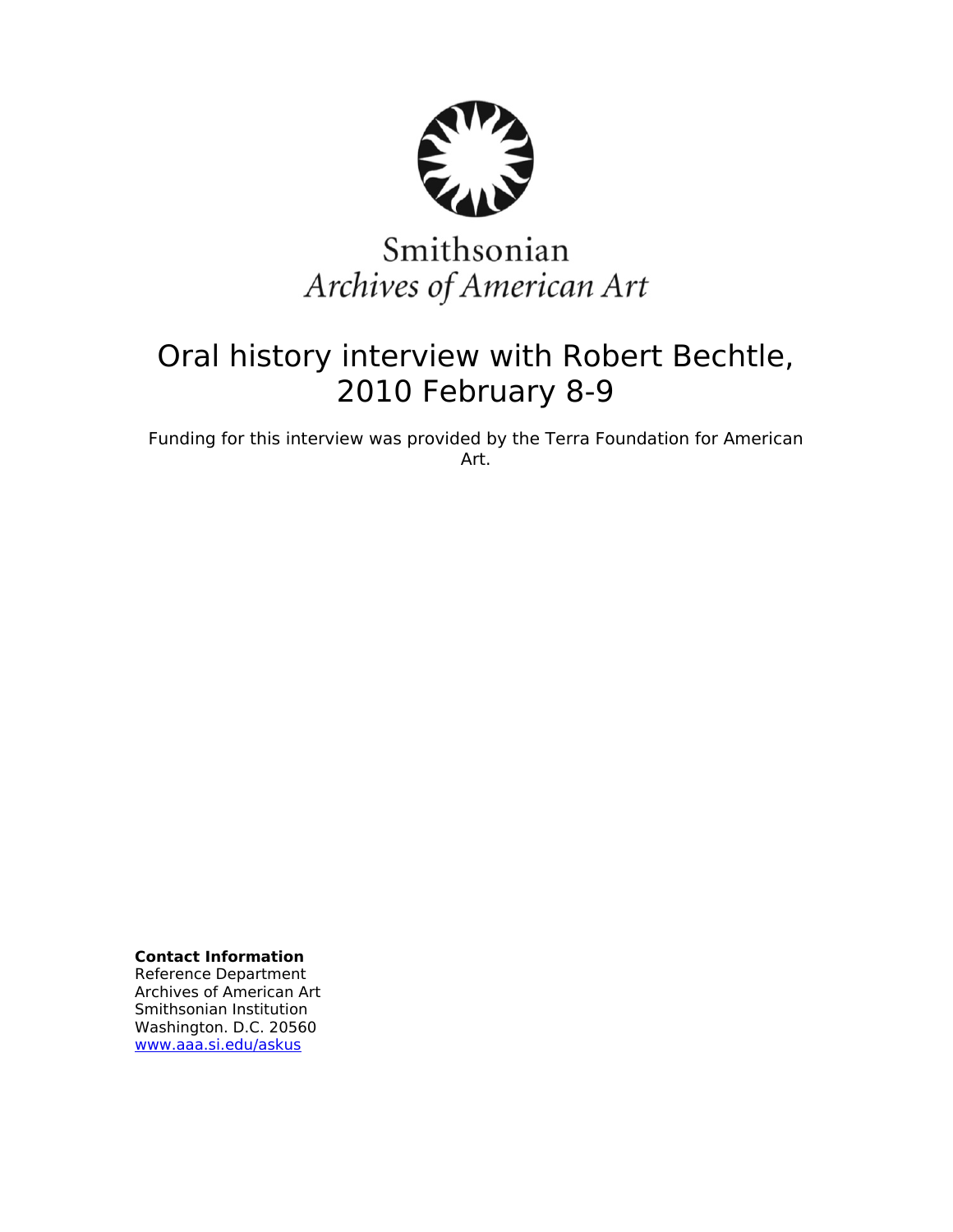### **Transcript**

#### **Preface**

The following oral history transcript is the result of a digitally recorded interview with Robert Bechtle on February 8 and 9, 2010. The interview took place at 871 de Haro Street, San Francisco, California, and was conducted by Judith Olch Richards for the Archives of American Art, Smithsonian Institution. Funding for this interview was provided by a grant from the Terra Foundation for American Art.

Robert Bechtle and Judith Olch Richards have reviewed the transcript and have made corrections and emendations. The reader should bear in mind that he or she is reading a transcript of spoken, rather than written, prose.

#### **Interview**

JUDITH RICHARDS: This is Judith Richards interviewing Robert Bechtle on February 8, 2010, on 871 de Haro Street, San Francisco [CA], for the Archives of American Art, Smithsonian Institution, disc one.

This interview takes up from more or less where a previous archives interview left off, that concluded in February 1980. And so, roughly starting from there, I wanted to just set up some basic facts.

At that point, you were living in Berkeley, but I think shortly after you moved from Berkeley to San Francisco. Did you move to the place we are here on de Haro Street?

ROBERT BECHTLE: No, actually we lived for, I guess, six or seven years in the same neighborhood but in a different location. We were on a street called Pennsylvania Avenue. It's about 10 blocks from here. It was when Whitney and I were first -

MS. RICHARDS: Your wife's name is Whitney Chadwick.

MR. BECHTLE: Chadwick, yeah. And then 1980, 1979 I mean, that was when I separated from my first wife, Nancy, and when Whitney and I started to live together and then got married. So 1980 is the year that I think of as a sort of watershed, and I think we moved into the place on Pennsylvania in 1980.

MS. RICHARDS: Did you have a separate studio at that point?

MR. BECHTLE: At that point I did, yeah. I rented a space - because of overlapping events, I rented a space in Emeryville, which is on the other side of the bay. It was because I was still keeping a lot of contacts in Berkeley and my kids were there and so on.

So Emeryville is a little industrial suburb. It's kind of between Oakland and Berkeley. It's also the first exit when you cross the bridge, so it's actually a very easy - at that time anyway - a very easy commute from the Potrero Hill neighborhood, which is kind of the first exit on this - on the San Francisco side of the bridge.

You could get from here to there in like 20 minutes, and you can certainly count on it being pretty much the same. But then over time that commute got more and more difficult as more and more traffic was becoming an issue.

MS. RICHARDS: That's the studio that was on Horton Street?

MR. BECHTLE: That was on Horton Street, yeah. It was a - there was an artist co-op there that had the, kind of, master lease on three buildings, and so all of us that had studios there, we rented from the co-op. We were members of the co-op.

MS. RICHARDS: Did you find it because of artist friends who were already there?

MR. BECHTLE: Yeah, I did. I guess a former student that - yeah, I was in need of studio space, so I asked about it, and they said, "Oh, come on and see what -

MS. RICHARDS: That was a change from working in your own home?

MR. BECHTLE: Yeah, I've had studios away from home and studios at home, you know, over the years alternately. So, at that particular time, I had had a studio in Berkeley that was originally a small garage, two-car garage, that I had remodeled into a studio with a high ceiling and skylights and so on.

But then when I left Berkeley, I needed to find another place to work. And, you know, for various reasons,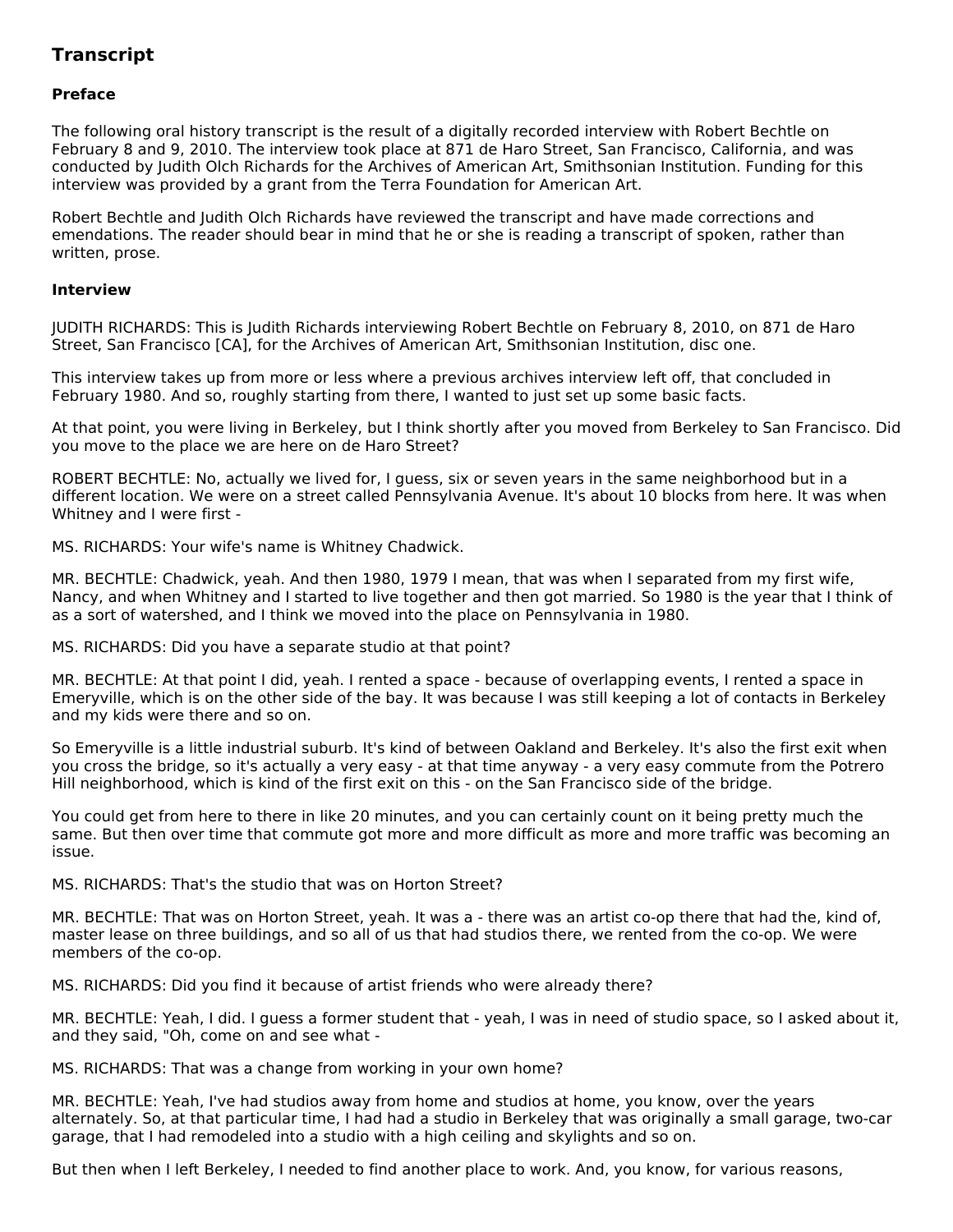Emeryville seemed like a good choice, partly because space was more available over there than it is in the city. It's very difficult to find studio space here, you know, and it was very cheap. And it was kind of a neat community, mostly younger artists. But some went on to become well-known.

MS. RICHARDS: For example?

MR. BECHTLE: Oh, Richard Misrach, for one. I don't think he has a studio there anymore, but he was one of the people that was there. And Bill Fontana, a sound sculptor, was there. And I can't think of anybody else that became famous, but -

MS. RICHARDS: Was it a kind of a community, I mean, in the sense -

MR. BECHTLE: It was, yeah. Yeah. Eventually the group was able to negotiate with the city of Emeryville for some kind of financing to purchase the buildings as a - I forget what they called it - a limited equity co-op, which meant that you - if you had bought a space in it, you could sell the space back to the co-op for what you paid for it, plus whatever improvements you made on it, but you couldn't put it on the open market and speculate in terms of real estate, you know, what its market value might be, which was perfect for that kind of a setup because that meant that the purchase prices were very low and people were able to afford it.

I moved out just when that was taking place, and the person that rented the space when I had purchased it, and he's still there. I mean, he's still doing it.

MS. RICHARDS: How long did you have a studio there?

MR. BECHTLE: I think it was about seven years. It seemed to go in seven-year cycles, for some reason.

MS. RICHARDS: During this period of time, the early '80s, I saw in the various publications a number of charcoal drawings. Have you - did working in charcoal begin earlier, and how did it relate to watercolors and oils that you were using?

MR. BECHTLE: Well -

MS. RICHARDS: I mean, there is a distinct -

MR. BECHTLE: I think I did the first of the, sort of, an ongoing series of charcoal drawings sometime in the mid- '70s.

MS. RICHARDS: The earliest one in the retrospective was 1979, but, of course, I didn't know if that was necessarily the first one.

MR. BECHTLE: I can't remember which one - it might have been. Although I think that there were a couple that would have been, you know, '77, maybe '78. And I'm not sure why I started [laughs].

MS. RICHARDS: I was asking because, of course, the precision of your work, the precision that you chose to put into your work, both the paintings in oil and watercolor, would seem to be contradictory to the medium of charcoal, and yet you use it in a very precise way, and it seems so perfectly attuned also to the kind of - rather than graphite, perhaps.

MR. BECHTLE: Well, I think the -

MS. RICHARDS: I was wondering how you found your way to charcoal and how you came to use the technique, the touch that you use, that you have.

MR. BECHTLE: Good question [laughs]. I mean, there were a few earlier drawings in the '60s, which were graphite. So I guess there was a kind of an urge to work monochromatically, and there were things that I felt you could do in a drawing that made sense in the '60s. You could make shortcuts happen or combine, you know, color with black and white and so on in ways that didn't make sense in bigger paintings - oil paintings.

But at some point charcoal suggested itself, and I honestly don't remember why. It was kind of like a challenge to see if I could do it. Why I was interested in doing it, you know, I'm not sure. The first ones, I was using the kind of tradition of smudging the charcoal but using those paper blending stomps, the, sort of, French stomps.

And then after the first one of those, which seemed to work well, then I started experimenting a little bit with different ways of working it, using, in some cases, Conté pencils, which gives it a denser black. I think when I tried using something called Wolff pencils, which are carbon but not quite as black as Conté, those didn't really seem to lend themselves to the stomping, so they were more using the grain of the texture of the paper to create the halftone.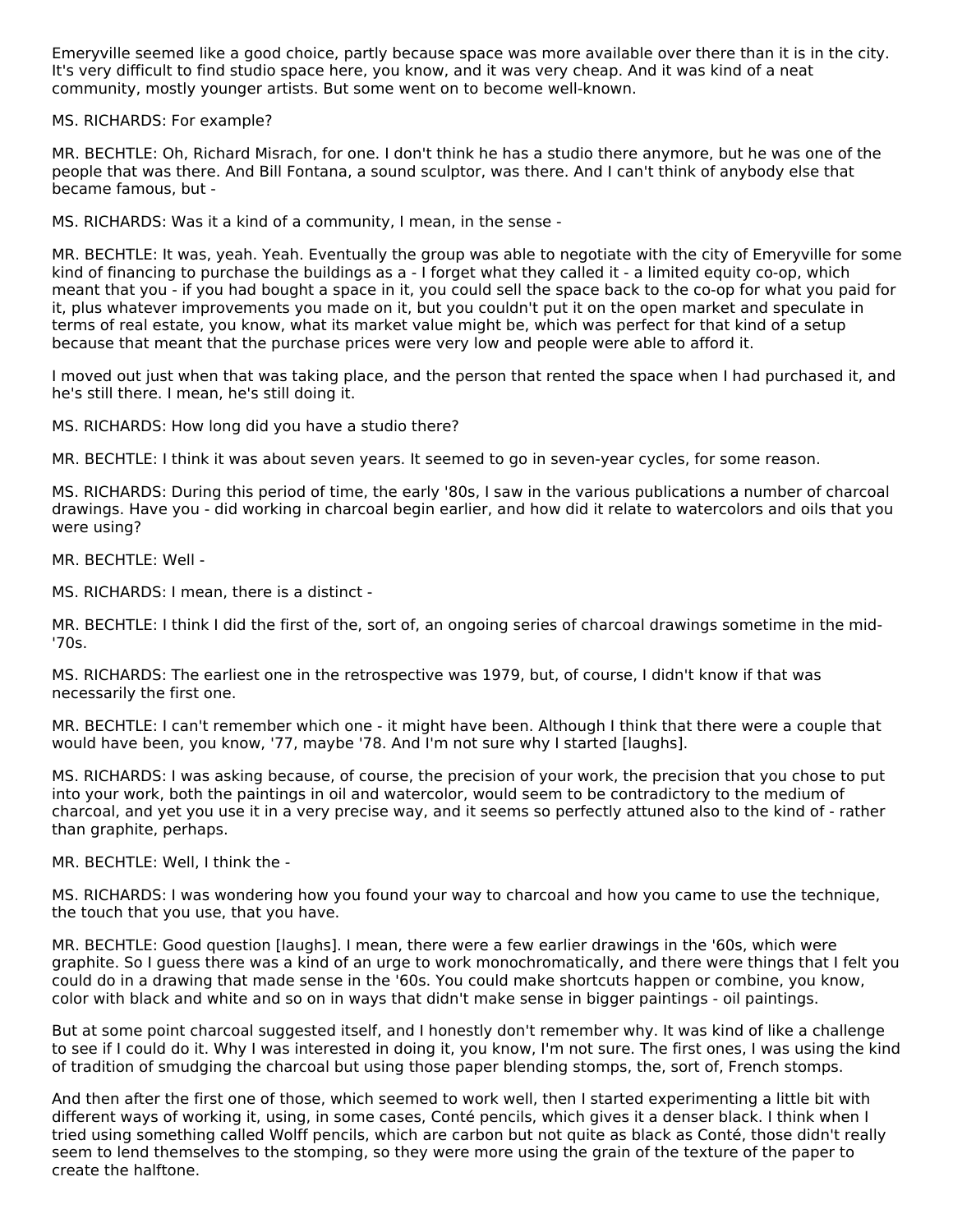And I guess I found that by using charcoal pencils, which were a little harder than the stick charcoal, and keeping them sharpened, I could make it work with charcoal as well. And so most of them are done that way, that is, using charcoal pencils without any stomping. Every once in a while I'll decide to maybe go back and try doing one with the stomping, just because maybe for a particular image it seems appropriate; I don't know. But, you know, I was very taken, years before this, by the wonderful Conté drawings that [Georges] Seurat did.

MS. RICHARDS: Yeah, one can't help thinking of Seurat when you -

MR. BECHTLE: So those were - you know, they were sort of out there as a kind of model to think about. I wasn't trying to imitate the look of the Seurats, which are much looser than what I was trying to do. But the use of the French paper - you know, the typical [Jean Auguste Dominique] Ingres texture - definitely came from looking at the Seurats.

I mean, charcoal was something we used in art school - you know, figure drawing class and so on - and we always used it in a loose way that involved a lot of rubbing things out. Maybe put down fairly broad masses of tone and then rub it out with a piece of paper or with a chamois, and then maybe go back on top of it and refine it a little bit more, and then rub it out again - you know, just kind of keep trying to gradually focus in on what you were drawing. So doing the later charcoal drawings was an attempt to use the medium without getting hooked on the rubbing-out aspect of it.

MS. RICHARDS: You mentioned at the first that it was a break from using color. What kinds of issues could you work out, or were you aware of wanting to work out, better without color? Or, alternately, was it more an attraction to working just with values in creating an image that way?

MR. BECHTLE: Yeah, well, there's a couple of things that probably were part of it. I mean, one thing that I haven't mentioned is that I've done a lot of lithographs, you know, starting -

MS. RICHARDS: I have a whole section to talk about printmaking.

MR. BECHTLE: Oh, okay. So -

MS. RICHARDS: And that started in the early '80s, too.

MR. BECHTLE: Well, no, actually the lithographs - I mean, actually, they went back to when I was an undergraduate.

MS. RICHARDS: Oh, I guess the etchings started, yeah.

MR. BECHTLE: And, you know, the first ones were very painterly, and there was stuff that I did for maybe like 10 years that was very painterly, very kind of abstract expressionist in terms of the way it was worked - very liquid as well as broad.

And gradually I got interested more in - you know, as the paintings tightened up and became subject-matter oriented, I started thinking in those terms, in terms of the lithographs. And so - the earliest lithographs, the painterly ones, were all in color. I got interested in doing black and white, with maybe very limited color or no color at all. And I found that I liked doing that, you know, and just sort of manipulating the grain of the stone to make the halftones.

So, in a way, the drawings really grew out of that I was gradually doing fewer lithographs and, in a way, letting the charcoal drawings become substitutes for it, because the aesthetic issues were the same, but the technical issues were very different.

And a lot of the technical issues of lithography - one of those things that, if you're interested in being a lithographer, that's, you know, one thing to learn the skills that are requisite to doing that, but in a way they get in the way, ultimately, of what you might be wanting to do as an artist. I mean, that's a whole can of worms, an issue of the artist-printmaker and the artist who works with a printer to make prints, separating the technological part from the aesthetic part.

I remember I had my - had a lithographic press in my studio. This was in Oakland, a big rented space, and I remember Ivan Karp came over one day.

#### MS. RICHARDS: This was in the '70s?

MR. BECHTLE: Yeah, this was probably in the '70s. And, you know, he looked at the press, and he said, "Sell it. Get rid of it. Don't waste your time on printing." And it was good advice. But, yeah, the charcoal drawings sort of, I think, grew out of that.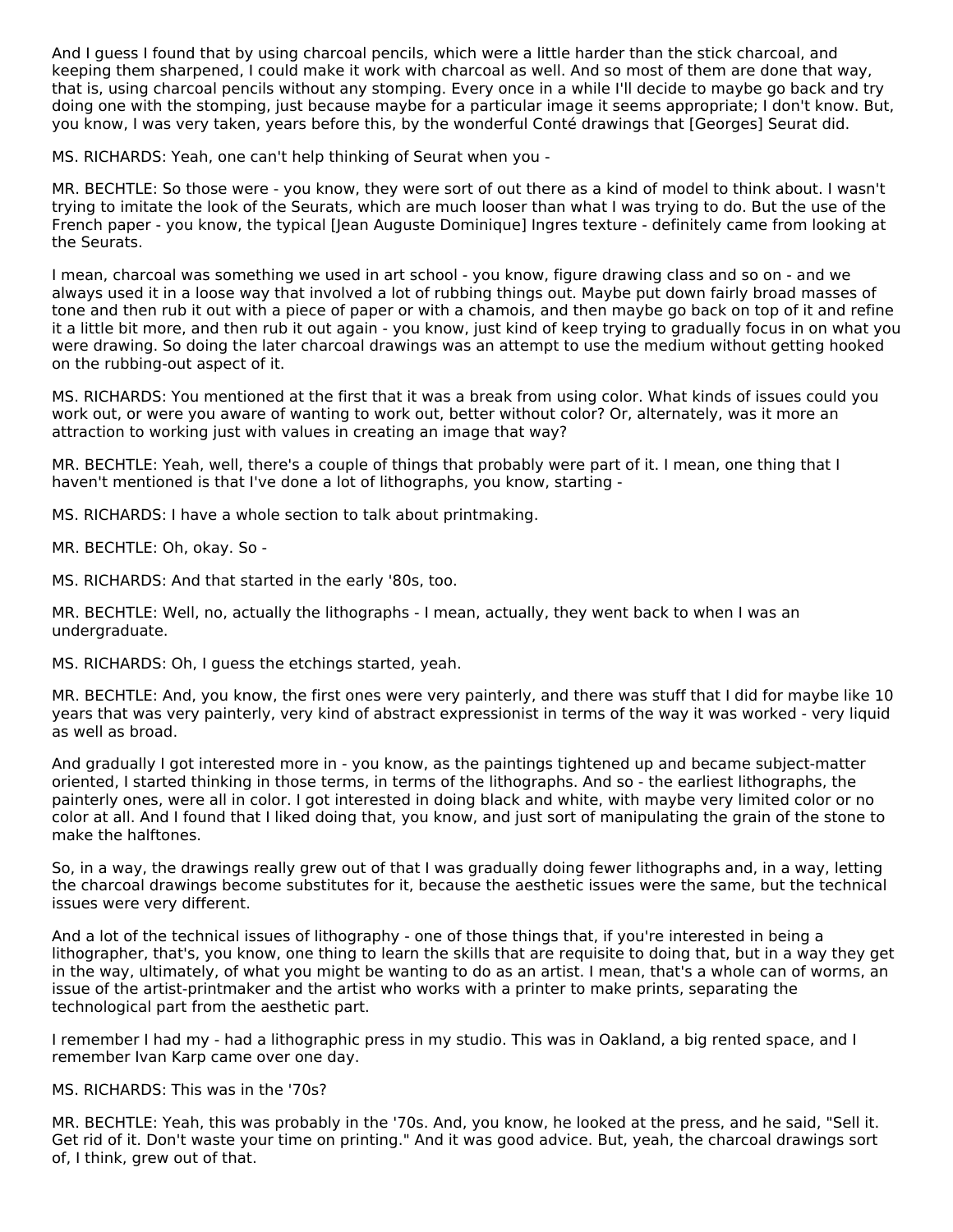There was something maybe intriguing but also slightly perverse about taking a color slide and then making a black-and-white drawing of it. I mean, you would think, well, you know, if you're going to make black-and-white images, you should use black-and-white photographs.

But there's something about the translation that you have to make from color - in terms of values - from color to black and white to make the gray scale read like the color scale does. It's kind of fascinating, and it's sort of the reverse of doing the opposite - you know, that if you're using a black-and-white photograph and inventing the color, that sets up a series of problems that, you know, can be resolved many different ways, but they're definitely problems that you have to deal with. And so this was sort of like turning it around and doing the opposite, taking the color out rather than putting it in.

MS. RICHARDS: Were you thinking about questions of color and how true to the reality of the photograph to be when you were painting, as you were translating it into values, and therefore maybe you wouldn't have to translate it into the, quote, correct, unquote?

MR. BECHTLE: Yeah. Well, it was because of the transposition you could exaggerate things that, maybe if you were working in paint, you would be a little bit more leery of doing. You know, you would mix something, get really dark, and let it go all the way to black, which would make sense, perhaps, you know, in a drawing, where in a painting where you might have something that gets very dark, but you've still got to maintain some sense of what color is there, what kind of light might be there. And so you can't let it go quite so far. You can't - it seems like it can't become quite so abstracted.

I mean, it's an issue that I sort of played around with a lot, because there were some paintings that I did with, oh, sort of backlighting on the figure, and then it's - so the light is kind of around the edges. And then behind it is shrubbery that's in shadow. And that was - related to the drawings - I think in some of the cases, I made drawings of the same image and did the drawings before the paintings. In some cases it went the other way, and the drawings were made after the paintings.

But anyway, there are these wonderful Renaissance paintings with figures against black or very dark gray backgrounds, you know, which I've always admired. And -

MS. RICHARDS: Is there any painter in particular that comes to mind?

MR. BECHTLE: Oh, I don't know - you know, [Jacopo Robusti] Tintoretto or, you know, in some cases Rembrandt [Harmenszoon Van Rijn]. Who - what's his name - [Michelangelo Merisi da] Caravaggio, kind of a Mannerist painting more than Renaissance painting.

And it seemed like something that would be fun to paint, but the idea of just painting a black background doesn't go anywhere. You know, it's like if you try and make it too obvious that that's what you're doing, it's not going to work.

So this was as way of having that happen in the painting but in totally contemporary terms. If I told people it was based on Renaissance painting, you know, they might say, oh, yeah, I see that, but they wouldn't think of it themselves.

There is a wonderful painting - fresco, I think - I think it's in Siena [Italy] - [Ambrogio] Lorenzetti [Allegories of] Good Government and Bad Government [1338-39]. It has this city - the walls of the city- against a black sky. And I wanted to do something like that, so I did - this was in the '80s, I guess - a cityscape out in the Sunset District in San Francisco, and the light is falling on all these white stucco houses going up the hill, and then the sky is very dark - not dead black, but it's very dark, and then it gradually sort of shades into blue, you know, what we see sometimes in the fog in the summertime here.

But the effect in the painting was these brightly lit houses against an almost black sky. So that was - that came out of that interest as well.

MS. RICHARDS: Just touching on the charcoal drawings a little bit more, do you feel that your approach to the medium and the decisions about when to do a charcoal drawing have evolved over the years, or has it been pretty consistent, since the '80s to the present? I mean, you continue to do a good number of drawings.

MR. BECHTLE: Yeah, they tend to go in spurts. There will be periods where I won't do them, and, you know, it might be over a period of several years. And then for some reason, whether it's - I start thinking, well, it would be interesting to maybe do a show of drawings, and there's a time frame that suggests that that would be a good thing to do. Or just one leads to the next.

Sometimes I would do one and that would be the end of it, you know, and I would go do other things. And then other times certain momentum would get established where, the next thing I know, I've got a whole bunch of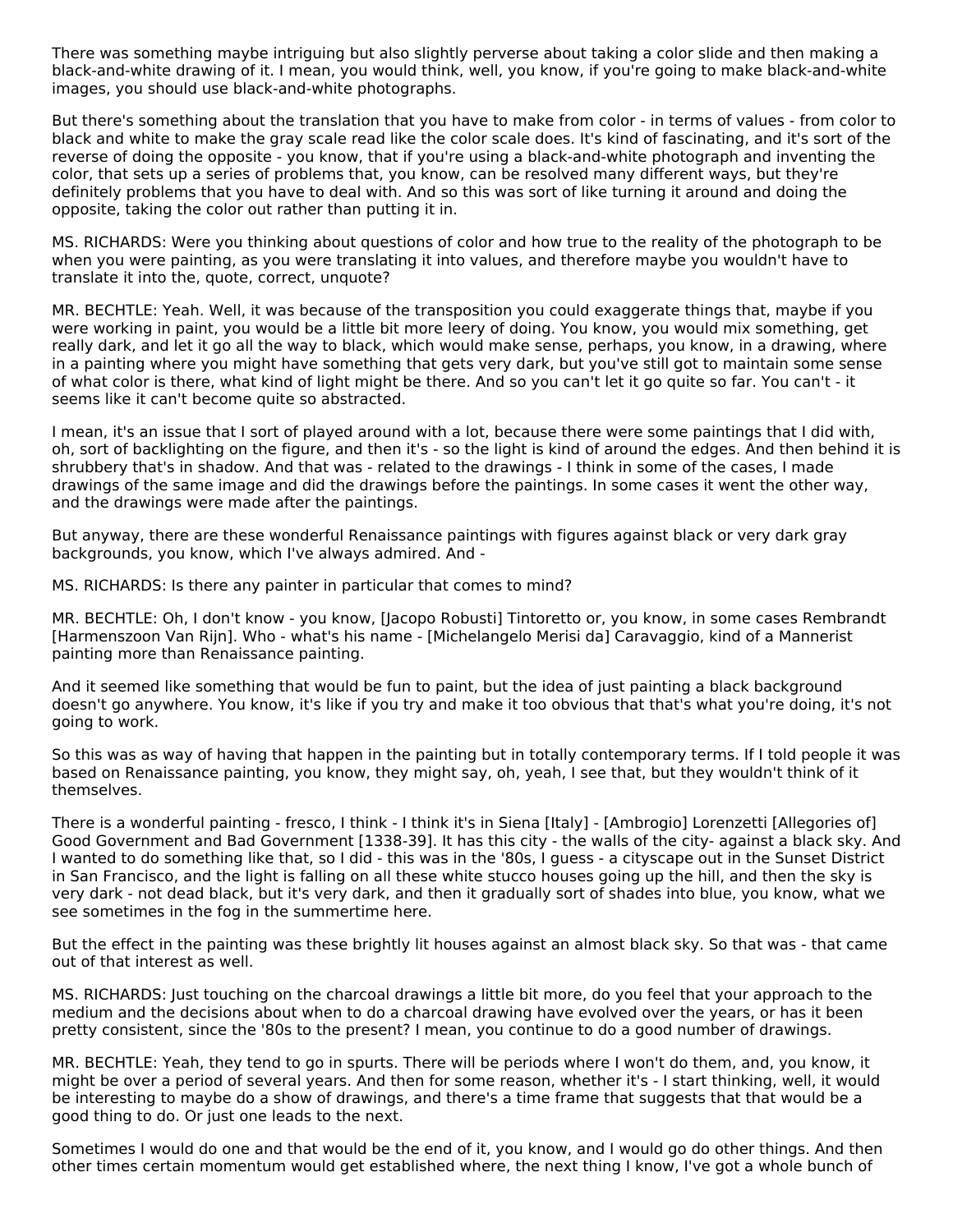slides laid out that are all drawing possibilities, and keep that going.

So for a while there, the drawings were really - I was doing those; I wasn't doing any watercolors. It was a period of about 10 years.

MS. RICHARDS: I noticed that in the retrospective -

MR. BECHTLE: Or I did very few watercolors.

MS. RICHARDS: - seemingly from their selection. If it reflected what your body of work was -

MR. BECHTLE: Yeah.

MS. RICHARDS: - there were watercolors and then stopped, and then only charcoals.

MR. BECHTLE: Yeah, yeah. The watercolors maybe didn't stop dead, but there would be very few of them, you know - maybe one or two a year - but a lot of drawings. And then I've kind of been doing watercolors for the last couple of summers and -

MS. RICHARDS: Well, speaking of summers, in 1984 you bought a summer house on the East Coast -

MR. BECHTLE: Right, yeah.

MS. RICHARDS: - in Massachusetts. Tell me about why that happened. Had you had a place to go - a special place to go in the summers before? And how did that affect your work? Did your work change in that kind of place in the summer?

MR. BECHTLE: No, I didn't have a -

MS. RICHARDS: Is it a rural -

MR. BECHTLE: Well, yeah, it is. It's in Massachusetts in a town called Westport, not Westport, Connecticut. It's near the ocean. The house that we got in 1984 was in a kind of semi-rural area. There were little suburban houses near us on both sides, but a quarter of a mile down the road is a big dairy farm and, you know, kind of a mix of older houses, some from the mid-19th century, some of them earlier than that.

It's a New England township, so the - what it really is, is as conglomeration of little villages, and some of which have a more rural feeling about them than the others. It's near Fall River, so one part of - the northern part of the township tends to function as a kind of suburb of Fall River, but the southern part, which is near the ocean, has several villages, one of which - well, I should backtrack, I guess, because the house that we bought in '84 we sold about 12 years later, I guess, and then didn't have a house there for a couple of years.

And then we bought one in 1999 that was in one of the villages that was next to the water, down, you know, right near the ocean, that is a wonderful little New England fishing village, I mean, literally - you know, 18thcentury houses and a fishing fleet that still operates out of the harbor about half a mile from the town beach, you know, where the old house was about eight or nine miles from the ocean near one of the other villages.

The '85 house was in a village called Head of Westport, meaning the head of the Westport River, and that had some old, you know, 18th-century houses as well. But the one we have now is in a village that's called Westport Point.

MS. RICHARDS: You know, people think about San Francisco as being a beautiful place to be in the summer.

MR. BECHTLE: It's not. [Laughs.]

MS. RICHARDS: It's not. So was your motivation to get out of - to get to a different place for a few months in the summer - escape?

MR. BECHTLE: Yeah, yeah. I mean, it was something that, as a kid, I had no access to anything like that. Growing up, you know, we'd go up to Lake Tahoe for a week or something like that in the summer, but it was not - it's actually not really a California thing in the same way that it is in the east, you know.

And it goes back to my discovery of New England, which was in 1961, really. I was on my way to Europe and going by boat, sailing out of New York, and I sort of timed it so that I was in New York about a week before the ship was supposed to leave. And I had a friend, one of my teachers at CCAC - California College of Arts and Crafts [Oakland, CA; now California College of the Arts] - Jason Schoener, and he and his wife had a house in Maine near Bath, in a place that was called Robinhood on Georgetown Island.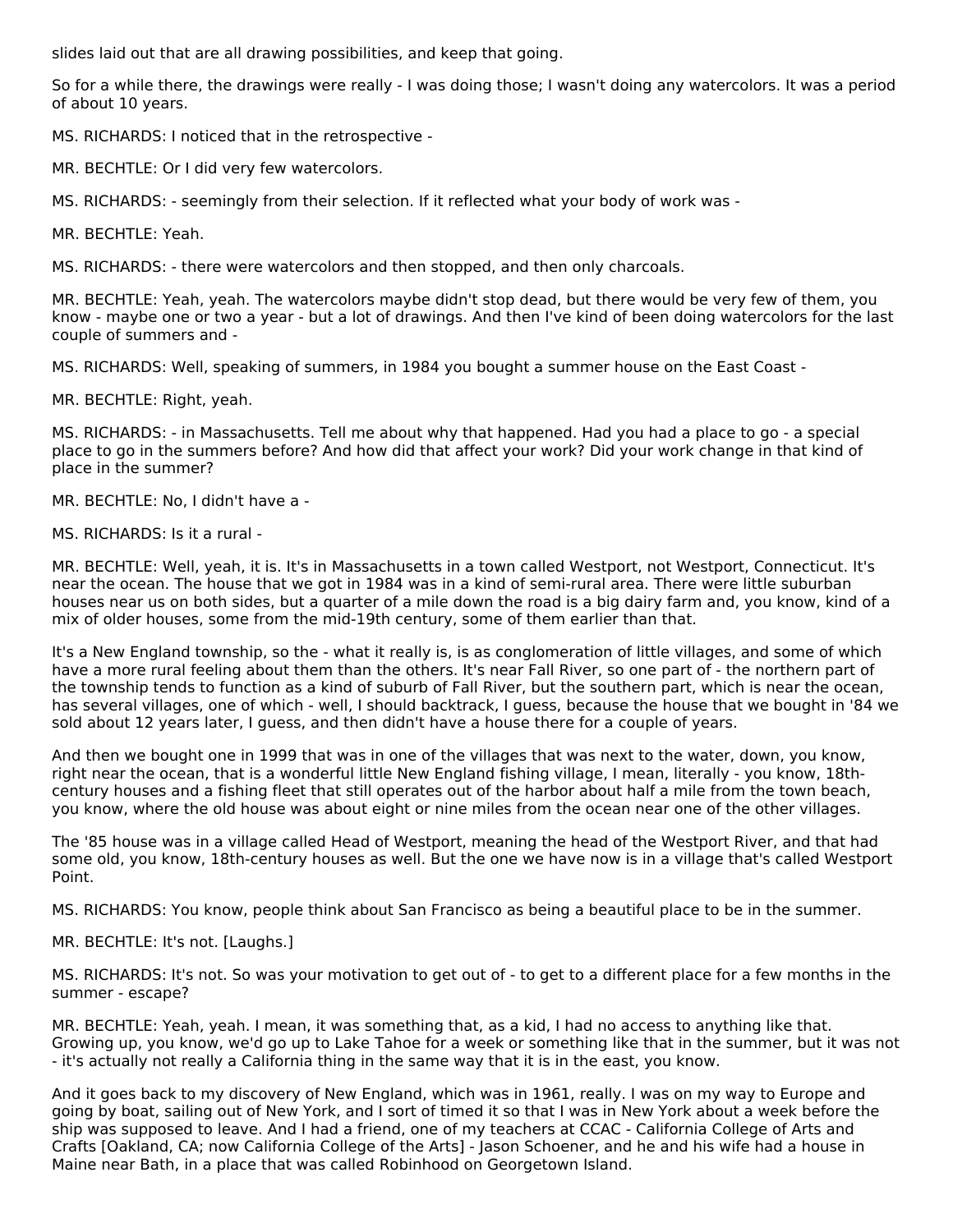Anyway, it was a 1800s Federal house that was magnificent. I went up there, and I spent most of that week with him. And, you know, going around the countryside doing the whole bit - the blueberries, the lobsters, et cetera and I fell in love with it, and I swore that if ever I had the opportunity to do something like that, I would do it.

And so, you know, when Whitney and I got together - she was originally from western New York and went to school as an undergraduate in Vermont and then lived in Cambridge [MA], where - she taught at MIT [Massachusetts Institute of Technology] for a while. So she had, you know, reasons for being there, and I kept thinking it would be good to have a place that was within commuting distance of New York that one could, you know, spend summers at.

So originally, our plan was to get something in Maine, and then we quickly figured that that would not work because of the distances and - it wouldn't work in the right way. And so we went to Westport on the suggestion of one of Whitney's sisters, who knew about it, and, you know, we sort of, over the years, kind of fell in love with it.

At one point, when we sold the house in the Head of Westport, we sort of toyed with the idea of looking elsewhere, and we sort of went down along the Connecticut coast a few times. We have some friends down near Guilford, or in Guilford. Then we looked in Stonington, which is a wonderful little town near Mystic, but we kept coming back and saying, but we really like it better in Westport.

MS. RICHARDS: Did you find that you did certain work when you were there in the summer - small works, because you would have to bring them back, or one large painting to focus on, or a number of drawings?

MR. BECHTLE: I sort of did both, yeah. I tried to not let the transition be - you know, affect the choice of what I was going to be doing in terms of the work. So in some cases I would start a fairly decent-sized painting in San Francisco and then ship it back and finish it there over the summer.

In some cases, I started something there and didn't get it finished and shipped it back to San Francisco to finish. More recently, I've set aside the summer just to do watercolors, partly because of the transportation issues.

MS. RICHARDS: So what you would normally - this is getting into the use of photography a bit, but you've taken photographs in San Francisco for paintings done here, but also the paintings continue there, and photographs taken in Massachusetts for works that you did there, as well as here?

MR. BECHTLE: Yeah, but not as much. I've not really found a handle on Massachusetts.

MS. RICHARDS: So most of imagery comes from San Francisco still.

MR. BECHTLE: It comes from San Francisco or California. I mean, the painting that I'm working on right now is from Massachusetts, but - and there are a couple - there are some New York interiors. There's a couple of interiors from North Adams [MA].

MS. RICHARDS: I was going to ask you, there's a few years of living in different places that I wanted to quickly cover. I read that you had a sabbatical in '84, and you took the opportunity to rent a loft in New York [City].

MR. BECHTLE: Yep, that was right.

MS. RICHARDS: Maybe it's obvious, but why did you decide to spend your sabbatical in New York?

MR. BECHTLE: Oh, it seemed like a good thing to do.

MS. RICHARDS: Were you toying with the idea of possibly moving to New York, testing that out?

MR. BECHTLE: Oh, in a way. I mean, we were not seriously thinking about it, you know, anything that major, but, wanted just to be able to get a sense of what it would be like to actually live there and not - I mean, you know, if you're subletting somebody's space, it's not the same as having to find your own space, but, you know, just see if one could deal with the intense urban-ness [sic] of it and -

MS. RICHARDS: Were you subletting from another artist?

MR. BECHTLE: Yeah. We sublet from a couple. It was Charlie and Nancy Wolf, and it was on Broome Street, between Crosby and Lafayette. And she was an artist, and actually pretty good, but, you know, I think she's sort of - one of these people that sort of goes in and out of it and so on.

So, like the space - the loft part - the living part of it was set up quite nicely, and then it had this large, relatively undeveloped space that was the equivalent of maybe half of the whole loft that was meant to be a studio, but it was mostly just boxes and stuff, you know. But it took a little bit of doing to get it set up with lights and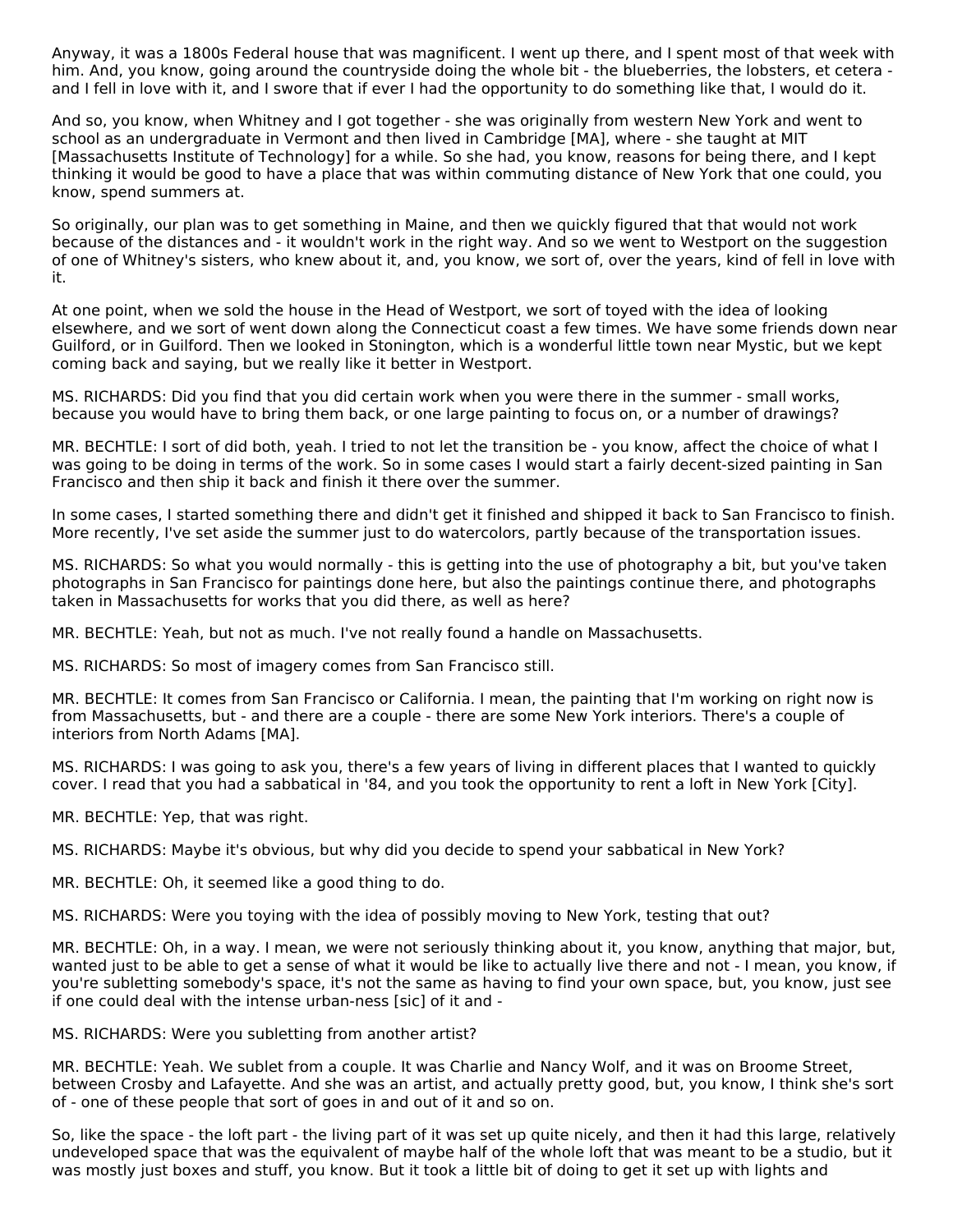everything so I could really work there. But it was - yeah, just to sort of see what it would be like to be in a city that valued artists, or seemed to.

MS. RICHARDS: Were you friends with a number of artists - was there a circle of friends that you picked up that you knew or developed from your time in New York?

MR. BECHTLE: There were a number of people, yeah, that we knew who had gone to New York from California. And then there were various people that I knew from the art world, from the gallery, artists who were at OK Harris [gallery]. And, you know, there were a number of art historians that Whitney knew that were based in New York. And so we had a rather lively scene.

MS. RICHARDS: Was that a positive experience?

MR. BECHTLE: Yeah, it was great. It was very nice, you know. It was so great that, I mean, we actually did it a couple of times, you know, for slightly shorter periods.

MS. RICHARDS: Yeah, I think you went back a couple of years later.

MR. BECHTLE: Yeah, yeah.

MS. RICHARDS: Also on Broome Street. Coincidentally?

MR. BECHTLE: Coincidentally, yeah - totally coincidentally. We had three lofts on Broome Street [laughs], one across the street from one of them and the other down the block a ways.

MS. RICHARDS: Did you feel that - the image - I've seen many works that you did there of images in the loft. I believe they were all interiors. I'm not sure if that's just -

MR. BECHTLE: They were -

MS. RICHARDS: Were most of the works that you did at that time interiors?

MR. BECHTLE: No, those - I mean, the occasional interior crops up in my painting. Those seemed like a way of painting about the experience without falling into the trap of trying to paint what's outside. You know, the look of New York is -

MS. RICHARDS: I don't think - you didn't take any photographs and do any paintings of New York?

MR. BECHTLE: No, no. I didn't even -

MS. RICHARDS: That was a trap?

MR. BECHTLE: Well, I thought - yeah, I thought it was a trap. I mean, one of the things that I felt is important to me was to have a certain authenticity that comes with being a part of the subject that I'm working with and not be a kind of tourist - a visual tourist or a voyeur. And that's the problem I have with Massachusetts. What I love about it is all the stuff that I wouldn't paint, because it's too quaint. And what I love about it is that it is quaint, but not to make pictures of, you know.

So I find ways around it, you know. And my barn, you know, it looks like New England, but there's nothing particularly charming about it. It's just there.

MS. RICHARDS: But it's clearly not San Francisco.

MR. BECHTLE: Yeah, yeah. They have too many trees. So the interiors were sort of the same thing.

MS. RICHARDS: So not to paint San Francisco would be inauthentic? There's a kind of an essence of your practice that has to do with the light and the imagery of this area.

MR. BECHTLE: Yeah, yeah. I mean, it's sort of - if I think about it, there's probably no real reason why I shouldn't, you know, make interpretations of any place that I happen to go to, but it just seems the wrong thing for me. I feel fake, you know?

MS. RICHARDS: Another - you got a Guggenheim [Fellowship] in 1985.

MR. BECHTLE: Yeah.

MS. RICHARDS: How did you feel about that? I know you used it again to travel. Was that a really important -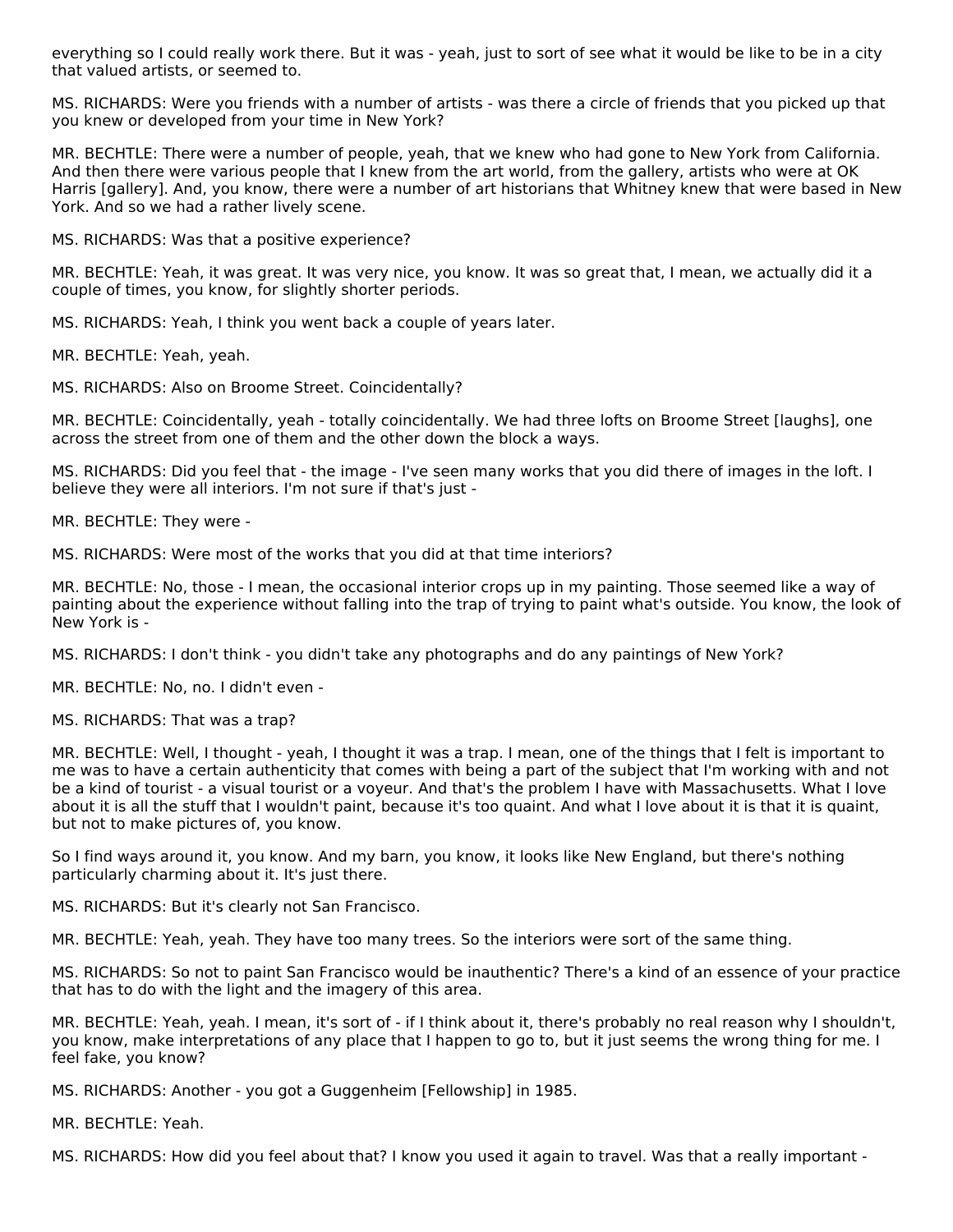MR. BECHTLE: Oh, I love traveling, you know.

MS. RICHARDS: Was that a very important grant to get?

MR. BECHTLE: Yeah. I mean, it's important - you know, it's a fairly large, substantial grant, and it's very prestigious, and they're not so easy to come by.

MS. RICHARDS: Would you say especially because you're not in New York? Would you have viewed it that way?

MR. BECHTLE: I'm not following you on that.

MS. RICHARDS: Would you think, because you're based in San Francisco, that getting a Guggenheim was especially important in terms of recognition from New York?

MR. BECHTLE: Oh -

MS. RICHARDS: I really don't know how broadly Guggenheims fall, but -

MR. BECHTLE: Oh, yeah. Well, I mean, the Guggenheim is - I mean, they do a pretty good job of spreading them out across the country. I think that at one point the committee, the sort of advisors that advise some of the art stuff, were the same people, and they were all New York artists, and I think there was always a feeling that, you know, that they tended to go to New York people.

But I think by the time I was in the mix, that had rolled over and was no longer - certainly now when I look through the listings of who's gotten them, you know, they're all over.

MS. RICHARDS: You used that money to go to Spain. How long did you spend, and where were you based in Spain?

MR. BECHTLE: Well, it was basically a month, I guess.

MS. RICHARDS: Oh, that's all?

MR. BECHTLE: Yeah. It was probably a little more than that. We were able to borrow a house in a village in Catalonia, or it's actually kind of almost on the line between Catalonia and - what's the - Aragon, I guess. Anyway, it was Mel Ramos's house. It was a house that he had bought some years before, back when property was very cheap in Spain. And it's in the village that Picasso had, you know, gone to and painted some of those early cubist things - Horta de Saint Joan. I guess when [Pablo] Picasso went there, it was called -

#### MS. RICHARDS: It's Horta -

MR. BECHTLE: - Horta de Ebro, but the name sort of changes. It's now called Horta de San Joan, but with the Catalonian spelling, J-O-A-N for Juan. When we were there, I think it was Horta de San Juan, with the Spanish spelling of Juan. Anyway, it was - you know, it just seemed like a good thing to do.

And I was interested in doing some work from multiple sources, that is, you know, combining photographs. I was interested in the idea of making studies - you know, watercolor - and then trying to put them together to make a bigger painting.

MS. RICHARDS: You said works from multiple photographic sources. That's something you didn't usually do?

MR. BECHTLE: No, no, it was kind of - I mean, I sort of wrote that up as a kind of project. I can't remember. Part of the thing that I wrote for the Guggenheim was involved in being in New York for a good part of it. So I think that - boy, I can't remember. But we were there in '84 -

MS. RICHARDS: And then also '86.

MR. BECHTLE: Yeah. And so, the Guggenheim was from '86, I think, because I think in '84 I had an NEA[National Endowment for the Arts grant]. But I remember writing the Guggenheim up apropos spending, you know, a certain amount of time in New York. The rationale for doing that was, you know, what we were talking about before.

MS. RICHARDS: It says in the SF MoMA [San Francisco Museum of Modern Art] catalogue that you got it in '85. And it connects that with taking a teaching break in '86.

MR. BECHTLE: With what?

MS. RICHARDS: You got the Guggenheim in '85, and it connects with taking a break from teaching in '86?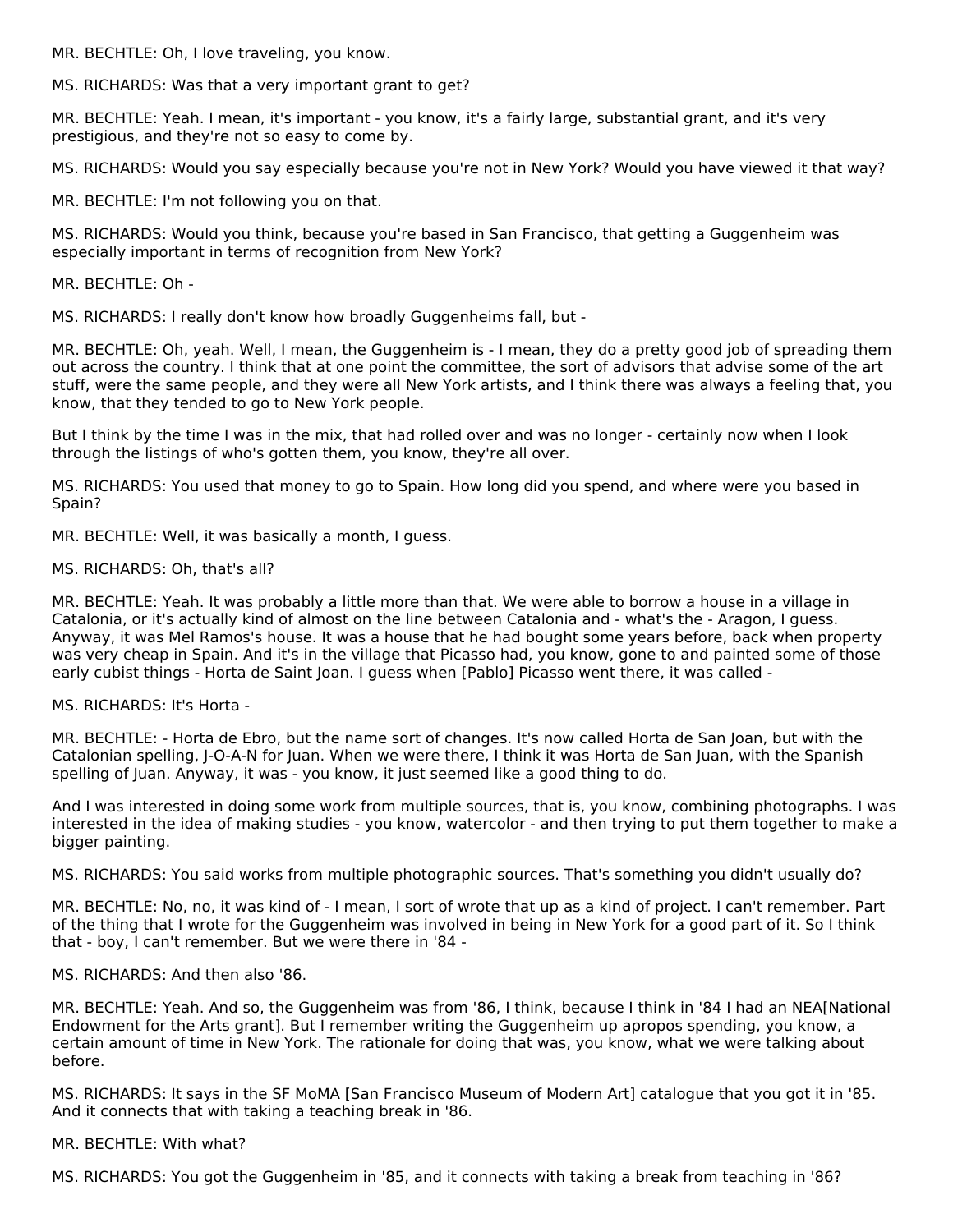MR. BECHTLE: That's - yeah, no, that's right, yeah. And the - '84 was a teaching break as well, and '86 - we were in New York January through March, I guess. And then we went to England, picked up a car, and drove it to Spain. We drove a little bit around Spain but mostly stayed up in the mountains.

I think we drove in from - or just sort of in the mountains, just in from Barcelona. Or not even Barcelona; what is it? Tarragona, I guess, but it's relatively near the coast. And then, to get to Madrid from there, you have to drive across the mountains, and they're quite wonderful.

MS. RICHARDS: Going back to after that - oh, I wanted to ask you - in New York, were there any artists in particular who you came to be close to or whose friendship or relationship mattered to you, that happened because you were in New York, and people you met who became important?

MR. BECHTLE: Yes and no. I mean, at that point, I got to know Chuck Close somewhat. We would talk. We had lunch a few times. There were artists in the gallery that -

MS. RICHARDS: What about John Salt? Were you familiar with him?

MR. BECHTLE: John, yeah.

MS. RICHARDS: He was still living in New York at that time, I think.

MR. BECHTLE: He was - yeah, I think he was - wait a minute. No, I'm not - he may not have been. I knew John when he was in New York, but that may have been from earlier trips to New York, because Whitney had not met John Salt until just last year when we went to the opening in Berlin.

MS. RICHARDS: I'm thinking about him because of his use of watercolor and the, kind of, sense of light.

MR. BECHTLE: Yeah.

MS. RICHARDS: And there seem to be connections to your work, a sympathy - a kind of a -

MR. BECHTLE: Yeah. No, it's true. I'm a great admirer of his work. It holds up, you know, more than a lot of the other stuff that people were doing. Yeah, he's sort of a wizard with the airbrush, and he's so good that you're not even aware of the airbrush when you look at the work. You just look at it, and there it is, you know - the height of skill to be able to do that.

MS. RICHARDS: Around that time - 1987, I think - you ended up moving from Pennsylvania Avenue to this house.

MR. BECHTLE: Yeah. Yeah, we bought this, I guess, in the fall of 1986 and then moved here in the beginning of '87.

MS. RICHARDS: And you established a studio in this house at the same time?

MR. BECHTLE: Yeah, well, I still had the Emeryville studio at that point, because this was just raw space down here. And one of the reasons bought the house was because it had a developable studio space in it.

MS. RICHARDS: And you were really preferring to have a studio in the same place you lived.

MR. BECHTLE: Yeah. It seemed like a good idea. [Laughs.]

MS. RICHARDS: You mean there are pros and cons.

MR. BECHTLE: The thing is that it's so - I wanted something that I didn't have to drive across the bridge, and it seemed like - it's difficult to find studios in the city, so it seemed like it would make sense to do the studio-athome routine. I mean, I sort of alternated doing that.

I've had studios at home in Berkeley, and then rented a studio in downtown Oakland for, I don't know, seven or eight years, and then developed a studio at home in Berkeley another time, and then rented a studio in Emeryville, and then developed this one at home. So, I mean, there's advantages both ways.

MS. RICHARDS: Were the other studios more or less the same size and had the same kind of quality of light as this studio?

MR. BECHTLE: Yeah, some of them were. I mean, the one in Oakland was a sort of second-floor loft, and so it had very high ceilings. I guess they were like 14-, 15-foot ceilings with north light - industrial-type windows, really nice.

And it was pretty big. It was about 1,500 square feet. And there were a number of artists that had studios in that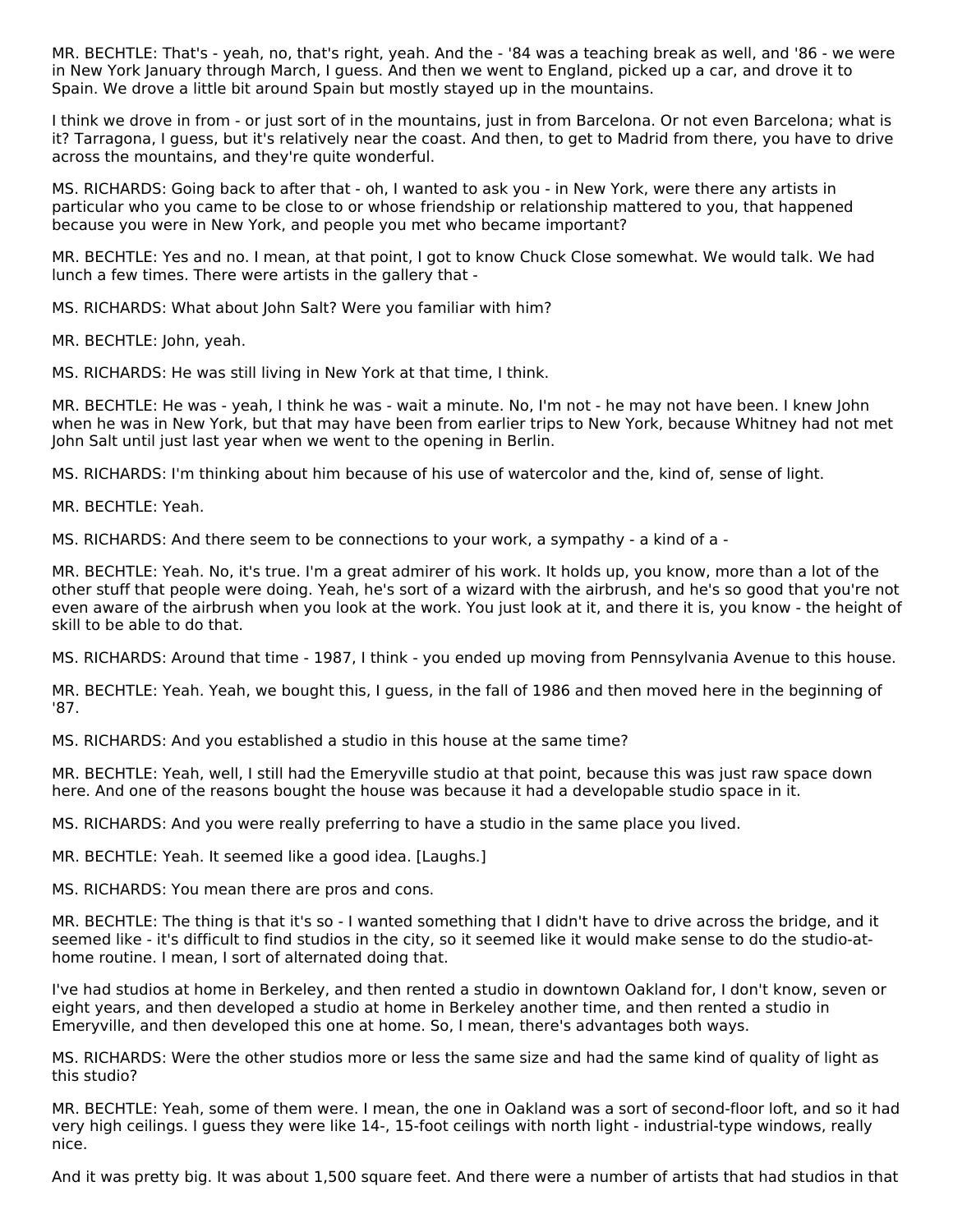building, including Crown Point Press at one point - several artists that I knew. And, you know, those situations always are fluid. And one time I was sharing a fairly large space with two other artists, and then they pulled out, and I ended up having this fairly large space.

And then I moved to another part of the building, again sharing it and having a huge space. It must have been, I don't know, 3,000 square feet.

MS. RICHARDS: But those different spaces didn't seem to affect the size of your work or the -

MR. BECHTLE: Not particularly, no.

MS. RICHARDS: It didn't -

MR. BECHTLE: Well, I mean, in a way they did. The biggest painting I did was the one of the Thunderbird ['60 T-Bird, 1968] with the guy standing - with my brother standing by the car, and that was in one of the big spaces that I did that. And there would be no reason why I couldn't paint the same size painting in here, but it's less likely that I would think of doing it.

So the spaces - yeah, it does sort of affect - I think the thing that's most frustrating about the smaller space is that it just gets cluttered. With the bigger spaces, you sort of keep the clutter all at one end or something, and then keep a fairly big space that was just empty.

[END CD 1.]

MS. RICHARDS: This is Judith Richards interviewing Robert Bechtel on February 8, 2010, on de Haro Street, in San Francisco, for the Archives of American Art, Smithsonian Institution, disc two.

So you were saying that sometimes a bigger space prompts you to do a larger work, although it hasn't been an ambition to get a bigger space to do a larger painting.

MR. BECHTLE: No. [Laughs.] It seems like it comes the other way.

MS. RICHARDS: I want to ask you a few questions about working methods. It seems that as we get into the mid- '80s, late '80s, while you're still working from photographs, the paintings look less tied to the photographic source, possibly, both in the imagery and in maybe the color. Did your approach to using the photograph change in the late '80s, and how has that piece of your practice evolved?

MR. BECHTLE: Well, I think it's changed, but it's by small degrees. I have friends that - painted from photographs - that would say that their ambition was to make the painting look as much like the photograph as they could, but I didn't feel that that was my intent.

I kept in reserve a sense that there was a certain painterly quality that I was trying to achieve, even in the most - you know, the period that I think of as the most precisely painted - you know, mid-'70s to, say, mid-'80s - and I think I started looking for ways that I could expand on the painterliness, find ways of painting a little more roughly, not finishing things quite so much. And when you're working with photographs as a source, it's very hard to break away from [all the information] - there's a certain tyranny that the photo imposes.

MS. RICHARDS: You're, at this point, working from color prints rather than a slide?

MR. BECHTLE: Yeah. Well, color prints made from a slide.

MS. RICHARDS: Right.

MR. BECHTLE: Which is - I think I switched from looking at a projected image of the slide, you know, on a viewer, somewhere back in the early '70s - started having prints made. I've been doing that ever since.

MS. RICHARDS: Well, you were saying that there is a kind of a tyranny in -

MR. BECHTLE: Yeah, well, I think there's a kind of - you know, the physical presence of the photograph has all this information in it, and not all of that information is necessarily important, and yet it's there, and your eye tends to absorb it. And you have to kind of fight against including something just because it's there in the photograph, and you have to constantly be questioning whether some area in the painting could be just as easily achieved by broader means than getting in there and noodling out all of the little bits of information that the photograph is giving you, or seems to be giving you.

It seems easier to break that hold of the photograph when painting figures than it is painting something more precise, you know, like the car. The car is harder to loosen up than the figure is. The figure on those - you just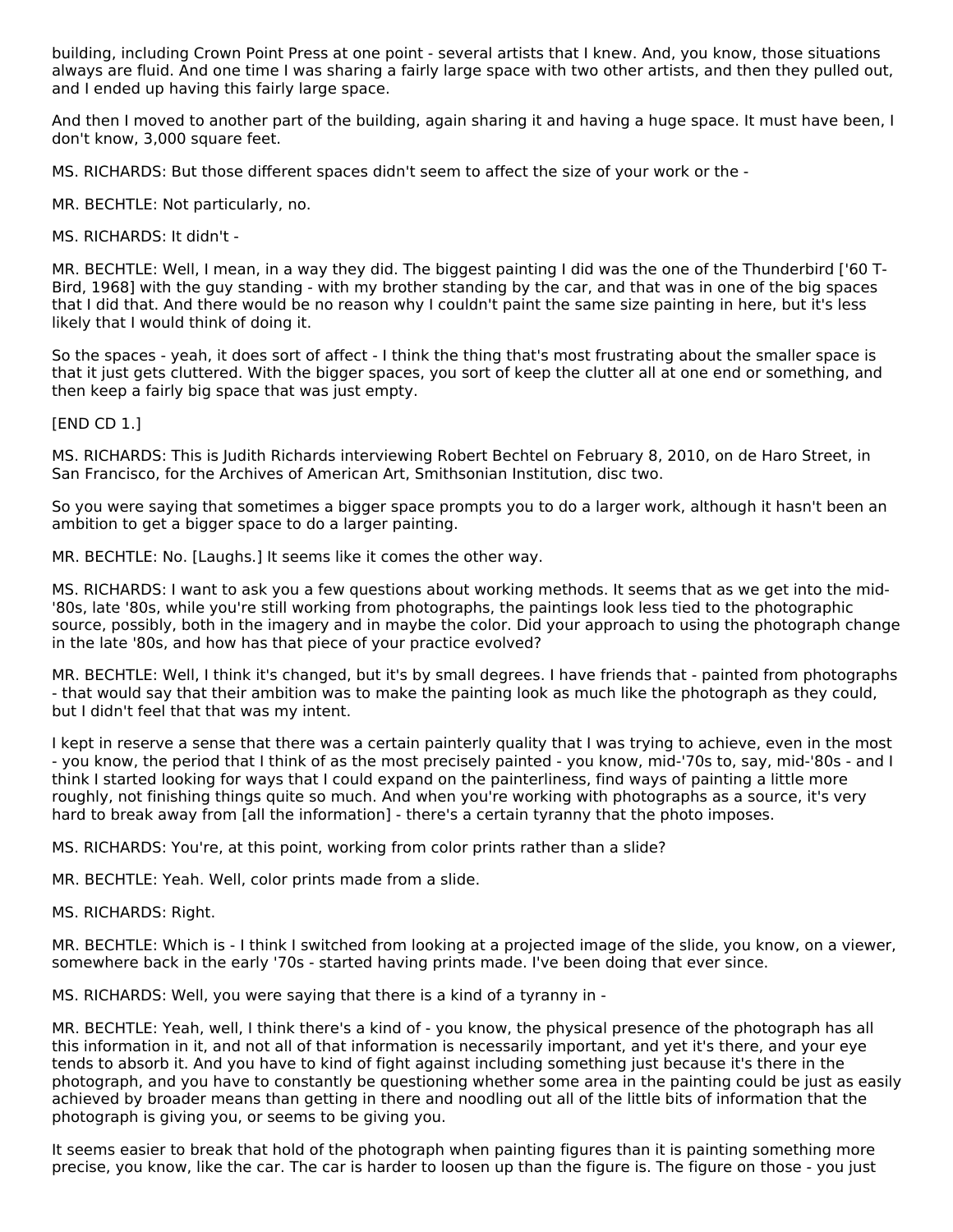sort of know that it works best if you can suggest things rather than trying to be that precise about it.

And then, you know, with training and painting the figure, it means that you have the little moves available to put a bit of paint in a certain place, and that suggests -

MS. RICHARDS: Is this because of how you expect the viewer, or how you yourself read the figure in reality and also the experience you have reading previous painters' realistic renditions of the figure versus a car-

MR. BECHTLE: Well, that's a part of it, yeah.

MS. RICHARDS: - because you could paint a car much more impressionistically.

MR. BECHTLE: Yeah, but it's hard. It's harder because the - you have certain leeway with the figure, you know, where the brush can suggest things because you guide it in such a way that - you know, it's like your hand knows the moves. It knows what to look for - to get fingers to make sense as fingers. You don't have to get in there and draw every little thing that's there.

But with a car, the contours, especially, require paying attention to, because if they get off a bit, it's not going to look - it's not that it's not going to look like a car, but it's going to have that sense of not being quite right, and anybody that is aware of cars - I'm not sure that that many people are anymore, but - because they all look the same - but somebody would look at it and feel that, well, you didn't quite get it, you know. Something has gone astray. I don't know that people actually look at it that closely, but that's my reading of it.

And so it's a question sometimes of it being more difficult to paint a certain mark quickly than it is to make it sort of slowly and carefully. And yet it's a quick mark that's going to give the painting a little more offhand quality.

My theory is that a painting should never be finished any further than it needs to be to get the idea across, and that anything more than that is fussing. However [laughs] it depends on what the goal of the painting is, you know, what level of finish is appropriate for it. And the - you know, only finished as much as it needs to be might mean that it has to be finished at a fairly high level.

And knowing where that is, is going to be is tricky, and that's where the difference between painting the figure and painting the car sort of comes in, that it's kind of easy for the car to maybe get into fussing and then the figures are going to probably not look right. In many cases, to make it work, the car would have to be made rougher - convincingly - to match up with the figure, if that makes any sense. [Laughs.]

MS. RICHARDS: When you first started using the photograph, from what I understand, it was as an aid, because you wanted to be able to make the image convincing and you wanted to look at a photograph, and that seems to be different than other artists who have been grouped with you as a Photorealist. And their relationship to the photograph seems - there is a range, and you seem to be on one far end of it, versus another painter who is really after a painting of the photograph of reality.

And you're using it as a tool and not - and correct me - not wanting to paint the effects on reality of the photographic eye - the camera's version of reality.

MR. BECHTLE: Well, I mean, it's both, really. I think originally I thought, just as an aid, a way of remembering what an arrangement looked like when it was no longer available to be painted.

#### MS. RICHARDS: Or to capture a moment of light?

MR. BECHTLE: No, not so much that. It was more like - you know, one of the first ones that used a photograph had set up as a still life of stuff on the dining room table, and Nancy was sitting at the table reading, and I had -

MS. RICHARDS: I think that's called Nancy Reading [1963-64], right?

MR. BECHTLE: Yeah. And maybe it wasn't that - that one I think was done entirely from life. I don't think it was a photograph. It was the other painting that was the same format. It was the daytime scene - I think it was called Nancy Sitting [1964]. And that one, I took a black-and-white photograph so that I could work on the painting when she wasn't there.

So that was really the beginning of it, and I was sort of using it in the same way that, you know, illustrators use photographs, just as something to offer reference material when not there. And the particular viewpoint of the camera didn't enter into the mix, you know, in my mind at all at that point.

I mean, at that time I was using, like, a Rolleiflex - you know, old fashioned two-and-a-quarter square format. And so that has a certain kind if distortion, which is very different from the distortions of a 35-millimeter with a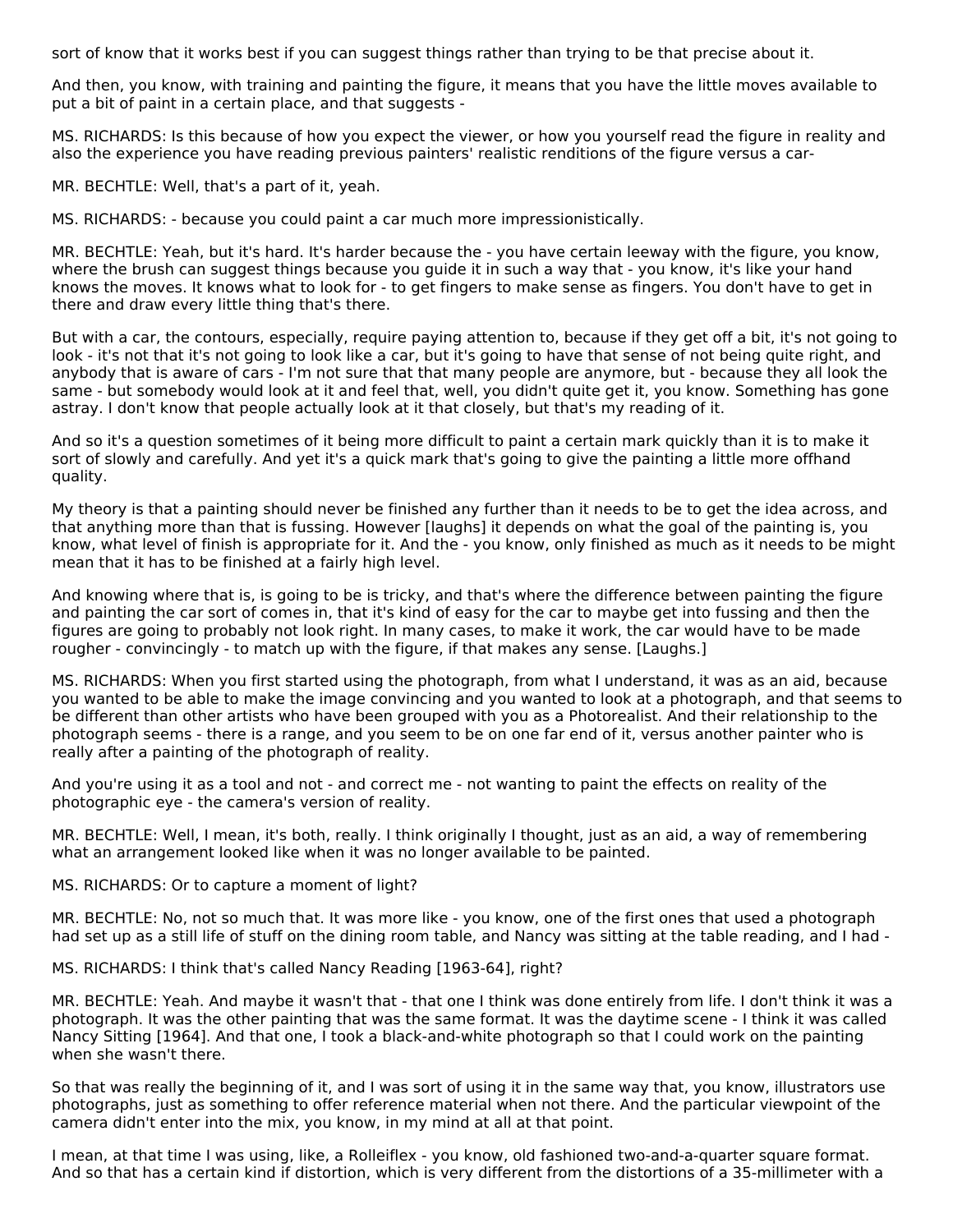50-millimeter lens.

And so it wasn't until I started using color film and shooting stuff outside the house that the photography aspect of it became apparent to me. I was basically still thinking that the camera was simply showing me what I saw, and, you know, I wasn't originally aware of those distortions playing a part.

But you can't photograph things like architecture or automobiles without soon learning that where you stand in relation to what you're shooting makes a big difference. You know, there are distortions that inevitably come into play, and so once you're aware of that, you begin to see how that's something to be paid attention to, but maybe also to be kind of manipulated or played with. You know, how close you are to the car affects how much of the foreshortening is distorted, whether you're seeing it in a three-quarter view or whether you're seeing it full on from the side make big differences.

For the eye seeing it, it becomes kind of seamless. You know, if you're looking at it, and you're up fairly close to the car from the back, you're not really paying that much attention to the foreshortening. You're only looking at this object, and if you move across the street you're still looking at the same object, but all of the lines and so on that you're looking at have totally changed, and you don't realize that unless you start to draw from one or the other of those positions or to photograph it from one or the other of those positions, and all of a sudden the distortions start to be a part of it.

And, you know, it's not just that; it's then the whole aesthetic of the snapshot and the photographic time versus painting time, and there are all these issues that start to become - the issues are always there; it's just a matter of becoming aware of them. I think I became more aware of them as we moved into the 1980s than I was when I was first using the camera.

MS. RICHARDS: And so, around the middle or late '80s, would you say that you were less and less engaged with the qualities of the snapshot, the issues of painting the photographic reality -

MR. BECHTLE: Yeah, I think I was trying more -

MS. RICHARDS: - and gave yourself more license to invent or -

MR. BECHTLE: Yeah, yeah. I think I was, if anything, being more aware of certain photographic aspects but less concerned with replicating the more obvious photographic information that my camera was giving - you know, trying to defeat that to some degree.

I did it by tiptoeing, and it's still - you know, I don't feel that I changed it all that much. But I started painting arbitrary marks on top of the underpainting.

MS. RICHARDS: The kinds of dabs of color that one sees.

MR. BECHTLE: Yeah, and, see, the painting process that evolved where I would kind of rough it in, in monochrome, sort of an old-master approach, and then I would paint on top of that fairly quickly and roughly in approximations of the actual colors that the painting was supposed to have. And so when that was done, I could see what the painting basically was going to look like, but then it would have all these rough edges and places where, you know, I'd just scrub the paint on - a lot of sketchy painting, not paying attention to resolving anything.

And then I would paint the more finished painting on top of that. And I found that interposing between those two stages, some arbitrary color placements - you know, just putting dabs of paint on, almost like making an impressionist painting out of it, except it was much more freewheeling.

And the color choices were based on - that I would paint over, you know - they would be little bright touches that were - I would guess would make some kind of sense against the area that I was painting. That if there was a street, I would be putting down dabs of a lot of different colors, but they would all be chosen to be a value that was close to the gray of the street, so they would change - they would shift colors, but they wouldn't, you know, jump out as too contrasting.

I would do this over the whole painting, then go back and do my finished painting on top of that and try to - you know, gradually I realized that I should leave as much of those dabs showing as I can, so I'm going over the painting and correcting where it needs to be corrected; maybe you're cleaning an edge up where it needs that, but in some cases just leaving the under-painting showing.

MS. RICHARDS: And what was the function of those dabs of color?

MR. BECHTLE: Well, mostly it was to just kind of loosen it up, but it actually was - they serve a color function of letting the color kind of shift, so that instead of just a flat color over a given area, what the eye is picking up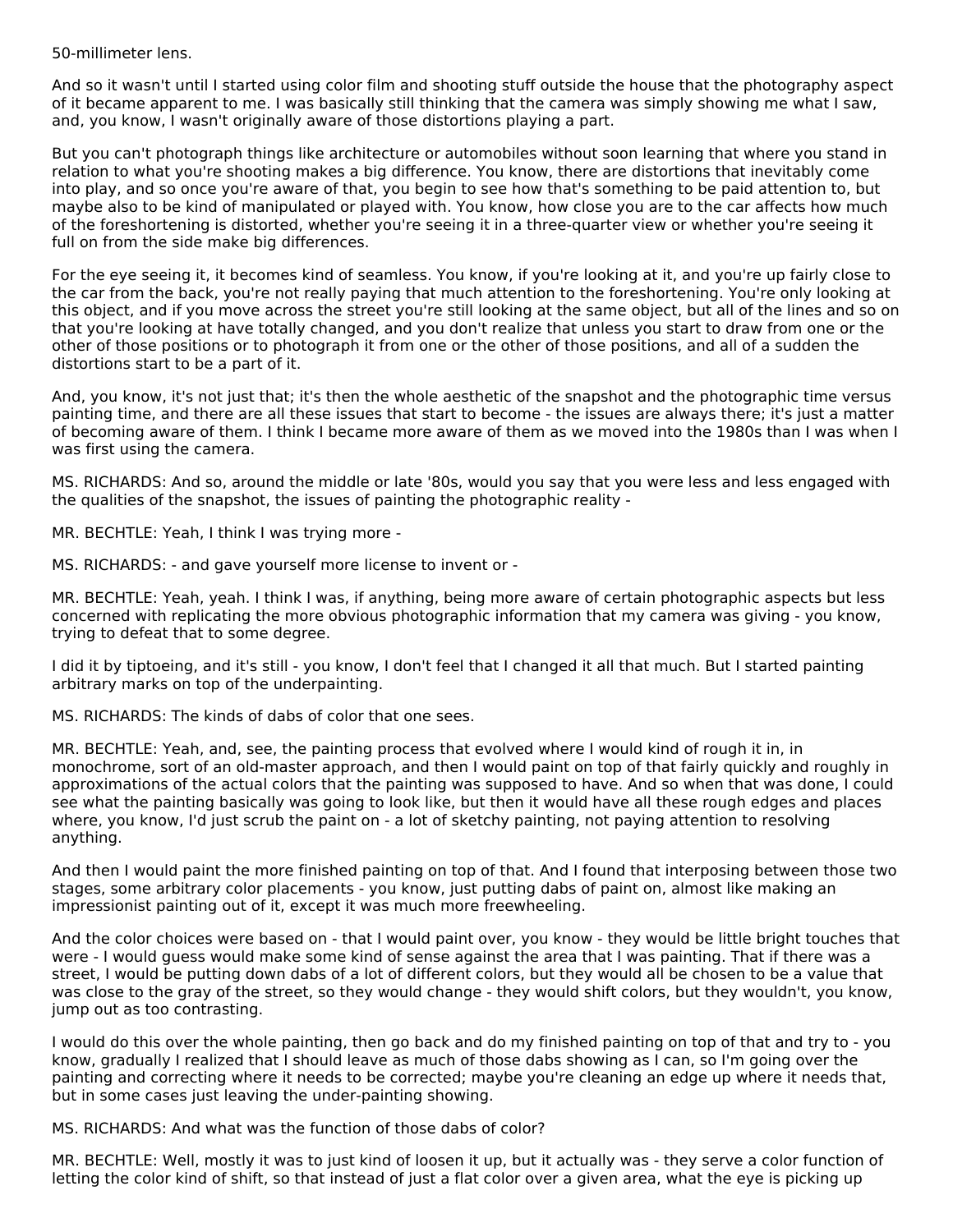from, you know, any distance is little hits of related color side-by-side. Sort of, the point was -

MS. RICHARDS: Was it to increase a sense of reality or to add a personal interpretation of reality?

MR. BECHTLE: Well, it's both, yeah. I mean, primarily to give the - what I think of as the color shifts, the fact that we see things in terms of little points of color and not - even if you paint the wall white, when you actually look at it, because of what the light does to it and the falling off of light, the change of color of the light.

And so, you know, I see little things flashing on and off. I think we all see that way, actually.

MS. RICHARDS: Was that what brought that solution to your mind, or was it some other artist - the idea that the way you would get to this point would be to use dabs of color.

MR. BECHTLE: No, I think the dabs of color were sort of a desperate attempt to, you know, to destroy the pristine quality of the image and to do it quickly. And I wasn't - well, I was going to say I wasn't really thinking of those color shifts at that point, but actually I was. I didn't know how much of that was going to show, because I think my original idea was that I would basically cover all that up. And even covering up that, it would still affect the way the painting looked as a final product.

Yeah, and then I've always kind of liked the look of impressionist painting, but it's kind of a - it's a dead end in terms of trying to make it a practice. But you can borrow things from that. And it seemed that I was finding a way that I could borrow something from impressionist practice that was not going to look like Impressionism.

And, you know, partly that comes from the fact that I see Impressionism as being one of the forerunners of contemporary realist paintings. It's much more important to the development of 20th-century realist painting than most people think, because they look at it only in terms of technique, when it's all full of little dabs and it's painted out of doors and tried to capture certain effects of light and all of that. But in fact, the whole idea of painting contemporary life as directly as possible is of major significance, you know, in terms of 20th-century figurative painting.

MS. RICHARDS: We were talking a little bit about your place amidst Photorealists. What do you think your relationship is to contemporary painters who are simply realists, who may or may not use the photograph, compared to artists who are shown within the context of Photorealism? I mean, you could think of someone like Catherine Murphy or - you can come up with some other -

MR. BECHTLE: Yeah, yeah. No, I have great admiration for a lot of them. Someone that really comes to my mind is Rackstraw Downes. But, you know - yeah, I like a lot of their work better than I like most Photorealists' work. And I think one of the reasons for trying to fiddle the image, for me, was trying to get it to not look so much like other Photorealists' work, because I found I was bored with most of it.

MS. RICHARDS: You know, your work has another element that people have commented on, that distinguishes it from other Photorealists, that I wanted to ask you about, and that's sometimes a kind of a psychological ambiguity. People have talked about - oh, made various comments about a kind of a mysterious foreboding, and they're reading into a number of the images, like the covered cars or the street scene, like Early Sunday Morning [20th Street-Early Sunday Morning, 1997].

Is this something - and this goes way back at least to the early '80s, if not earlier. Is this something that you're consciously aware of enjoying as it happens by chance, or purposefully investigating, or is it a completely erroneous reading of your work?

MR. BECHTLE: No, no, I think it's a good reading, and I'm - I'm sort of looking for that, you know, without trying to make too much of an issue of it.

MS. RICHARDS: I mean, that's in contrast to the Impressionists, of course.

MR. BECHTLE: Yeah, yeah, yeah. No, you know, I mean, I'm not trying to redo Impressionism.

No, I think there's - I like the kind of ambiguity that is possible in painting, and the relationship between the static quality that is so much a part of painting and the kind of implied narrative that may or may not be a part of the image.

You know, part of it just comes out that way, but it's also present in my thinking about images and about what I would choose to paint.

MS. RICHARDS: And what you chose to photograph.

MR. BECHTLE: And what I chose to photograph, yeah.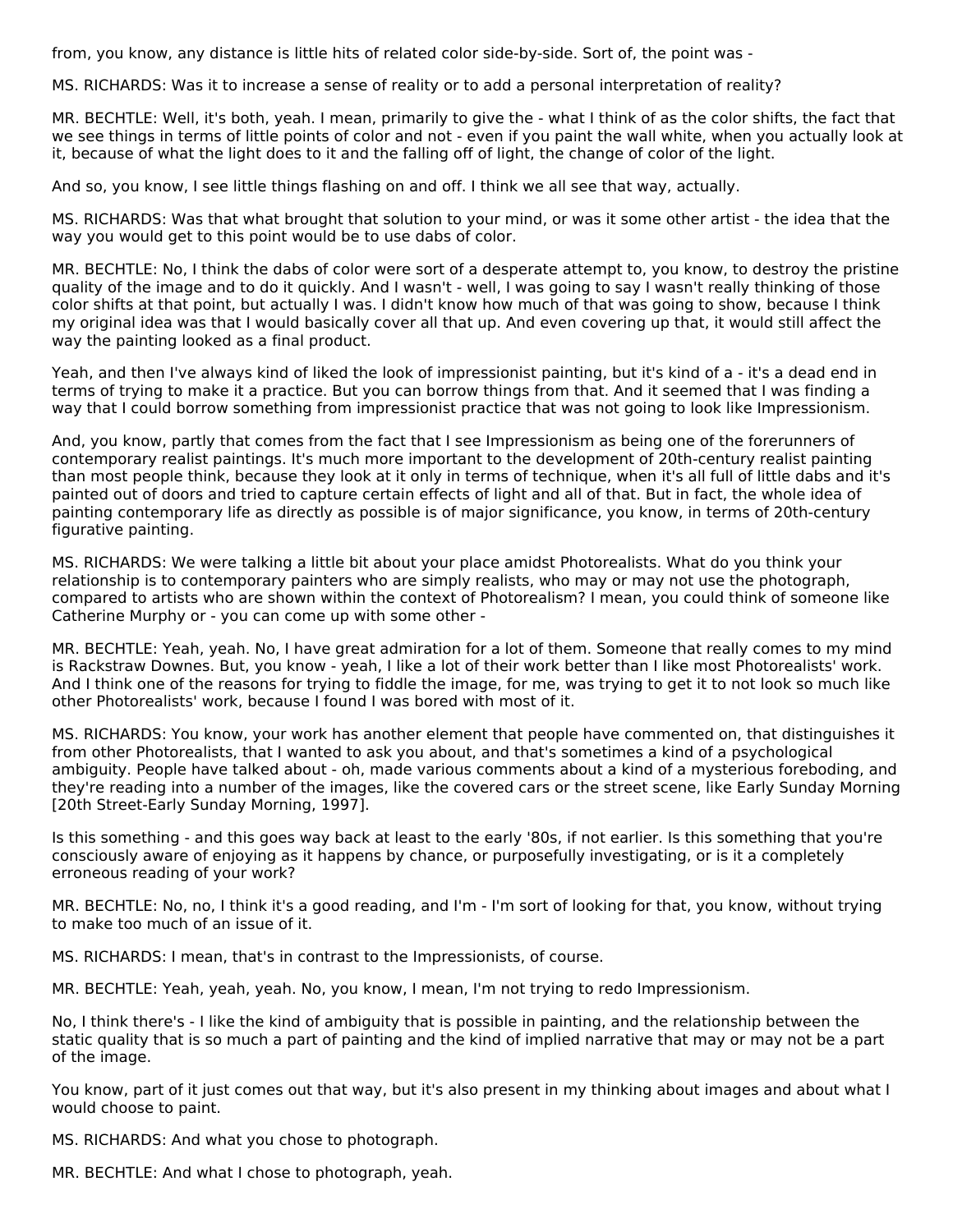MS. RICHARDS: And which photographs you use.

MR. BECHTLE: Yeah. But, actually, with the photographs, they're much more random, you know, and while I'm looking for that feeling, to some degree, I usually don't find it until after the photographs have been made. They're not in the viewfinder; they're on the film, and the process of sorting out slides and images to decide which might be something worth working on, then that can come into play.

But in some cases, I think it's just - it goes along with my choices and is the result of the choices. You know, I'm not interested in pushing that to the point that it starts to look weird, you know, and look like I'm really trying to tell a story. There are some artists whose work does that who are quite good, and I very often like their work, but I'm not going there - Joel - not Joel but Jerome Witkin, for example, comes to mind. He's an incredible painter, but, you know, it's a little too Friday the 13th-ish for me.

I'm obviously influenced by Edward Hopper in that regard, too. I kind of love the way his work has that quality of, you know, implied narrative and yet still keeps its secrets. You don't really know anything, and he doesn't necessarily - I mean, his work is characterized often by the people being lonely or the very lonely paintings, and he has said, you know, "I don't paint lonely people; I don't paint lonely paintings. People read that in."

But there's something in his view of what is of interest to him that comes out in the paintings without necessarily being conscious. I think -

MS. RICHARDS: You think those are the most successful of his paintings, those that -

#### MR. BECHTLE: Pardon?

MS. RICHARDS: The most successful of his paintings, and maybe of yours, are those that combine the factual reality that you want to depict, the everyday scene, the quality - the formal qualities, and that ambiguity?

MR. BECHTLE: Oh, I think so, yeah. And it doesn't always work. You know, it doesn't always - there are lots of Edward Hoppers that are not up to snuff, but, you know - I mean, they're not up to his snuff. But the really good ones are so uncanny, the combination of getting all of that to work on such an abstract level, the emotional resonance of the paintings, in a way that looks like he's not even trying to do that.

Yeah, that's one of those things about painting I think that is so - it taps into emotional states that are very buried, and the psychology of painting is - it happens under the surface, and things come out because of the intensity of the act of painting. There's a kind of energy that is put into the painting and comes out of the painting when it's performed at the highest level. You know, it's just kind of amazing.

Look at a [Diego] Velazquez. Those people look like they breathe and they're surrounded by real air, and it's just paint like anybody else's paint - [laughs] - and yet, you know, how does he do that?

#### [Audio Break.]

MS. RICHARDS: I wanted to ask about the psychological ambiguity. Around the mid-'80s or maybe a little later, you shifted from taking photographs and painting images with a midday sun, a kind of an even brightness - and correct me if I'm wrong - to more the beginning of the day and the end of the day, those times when the light was different, and perhaps that kind of shift lent itself to more psychological ambiguity. Maybe not, but what prompted that shift, that investigation of a different kind of light, and maybe a more dramatic visual imagery?

MR. BECHTLE: Yeah, it was - it was conscious. It was sort of like saying, well, why not? I think in the earlier paintings I was trying for a very, kind of, even light and -

MS. RICHARDS: And that kind of, in my mind, ties in with the kind of light that other Photorealists aimed for, that kind of bright, even light.

MR. BECHTLE: Yeah, probably - probably. There's a kind of Kodachrome light that may be a part of it - the first Photo[realist] paintings that were done from black-and-whites, where I was making up the color, tend to be rather tentative in color as a result of that. And that was partly, you know, just inexperience, but partly it was intentional, because I was looking for a kind of painting that was the opposite of the expressionist, in your face kind of thing.

The word "neutral" sort of got used a lot. You know, it was appropriate to - there is a certain search for a kind of neutrality of light. And I always felt that it was quite, you know, loaded with, kind of, emotional underpinning that was actually kind of scary.

MS. RICHARDS: The brightness, even midday?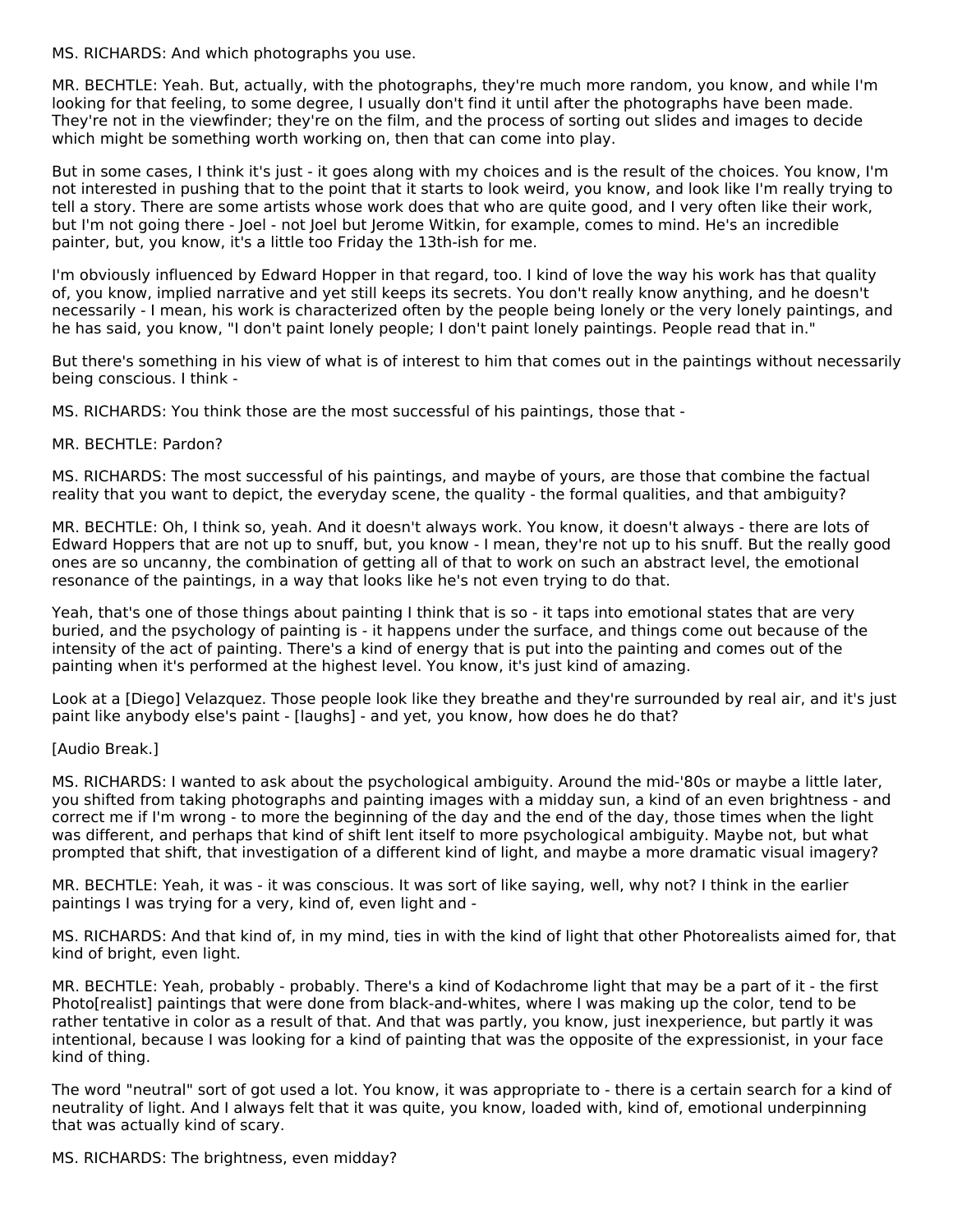MR. BECHTLE: The brightness, the flatness, the so-called neutrality of it - neutral in terms of not being a dramatic statement that tells the viewer what they're supposed to think about it. And I think by - well, say around 1980, but it was probably before that, I got interested in pushing that aside, you know, and just saying, well, why not? Why should it be noon? Why should it be flat and without light and with the shadows washed out and all of that? Why not go to something that was more contrasting, within the context of the overall sense of work?

And what I was talking about earlier with the paintings with the dark backgrounds, and trying to use that as a way of bringing some drama into the painting but still making it totally in terms of contemporary California, that was - where that was coming from.

So I started shooting a little - you know, early in the morning and late in the afternoon to get a light that was a little different. I started more recently shooting some stuff at night and doing some paintings which were night scenes.

MS. RICHARDS: Those were the Potrero Hill views you're talking about? The street views at night -

MR. BECHTLE: Yeah.

MS. RICHARDS: As well as interior.

MR. BECHTLE: Yeah.

MS. RICHARDS: Mostly - yeah.

MR. BECHTLE: And those started with the drawings, actually, because the photos that I was making at night weren't really usable for - or at least I didn't think they were at that point - for making paintings.

And so I took some slides that I had shot during the daytime and then turned them into night images by just making it up, you know.

MS. RICHARDS: In a drawing?

MR. BECHTLE: In the drawing, yeah.

MS. RICHARDS: In a charcoal drawing.

MR. BECHTLE: In the charcoal drawings, yeah. And that's where working in black and white was a big advantage, because you didn't have to worry about what color it was; it was just dark, and you could control the darkness and lightness, and you could sort of say, well, if the porch light is on, then maybe it's going to be bright there, and then gradually it will get a little darker as it goes down here, and then there's a tree there, and so that's just going to be black and - you know, you can make those decisions fairly easily.

But once you start into that as a painting idea, then it seems like making up the color becomes extremely difficult, because the color is so close in value. You know, it's difficult enough with the color print, photograph. You know, there's all these colors that, if you saw them by themselves on the palette, you'd say they were black, and you would say they were all the same color, but in fact in the painting they end up - when you put them next to each other - being quite different. And they might be very important in terms of being able to differentiate, you know, different parts of the painting - a tree in front of a house, both of which are almost black.

So I haven't gotten too far with those yet, but -

MS. RICHARDS: Back in the late '80s or so, was there a particular painting that you felt marked a turning point in this change from the midday to the earlier or later? I mean, it sounds like you consciously decided you wanted to see what it would be like - you wanted to use different light, and you went out and took pictures at different times of day.

MR. BECHTLE: Yeah, yeah, yeah, that was true. There was one that was called Albany Monte Carlo [1990] that's -

MS. RICHARDS: Do you know about what year that was?

MR. BECHTLE: Was that - that was the name of the print that I did from that. I think the painting was called Marin Avenue-Late Afternoon [1998]. It was sort of mid-'90s, I think. And it was - I mean, the thing is, all these paintings are - they're always playing off of each other, and there are, sometimes, attempts to resuscitate an image maybe that I had done 20 years ago.

I mean, the painting that I'm working on now is a sort of revisiting of the painting of my brother and the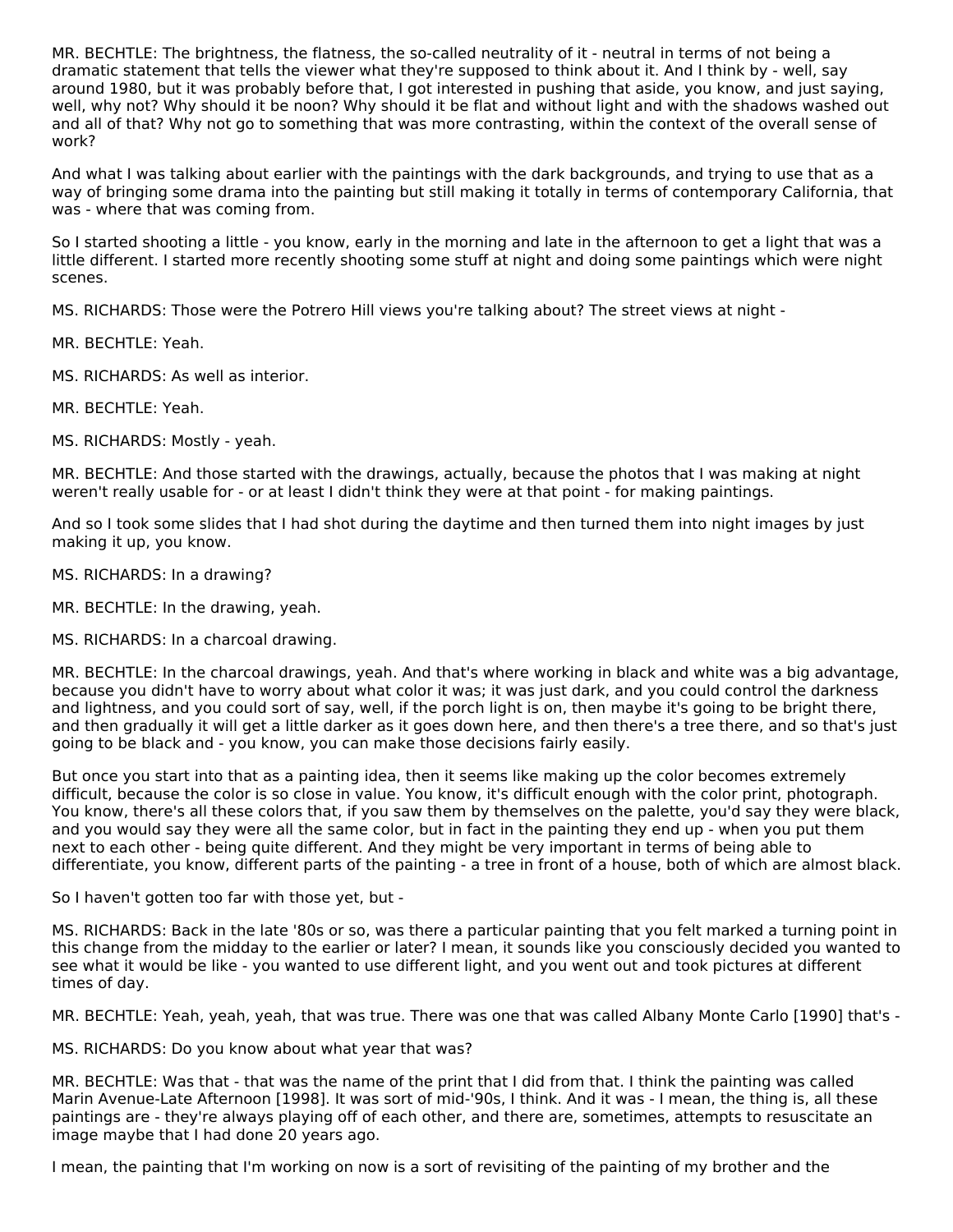Thunderbird, except this time it's me and a different car. But the painting that I'm referring to from the '90s, it was a late afternoon -

MS. RICHARDS: There's one called Sunset Garage [1994].

MR. BECHTLE: Yeah, but that's pretty - that's mostly of a dark interior of a garage, you know. The light of the day is hard to determine. I mean, the Marin Avenue one is a stucco house and this car, a Chevrolet, parked in front of it. And so, in a sense, it revisits those paintings from the '70s that I did a fair number of. But this was taken from across the street, and the house - everything was - you know, it took in much more, so it was more of a landscape than just a car and a house.

So that was part of the reason for doing it. The fact that it was late afternoon was serendipity. I just happened to be driving in that part of Albany [CA]. I think it was a subject that I had spotted some time before, you know, thinking that someday I'm going to photograph that, and the day that I had the camera, that was when it was.

So in a way it was accidental, but it was a - you know, the light was more at an angle. It wasn't bright, necessarily, as I recall, but there's a big shadow that runs across the street at a diagonal, but it's not a very dark shadow. But it definitely has a kind of late-afternoon look about it, a slightly golden light and dark. It's in the catalogue somewhere. But, I mean, if I sort of think about it, that seems one that was definitely a turning point.

MS. RICHARDS: You talked about the effect of the midday sun and kind of a static quality and a nonnarrative. And occasionally - most of the images you've chosen, whether they're interiors or street scenes, have a stillness to them. There were a couple of times when you have action. There's a man raking; there is someone watering. Those are very few, I think, and then I didn't see any more.

Rather, you would have the figure standing; you have the car parked. Can you talk about that aspect of your work, that kind of search for the stillness, and maybe why, actually, you did a few where there's raking and watering and doing something else?

MR. BECHTLE: Well, I mean, the action there, if you think about it, is pretty static. You know, somebody is raking, but they're basically staying in one place doing - and certainly watering. The water moves, but the waterer doesn't.

No, it's a feeling that painting is at its best when it deals with things that are still. I mean, that's just my take on it. For me, that is important. You know, other people can do whatever they want, and I think it's just fine. I'm not saying, you know, that one has to do it one particular way.

But I'm just fascinated by the static quality, the kind of - what's the word I'm looking for here - the meditative quality that is induced by painting; a kind of contemplative viewing of it, that it stills everything down, and you have this kind of classic, perhaps profound, effect of things being always in that particular position.

#### MS. RICHARDS: Timeless?

MR. BECHTLE: A kind of timelessness, yeah. You know, and it's hard to say what -Hopper has that quality to some degree. The American still life painter John Peto has that quality very much, and yet others, whose work is very similar to Peto, don't have it. [William] Harnett doesn't have it. You know, Harnett's a wizard, but he doesn't have that quality that Peto has. [Giorgio] Morandi has that quality. And I just love that particular aspect of painting, and I'm hoping to achieve some of that, but, you know, sneaking up on it. You know, that is, doing it with things that seem totally ordinary and where there is no great sense of manipulation, and yet somehow the end result is this feeling of kind of timeless stasis.

MS. RICHARDS: There's a kind of humanism, you could say -

MR. BECHTLE: Yeah.

MS. RICHARDS: - that enters the work, as opposed to something that's totally photographic.

MR. BECHTLE: Yeah.

MS. RICHARDS: Somebody quoted - I wonder if you think this is fair - that your work is "Hopper without the melodrama." [Bechtle laughs.] Do you think that's fair to you and fair to him?

MR. BECHTLE: Yeah, who said that? I can't remember.

MS. RICHARDS: I don't remember.

MR. BECHTLE: Yeah, I remember reading that. No, that sounds good to me.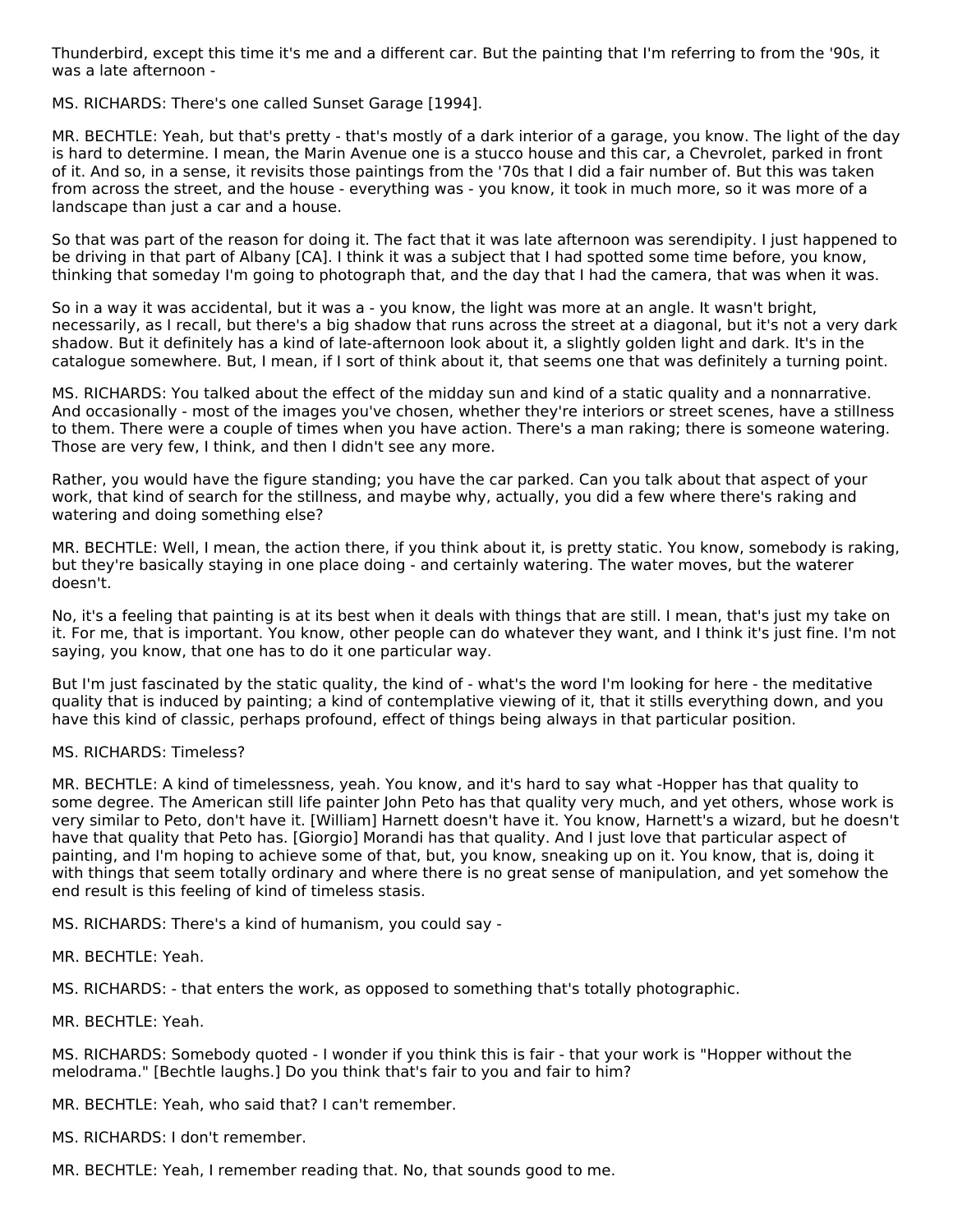MS. RICHARDS: I mean, do you find Hopper's work a little bit melodramatic at times?

MR. BECHTLE: Oh, yeah, yeah, yeah. But we forgive him because he's so good.

MS. RICHARDS: Around the same time, there was a long statement you wrote about your work - you were interested in looking and what things look like, et cetera, and combining, you know, the middle-class American life and the formal qualities. And there's this long, well-written paragraph, well-spoken paragraph, and not once did you mention photography or the photographic quality. Photography, at all, didn't come into it.

And I guess it underscored to me the fact that the photograph is not in any way a driving force in your work, that it seems to be the tool to get to where you want it.

MR. BECHTLE: Yeah, well, I think that's probably right. I mean, I'm more aware of the importance of the photograph to the whole enterprise now than I was way back. I can't remember exactly when I wrote that.

MS. RICHARDS: That one's from '99.

MR. BECHTLE: It was from the early '80s or -

MS. RICHARDS: Actually, that statement was from '99 that I just -

MR. BECHTLE: Oh, really? Well -

MS. RICHARDS: I think it was with an image of a painting of the two Volvos [Two Volvos, 2001]. Actually, I don't remember what the date of that was. It could have been - you know these things - it could have been a quote of something from an earlier -

MR. BECHTLE: I think that was something I actually wrote earlier, and maybe - yeah, I don't know. That's very interesting because - I guess I was consciously pushing the photograph out in writing that because - you know, and saying, as you said, the photograph is part of the process and not the end.

I've always felt that the photograph was, on one hand, totally unimportant to the whole enterprise, that the enterprise could be done by different means - you know, more traditional means, whatever. But in another way, it's absolutely essential to the whole enterprise, and so it becomes one of those paradoxes that art is so full of, that it's this, but it's also its opposite. I mean, that's a sneaky way to - but it's true.

You know, I always tell myself the paintings have nothing to do with the subject matter, but - [laughs] - the subject matter is very important and is, in its own way, very central to it. And it's the nature of art and the nature of - certainly the nature of painting to always be dealing in paradoxes; it's this, but it's also that, and the two things can be absolutely dead opposite each other and they're both true. So that's a way to have your cake and eat it - [laughs] - I guess. I don't know.

MS. RICHARDS: I wanted to go back to the relationship between the drawing and the painting. Do you usually explore an image with a drawing first, or is that not the case at all and you just make sketches, or really the photographs are the sketches?

MR. BECHTLE: The photographs are basically the sketches. There are times when I'm trying out some different combinations. If it's something that involves multiple photographs, there might be some drawings involved. But, yeah, there's no real relationship. I think of the drawings as finished works of art, you know, monochromatic black and white, and I'm looking at the photographic material with an eye towards what I think will work well in that mode - you know, what kind of shapes, what kind of values. Will this really make sense as a drawing?

And it may be something that I have used for a painting before that seems like the drawing might make sense. Or it could be the opposite. You know, it could be something I've never done before. And then maybe, you know, months, years later, I'll look at the drawing and say, gee, I could make a painting out of this.

Because you look at them differently. There are slides I've had on my light table, you know, for 20 years, and they're sort of in the little piles that I move around and so on, and I think, one of these days I'm going to do that one. And sure enough, "one of these days" sometimes comes.

All of a sudden you start looking at it a little differently, and a slide that was on the edge of being rejected, or maybe even something that's been rejected, something that's in the pile of stuff that I hardly ever look through anymore, you know, maybe I'll find something in there that is possible, because the needs seem to change, you know, what I'm looking for.

[END CD 2.]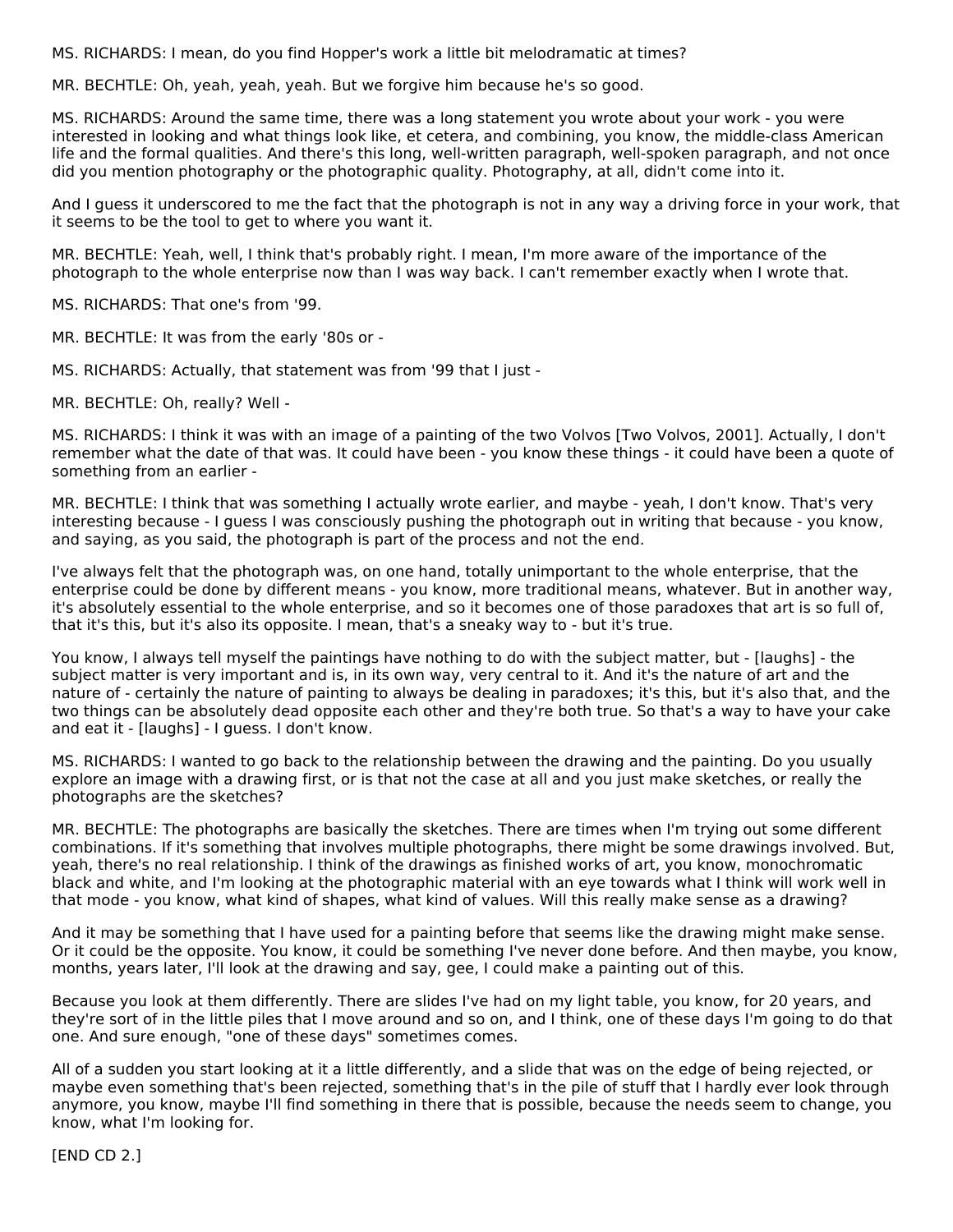MS. RICHARDS: This is Judith Richards interviewing Robert Bechtle on February 8, 2010, on de Haro Street, in San Francisco, for the Archives of American Art, Smithsonian Institution, disc three.

We mentioned a minute ago multiple - maybe I misunderstood - using multiple photographic images for one work of art?

MR. BECHTLE: Yeah.

MS. RICHARDS: And if that's the case, then could you describe the process of how you begin putting that image onto this canvas or the piece of paper?

MR. BECHTLE: Yeah, it's - I mean, it's not something I've done very much, but I've done it a couple of times. The painting that we have here is from several different photographs made at different times.

In cases where I have done that, I've sort of envisaged the - you know, what the combination might look like. And so I'll sometimes then make drawings piecing together - you know, just small drawings and very rough, piecing together the parts of the photographs I'm going to use, just to sort of get a sense of [if] it's actually going to work.

Then, in terms of putting it out onto the canvas, I'll project one of the slides and sort of size it more or less based on the little drawing - you know, position it based on -

MS. RICHARDS: You mean photographic cropping.

MR. BECHTLE: Yeah, yeah, sort of. I think I've figured out enough that I think I can get it in the right place, and then I'll trace those outlines, and then I'll do the same with the other photographs.

MS. RICHARDS: Now, of course, you're dealing with perspective and all kinds of scale issues, so is the second or the third photograph a detail, a photograph that gave you more detail on an area that you didn't have in the first photograph?

MR. BECHTLE: No, not necessarily. In some cases, in fact - in the case of this painting that's called Potrero Table

-

MS. RICHARDS: What's the title?

MR. BECHTLE: Potrero Table.

MS. RICHARDS: Oh, that's right, yeah.

MR. BECHTLE: The image of Whitney on the left is from a slide that was made in New York in the early '80s mid-'80s I guess - and then the rest of the painting is the dining room upstairs, which I photographed and posed myself with the self-timer and the tripod and so on, when I had the idea of making the painting.

MS. RICHARDS: The painting was from 1994. I have it here - Potrero Table.

MR. BECHTLE: Yeah, okay, that sounds about right. [They laugh.]

MS. RICHARDS: So the photograph of Whitney was taken much before.

MR. BECHTLE: It was taken much before. It was a - I liked the way it looked, but the background in there was a room in this loft in New York that we had sublet on a third occasion, and the room was all kind of sealed with polyethylene, you know, sheets. I guess they were trying to keep it warm or whatever.

And so I wasn't interested in painting that. I began to get this - I could see that if I included a different table and put a different background on it, that the painting could be made, and so then it was an easy thing to do and to just sort of add the rest of it.

The space in the painting, the background, part of it is real, but it's based on the photograph that I made in the dining room, and the other part, the part that's behind Whitney, is totally made up, because that area is a wall that comes out into the space. That area doesn't exist in reality. And so that was just made-up painting. Her figure was facing the opposite direction in the original photograph. So there's a lot of -

MS. RICHARDS: So you flipped the negative.

MR. BECHTLE: I just flipped the - yeah. I mean, I just kind of turned the slide over.

MS. RICHARDS: Oh, slide, yeah.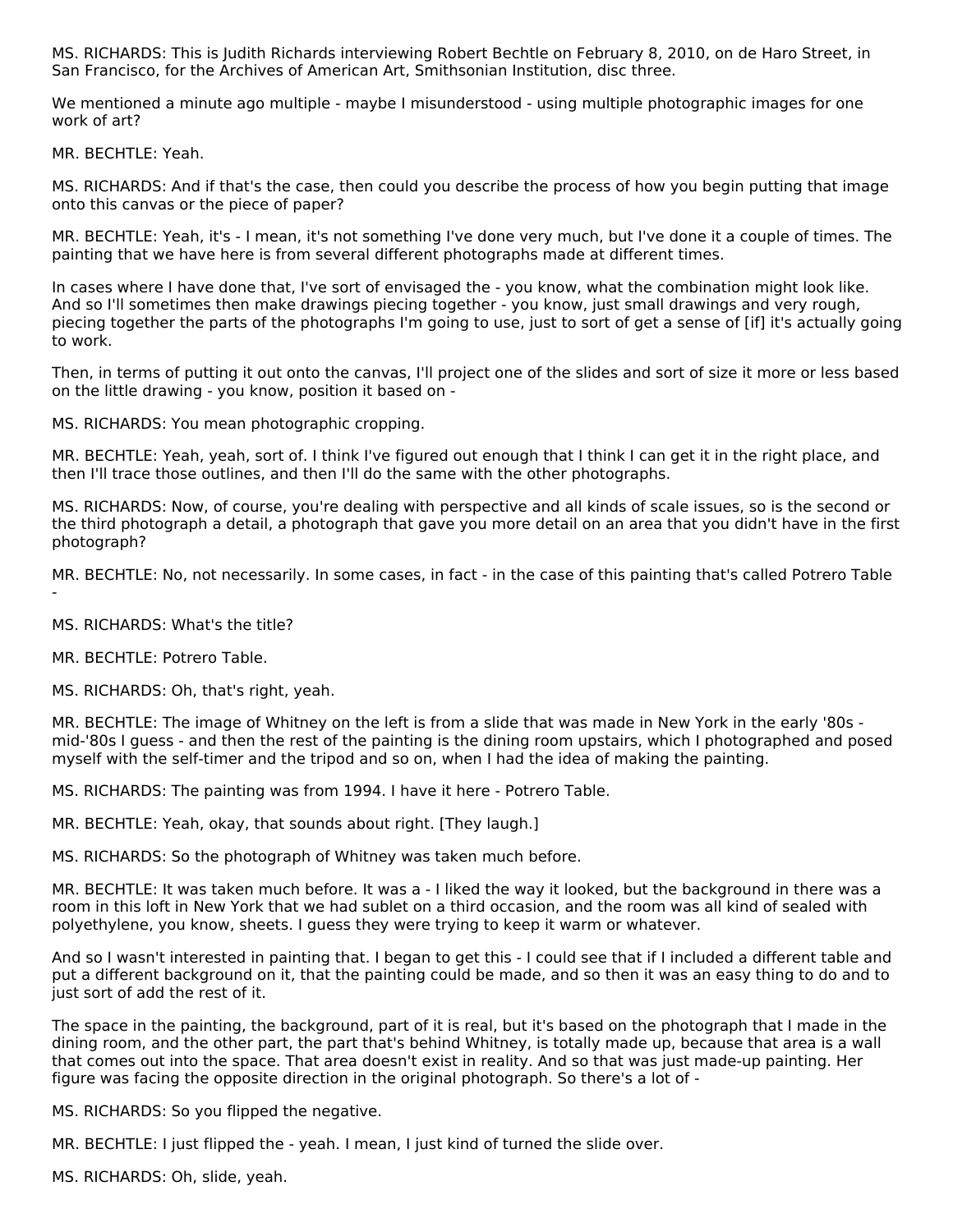MR. BECHTLE: It seems to me that the photograph that I was painting the table and myself from had a big vase of flowers in the middle that didn't - or maybe Whitney was sitting over in that chair when I took that. But I remember there was a perspective issue that I had to figure out by just - sort of by eyeballing it between the chair in the foreground and the chair in the background.

So there were a lot of little things. You know, it's a challenge to do it, and so that was probably one of the reasons for wanting to do it, just to see if I could put together a painting that looks photographic and looks like that's really the way it was, but in fact it's all a big fake.

MS. RICHARDS: Yeah.

MR. BECHTLE: Yeah.

MS. RICHARDS: Did you say that's the exception that makes the rule? I mean, is this an unusual -

MR. BECHTLE: It's the exception, yeah. I mean, it's sort of a game that one plays with with photographs. Photographs don't lie, except, of course, they do. You know, you could do it with Photoshop and probably do it in a much better way if you knew what you were doing, which I don't. So it's a kind of primitive Photoshopping of the image.

The other one that I did that way was from taking parts from the two Broome Street lofts that were on the same side of the street, and including Whitney looking at a television screen on one side, and then on the other side we've goi some kind of music thing, long before iPod.

So that was, in a way, a simpler job of meshing them together, but there was a slight perspective issue that had to do with the edge of the shelves and so on, so I had to, in effect, curve the floor to make that work. I mean, you have to curve things in perspective a lot of times.

MS. RICHARDS: So, as you're looking at the photographs and deciding what to do next, you said you might have a series, and you might decide in advance, this is work one, work two, and then I'm going to do this, or do you decide one piece at a time?

MR. BECHTLE: Well, it's basically one piece at a time, but I try to be thinking ahead on it, and -

- MS. RICHARDS: Is that to avoid that moment when you finish something and you're not sure what to do next?
- MR. BECHTLE: That's right. [They laugh.] Yes, it's a way of avoiding painter's block.
- MS. RICHARDS: Yeah, survival tactic.

MR. BECHTLE: Yeah, you know, and you have to keep making new slides, although I've got, you know, hundreds.

- MS. RICHARDS: Do you go out and make do you still use slides?
- MR. BECHTLE: Yeah. Well, I have a digital camera, as well, but I usually don't use it.

MS. RICHARDS: So what happens when they -

MR. BECHTLE: As long as I can get film, you know, and get people to process it, I guess I'll keep using the slides. You know, it's just the digital - I have to make the rest of the changeover - you know, get a - I have a digital projector, but I've never taken it out of the box.

I haven't actually made the - I've never printed any of the images that I've made with the digital camera. I've printed up the stuff on the slides - you know, scanning them and -

MS. RICHARDS: Here?

MR. BECHTLE: Yeah, here at the house. So it's all there; it's just a matter of, you know, learning which buttons to push first.

MS. RICHARDS: Have you thought about using Photoshop to combine images?

MR. BECHTLE: Yeah, actually I have, you know, but I sort of don't want that to become a big issue. I'm not sure it's worth the - you know, the trouble of learning it. Photoshop seems quite complicated, to be able to really do it.

MS. RICHARDS: Do you find it useful, or something you avoid, to have a previous work in the studio at the same time as you're starting a new work?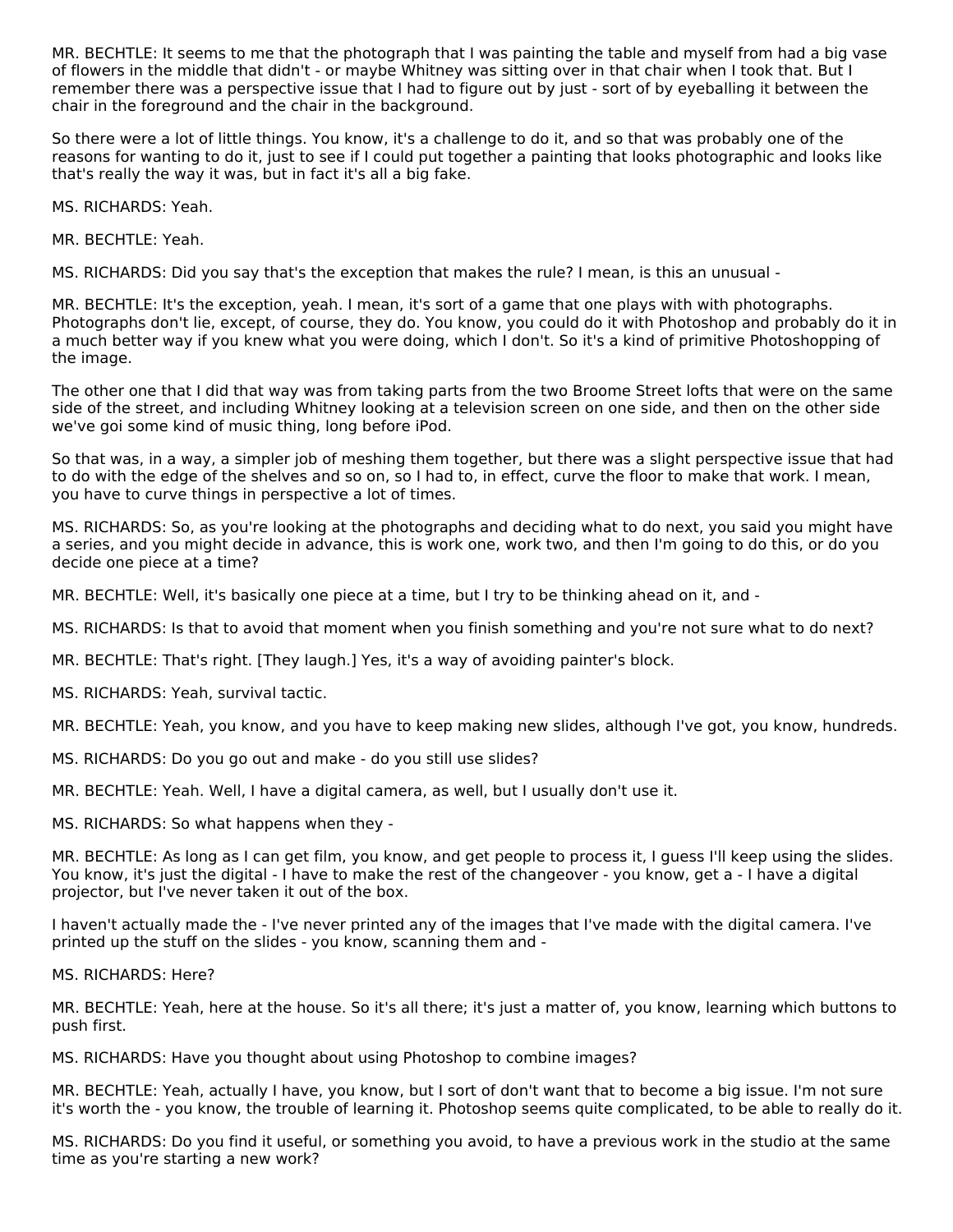MR. BECHTLE: It's nice to have one around for a while, but usually it doesn't happen.

MS. RICHARDS: But if you could, you'd rather have past recent works?

MR. BECHTLE: Yeah, yeah. You know, I like having it around, but - for a little while, but it's not crucial. I mean, it's nice to be able to look at it without feeling that you have to do anything to it, because when you're working on it, you're always aware of little things that jump out, and once you've stopped working on it, they disappear and you just sort of appreciate it for the whole painting. You know, basically you start to see it the way other people see it. When you're working on it, you don't. You know, you see it in terms of bits and pieces.

And so you're aware that something is bothering you, maybe some color isn't quite what you thought it should be, or whatever. You know, your eye sort of goes right to it. But then the next day you're worrying about some other part of the painting, and so your eye forgets about the thing that was bothering you the day before. And so that effect kind of happens when the painting is finished. You know, it all sort of falls into place, and you look at it and think, how did I do this? I could never do it again. [Laughs.]

MS. RICHARDS: Do you come to the point at any time during the development of work that you feel it's just not going well and declare it a failure, or change direction - I don't know how much you can do this when you're using a particular photographic source, but -

[Cross talk.]

MR. BECHTLE: Yeah, there are times when a particular part of the painting goes badly, and I found that the best way to deal with it is to just keep slugging away at it, concentrating, bearing down on it, and not letting up until you think you've resolved it. And usually that works. Usually it happens with the figures.

It would be something that isn't right - a hand or whatever - and I always find if, you know, if I stop - sometimes it's good to stop and come back the next day, but mostly not. Mostly it seems like, you know, just keep doing it, because at a certain point it's going to go in the right place. All of a sudden it's kind of like, you've done it and you could never do it again. It's just - I mean, that's one of the things that's kind of mysterious about painting.

MS. RICHARDS: What about working toward that sense of ambiguity that is one of your goals, and when you look at the photograph, you think, okay, this is promising? And do you have a sense of what goes into the painting of it that's going to embrace that, that's going to bring that out? Is there any particular approach to painting it that you use?

MR. BECHTLE: I don't think so. I think it's more in the choices of the image and how you're going to, you know, resolve certain parts of it maybe, but I don't think there's any conscious thinking while painting about that issue. I'm sort of trusting that that's going to happen.

When actually painting, you're thinking about the marks that you're making and the choices of whether you're mixing the right color. And there's a certain even, kind of rough progress that you make, and then there's a point which you're really sort of trying to get it and make each mark be what you intend. And there can be a kind of magic about that, that all of a sudden an edge turns, a finger seems right, you know.

And it's not mechanical; it's very - it's almost like you're dancing. You're just kind of moving - you know, it can be something that's fairly a mechanical-looking part of the painting. There could be a wall that has a straight edge that you have to paint, and kind of lead up to it, and then all of a sudden maybe take a brush with a bit of color that's not the color on either side of the edge that I had been painting kind of carefully, but just make a - you know, maybe take some red paint and then just come right down the edge real fast.

And if it works, you let out a sigh of relief. If it doesn't, you go back, get rid of it, try it again - you know, maybe do the same thing. Little marks that stay marks; they don't blend in, but when you get away from the painting they sort of become little highlights or leaves or something.

And some of it is boring, you know, not very interesting. Big, flat areas are not very interesting, but there are always these little things where you just get - some little detail will draw your attention, and it requires a certain amount of finesse to do it, and if you get it so that it works just right, you feel a great sigh of relief.

MS. RICHARDS: Have you always felt that way, or is this something in recent years that you've realized more?

MR. BECHTLE: No, it's sort of all along, yeah. I think I've been able to raise the bar in terms of expectations, but -

MS. RICHARDS: Does that mean that you are working more slowly than you used to, because you have higher expectations?

MR. BECHTLE: That seems to be the case, although I like to think not, but I think I work more slowly because I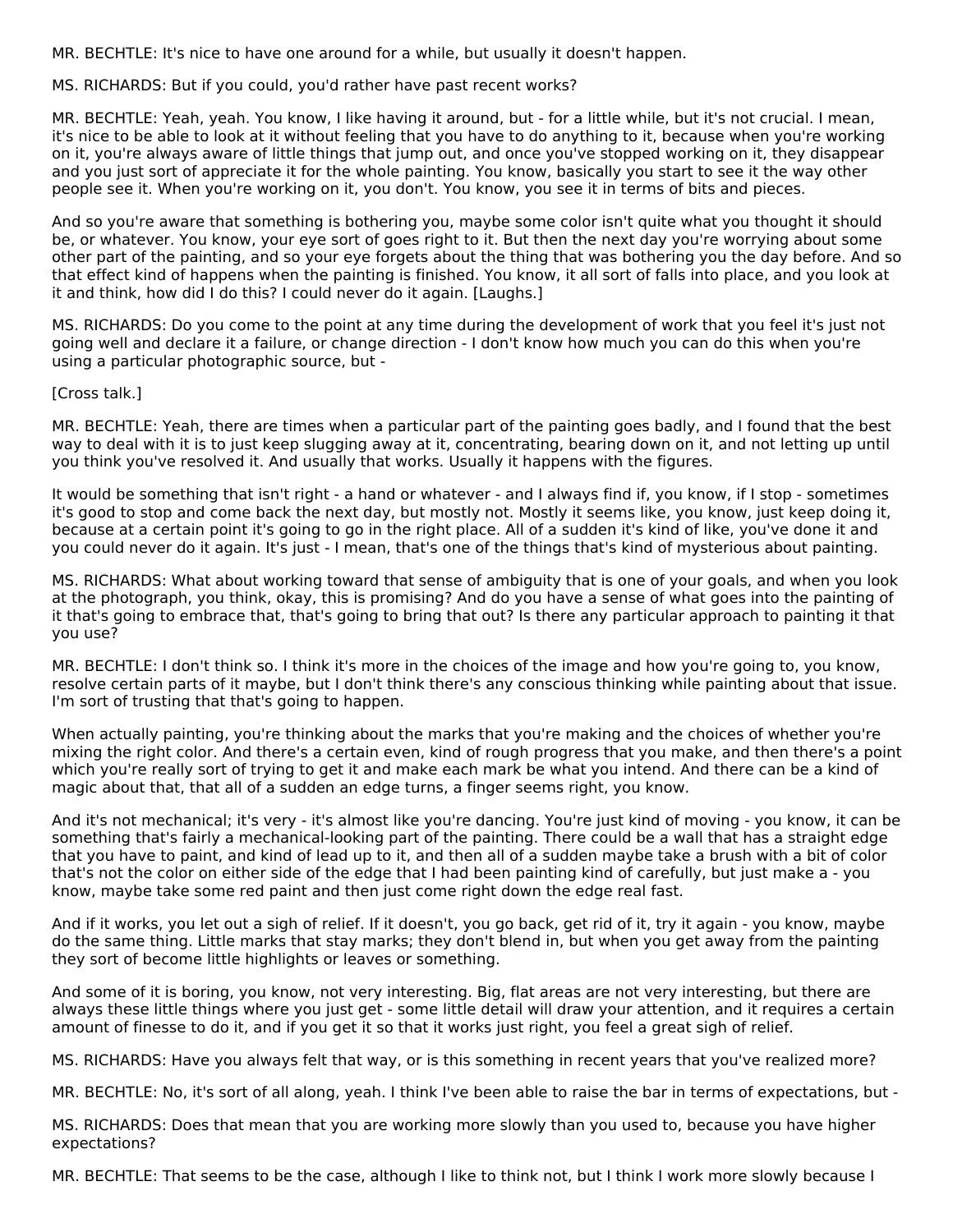waste more time.

MS. RICHARDS: Waste it on what?

MR. BECHTLE: Oh, sitting around, playing solitaire, reading.

MS. RICHARDS: In the studio?

MR. BECHTLE: In the studio. [Laughs.] Taking a break, you know. I'll go for a little walk. It's maybe at its worst at this stage of the painting, which should go very fast.

MS. RICHARDS: In the early stage of the painting.

MR. BECHTLE: But it's totally boring. It may be totally necessary. So I'll work something out, and then I'll clear my head out a little bit. And I'll turn the computer on and play solitaire, and the next thing I know it's - you know, a half hour has gone by, or an hour has gone by. And then I start feeling guilty, and then I go back to it. And then the same thing happens, you know, work for a while, and then I think, well, it won't hurt to just, you know, fool around for a little bit.

MS. RICHARDS: Do you know what the title of the painting is - any painting - before you start, or is that something you are adding on later?

MR. BECHTLE: Sometimes I do. A lot of times, it sort of becomes clear. I mean, this painting is - there are two watercolors I did of the same subject, one looking exactly like this, and another one, a slightly different view.

MS. RICHARDS: Do you recall the title of those watercolors?

MR. BECHTLE: Yeah, one of them is called - actually, they're both called the same thing. It's called Westport Sebring I and Westport Sebring II. I don't think I'm going to use those titles for a painting. It just might end up being called Bob's Sebring, but it might not. I'm not sure. That might be a little too informal.

MS. RICHARDS: Going back to the technical for a second, have you always used a certain brand of oil paints?

MR. BECHTLE: No.

MS. RICHARDS: Do you have a tremendous loyalty to a kind - one in particular?

MR. BECHTLE: No, I like, you know, a paint of good quality, and so I usually use either Winsor Newton or Rembrandt, which is made by Talons - it's a Dutch paint - or one that's called Old Holland, which is also Dutch.

MS. RICHARDS: And have you always painted on linen or cotton duck or -

MR. BECHTLE: Mostly linen. Yeah, I started using linen, I don't know, back around 1960, I guess.

MS. RICHARDS: And what is it about linen that you prefer?

MR. BECHTLE: Well, it's tougher and more - I think it basically lasts longer than cotton.

MS. RICHARDS: Are you thinking about the archival qualities as you work?

MR. BECHTLE: Yeah, yeah, to a degree, you know, trying to keep the painting technique as simple as possible so there aren't a lot of weird problems because of over-painting and drying and all of that.

MS. RICHARDS: Has the thickness of the paint been pretty consistent over the years?

MR. BECHTLE: Yeah, pretty much, pretty much - thin.

MS. RICHARDS: Thin.

MR. BECHTLE: Yeah.

MS. RICHARDS: The thinness of the painting.

MR. BECHTLE: Yeah. Oh, the linen - yeah, I like the texture of it, too. It's got a slightly more irregular texture than cotton.

MS. RICHARDS: But a smoother texture, right, than cotton?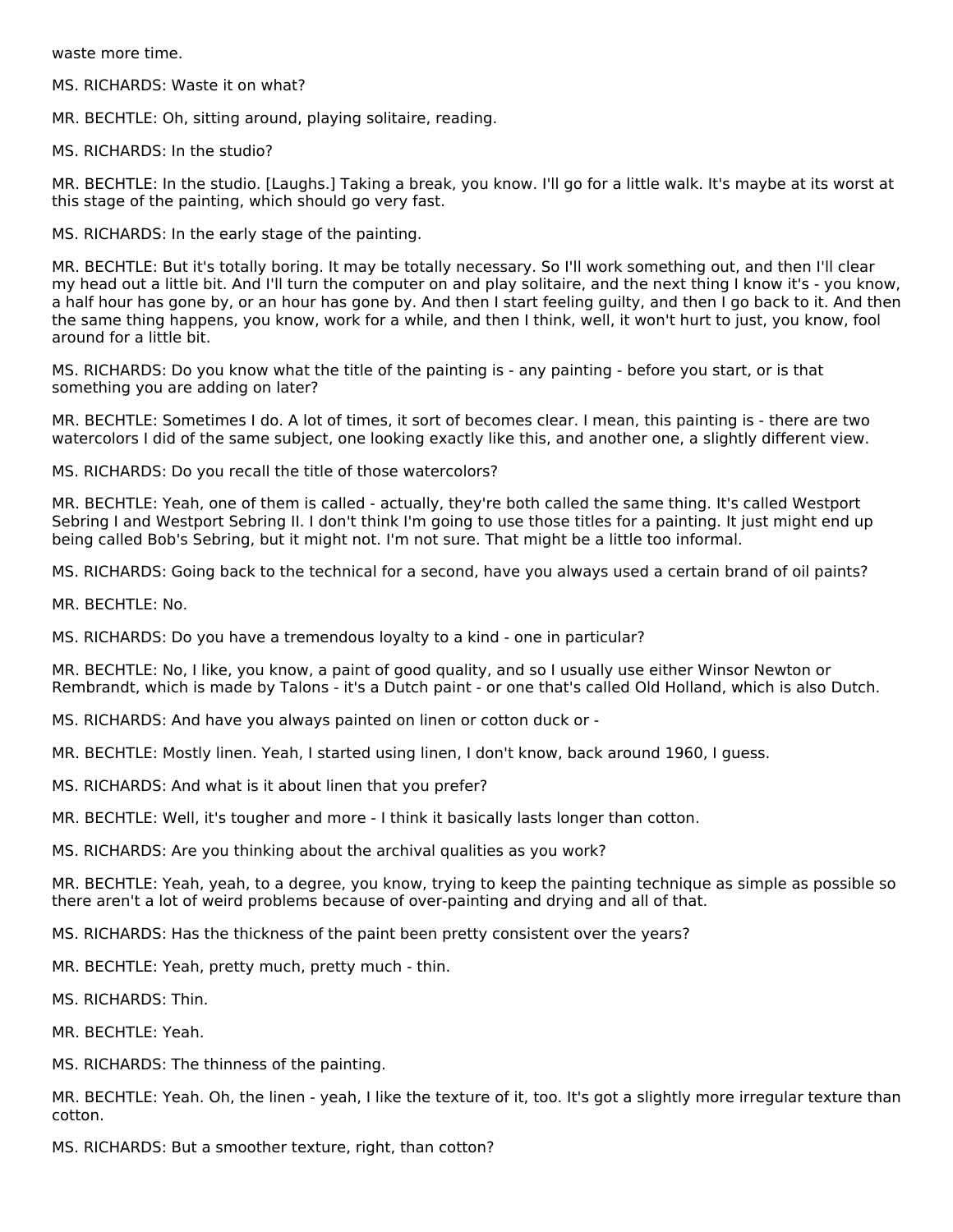MR. BECHTLE: Well, if that's what you use. Yeah, this is quite smoother. It's not the - there's something called portrait linen that's even smoother than this, almost like a smooth panel, but I like it to have a little tooth, but not too much.

MS. RICHARDS: So you just put gesso on and begin. You don't sand it.

MR. BECHTLE: No, I put two coats of rabbit skin glue and two coats of white lead, and sanding between two coats of glue, and then I start painting on it. So it's a traditional ground. I don't like the texture of the gesso, at least the times I've tried it. The thing about using the white lead is that you have to thin the white lead a little - you know, it's very thick and pasty, so you have to thin it with turpentine and a bit of linseed oil.

And so you can control the absorbency of it by the ratio of the linseed oil to the turpentine as you thin it, and so I can get it to, you know, a consistency that absorbs the thin layer right at the beginning a little bit, but it doesn't just soak right in, and yet it doesn't run around on top of it either.

And the gessos I've used, you can't do that with. I think they really are making it for using acrylics on. It's much it's either too absorbent or it's not absorbent enough, so I gave up on it years ago.

MS. RICHARDS: Now, going back to the studio for a second, do you have a particular routine that you've - I mean, have you always started working first thing in the morning and go until a certain point in the evening, or you come back and work all evening? I mean, this is separate from questions of teaching schedules.

MR. BECHTLE: Yeah, yeah. Well, I used to be pretty good at that, and then I'd start usually nine, nine-thirty in the morning and then take a break for lunch and then work until about seven. And if I was under a real deadline, you know, then I might work after dinner. But I haven't worked after dinner in quite a few years, so now I try to get started in the morning and then work until about six or seven.

MS. RICHARDS: Are you concerned with the light that comes in, or do you try to keep a consistent -

MR. BECHTLE: No, actually - I mean, I use artificial lights. I don't have the fluorescents on right now.

MS. RICHARDS: So it's important to you to maintain a consistent lighting -

MR. BECHTLE: I like to have a consistent -

MS. RICHARDS: - and close off the natural light?

MR. BECHTLE: Yeah, actually, I've been closing it off because of - it keeps the heat in a little bit better to have the blinds closed. But even with the blinds pulled all the way up, because their window is shaded by the deck up there, it doesn't really change - once the studio lights are on, it doesn't really matter what's going on outside. It's all about the same.

MS. RICHARDS: And are you picking the studio lights because, obviously, you're working with color and you want it to appear a certain way, or are you trying to match what a gallery experience of the work would be?

MR. BECHTLE: Well, I'm sort of in between. The fluorescents are mostly cool, and even the so-called warm ones tends to be, you know, fairly cool. So that's giving me a certain amount of blue light, like from the window, and then I have the incandescents over the painting, which warms it all up and sort of pushes it so that it's closer to what you would see in a gallery.

So it's actually - the light in here is cooler than it would be in a gallery but close enough that it doesn't look that different. And the gallery lights, because they're all incandescent, tends to warm the color up, and when you warm the color, it tends to make the painting look good. If you go the other way and cool the color with fluorescents, then the colors start looking really lousy, you know.

MS. RICHARDS: So you figure it only can look better from what you previously -

MR. BECHTLE: Yeah, exactly. That's the whole point, that if it looks good in the studio, it's going to look better, you know, in the gallery, as long as it isn't a gallery that has all natural light. I mean, even with natural light it would be okay, but -

MS. RICHARDS: What about music, working with any sound in the studio?

MR. BECHTLE: Oh, I go back and forth with - sometimes I have music on when I'm working; then at other times I'll go months without ever -

MS. RICHARDS: With silence.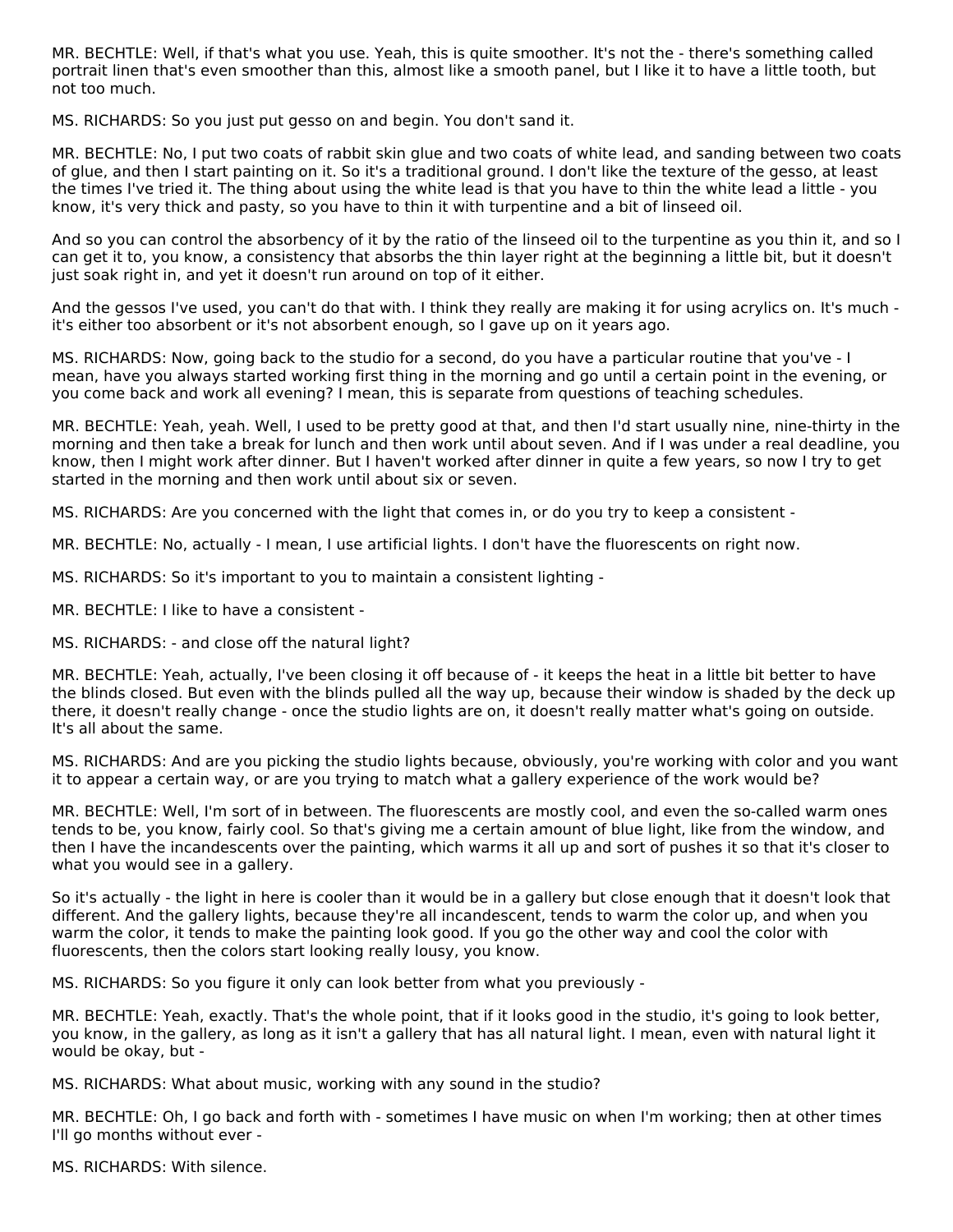MR. BECHTLE: With silence, yeah, but it's not - I mean, most recently I've been using the computer and picking up a PBS [Public Broadcasting Service] station in Cincinnati [OH].

MS. RICHARDS: A talk show or a music -

MR. BECHTLE: No, it's not a talk show. No, it's just music. It's, you know, just classical music.

MS. RICHARDS: Is there a particular music you - oh, classical.

MR. BECHTLE: Yeah. I mean, there's no good classical music station here.

MS. RICHARDS: No more?

MR. BECHTLE: No. The one that's here is terrible.

MS. RICHARDS: And what about listening to CDs [compact discs] or other -

MR. BECHTLE: Well, yeah, I've got a bunch of CDs, so sometimes I'll go through weeks of playing CDs, but eventually I get tired of it. You know, I get tired of making decisions about what to play next.

MS. RICHARDS: That's why the radio is easier, huh?

MR. BECHTLE: That's why the radio is easier, yeah, even though the radio plays a much more mundane selection. Although, actually, the Cincinnati station, the reason I listen to it is it has a pretty good range of stuff. It's all, you know, kind of 18th-, 19th-century - occasionally a foray into Baroque, and occasionally there will be something modern. At least it isn't - you know, the local classical music station, so called, you know, plays snippets of things. I mean, they'll play one movement of something, and then, you know, then there will be chitchat, and then something else that's just -

#### MS. RICHARDS: Soft classical.

MR. BECHTLE: It's all short stuff. That was why I got a CD player in the first place, was because that station there was another station that went off the air, and that one was at least, you know, listenable. So when that one went off, in self-defense I got a little CD player and kept adding CDs, so I have a huge number of them now.

MS. RICHARDS: Do you refrain from having people see your work in progress - having them come to the studio in the midst of work?

MR. BECHTLE: Yeah, sometimes. I mean, it depends who they are. I don't mind other artists looking, and the various gallery people come over from - you know, my dealer in San Francisco comes. Things like that is fine, but I don't like people who aren't used to looking at pictures - there's just a lot of inane commentary, because people aren't used to reading unfinished paintings, which is actually difficult.

You know, as a teacher, you'd run into that all the time, that, you know, the students are working on something, and you're seeing something that's maybe not what they had in mind. And so you have to be very careful about how you read into it, and I think most people aren't - you know, they don't know what they're looking at.

MS. RICHARDS: Are there artists who you're close to in this area who you talk to about each other's work?

MR. BECHTLE: Not so much anymore.

MS. RICHARDS: What about in the '80s and '90s?

- MR. BECHTLE: Yeah, well, I used to -
- MS. RICHARDS: We didn't touch on the social circles.

MR. BECHTLE: Yeah. I mean, my friend Richard McLean, who also taught at San Francisco State, and so we used to talk about what we were doing and what was going on in the gallery stuff and what we were seeing and thinking about. But then, you know, since we both retired, he lives over in the other side of the bay in Castro Valley, and so we don't see each other that often.

And I go on Wednesday nights to a kind of artist's studio salon here in San Francisco that is fun, but they're mostly -

MS. RICHARDS: Who hosts that?

MR. BECHTLE: Well, it's an artist named Tom Marioni.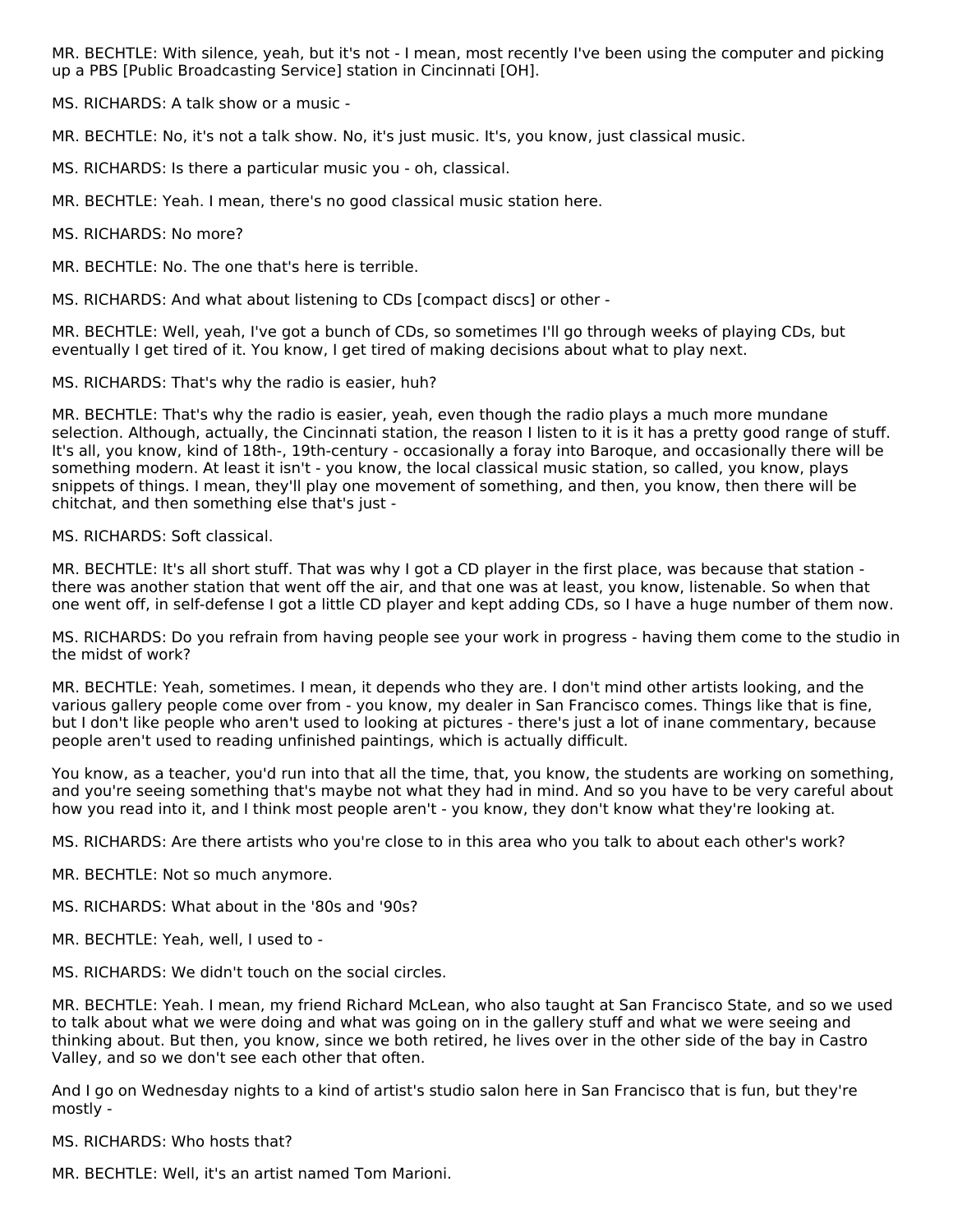MS. RICHARDS: Yeah?

MR. BECHTLE: So it's mostly conceptual artists, which is very interesting.

MS. RICHARDS: So is there a structure to that salon?

MR. BECHTLE: Pardon?

MS. RICHARDS: Is there a structure to it?

MR. BECHTLE: Well, yes and no.

MS. RICHARDS: Does - some one talk about their work?

MR. BECHTLE: His studio is - I mean, the whole thing, the salon, is set up as one of his works of art because that's the sort of thing that he does, or actions of one sort of another. And so the studio was set up with a bar in it, and there was a couple of booths that were at a local downtown bar that got torn down, and so Tom got the booths and so on.

So, you know, it's a perfect setting, and people sign up to be the bartender each week, and the bartender basically just opens beer bottles or wine bottles or occasionally makes a martini. That's about the range of our bartending skills.

MS. RICHARDS: How many people come?

MR. BECHTLE: Well, it varies from, you know, maybe a dozen to maybe 20 or 30 people. And so there's a number of people that are photographers. There are some sculptors. There's a couple of painters. The studio is in the same building with Crown Point Press.

MS. RICHARDS: That's downtown San Francisco?

MR. BECHTLE: It is downtown near the museum [SF MoMA]. So occasionally one of the artists that was working at Crown Point comes down. And then, Tom is married to -

MS. RICHARDS: You mean out-of-town artists?

MR. BECHTLE: - Kathan Brown, who runs Crown Point. So sometimes Kathan will bring, you know, whoever is working up. So people like Ed Ruscha or Sol LeWitt or Bill Bailey - people of significance turn up, as well as locals, people from the East Bay, Oakland, and so on.

Mostly it's just, you know, kind of chitchat, but for the last year or so, Tom's been sort of programming a kind of guest readers or guest talkers at seven o'clock for like a 10-minute reading or a 10-minute thing where there were complaints - you know, complain about something. That one didn't go over so well.

MS. RICHARDS: Limited to 10 minutes.

MR. BECHTLE: Limited to 10 minutes, yeah, right. So sometimes - the readings were the most interesting because they were so diverse.

MS. RICHARDS: Did you read something?

MR. BECHTLE: Yeah, yeah, I did.

MS. RICHARDS: What did you chose to read?

MR. BECHTLE: I read part of the bit that's called Knoxville: Summer, 1917 by [James] Agee. It's a sort of prologue to his novel, Death in the Family.

MS. RICHARDS: Is that an important - a book that's particularly meaningful to you?

MR. BECHTLE: Well, not so much. Yes and no. The Knoxville thing is - actually, I came to it by way of music, because it was set by Samuel Barber, and it was sung by a soprano. It's quite beautiful. You don't know it?

MS. RICHARDS: I'll look it up.

MR. BECHTLE: And there's just something about the language that's - it's incredibly moving. I got a very good response from it. [Laughs.] But, you know, some people - one guy who works at the museum as head preparator over there, and he read a list of all of the exhibitions that have been staged at SF MoMA since it moved into the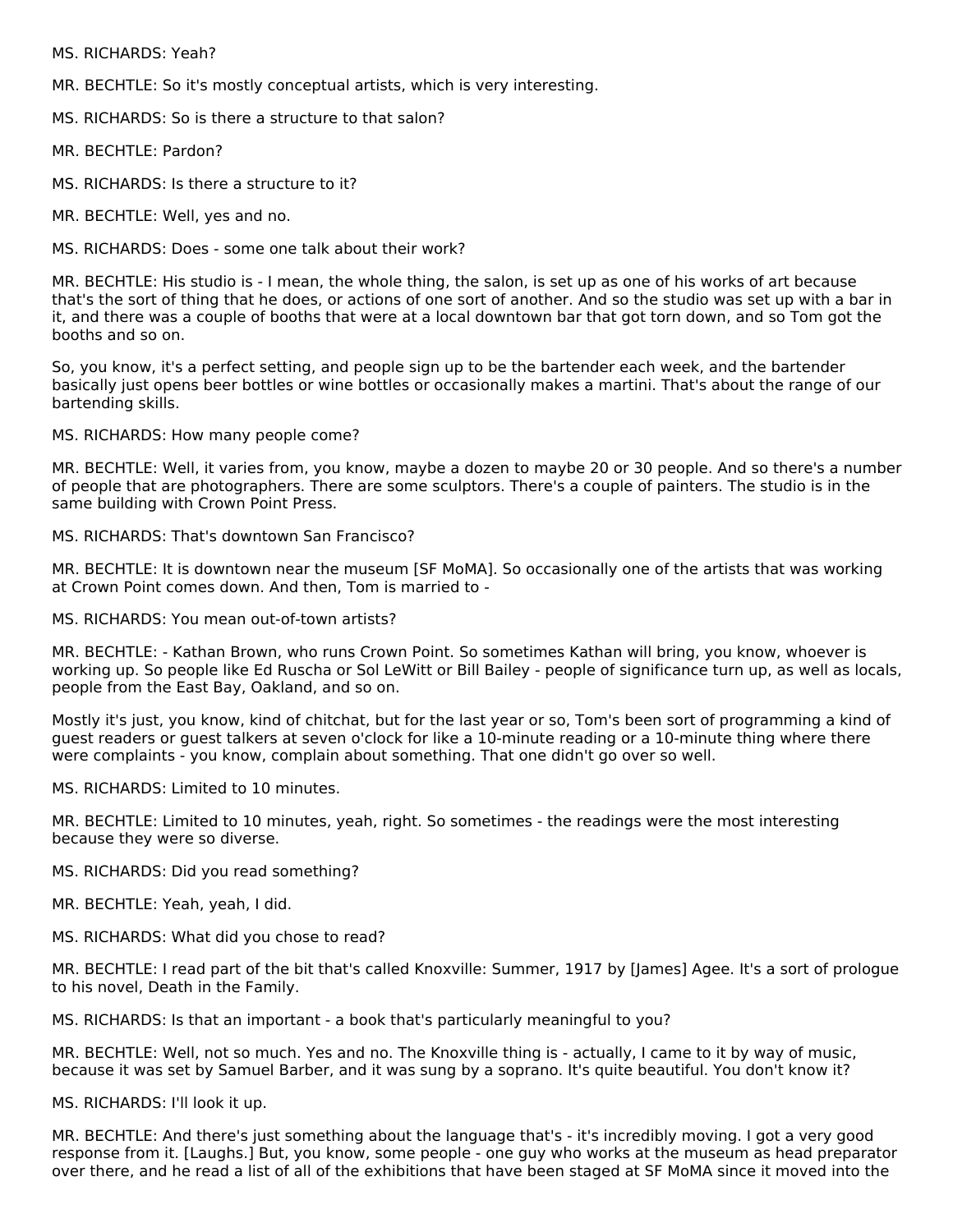new building.

MS. RICHARDS: Wow.

MR. BECHTLE: Which was - you know, it was very funny and kind of a wonderful thing to think of doing. So some people would chose really kind of oddball things. One guy read - he was a filmmaker, and he read three eulogies that he had written himself for the memorial services for three friends.

MS. RICHARDS: In 10 minutes he read three eulogies?

MR. BECHTLE: They were short.

MS. RICHARDS: Oh, I guess so.

MR. BECHTLE: But they were very moving, very well done. So you never know what artists will come up with.

MS. RICHARDS: So that brings me to wanting to talk about Crown Point Press, and from what I understand, you started working there in the early '80s - '82 - and you've fairly regularly, every few years or so, gone back. That's doing etching, right?

So what makes you decide to go back to do some work there? And how does that work into your normal practice of painting and drawing?

MR. BECHTLE: Well, it takes time out from doing painting and drawing. It's a nice break. I like doing it. You know, it's kind of a neat experience to work with the printers and -

MS. RICHARDS: As opposed to being alone in the studio, you mean?

MR. BECHTLE: Yeah, yeah. And, you know, it's like making the drawings, where there's a connection to previous work, but because the process is different, you have to think about things a little differently. And so it leads you to maybe try some things that you haven't done in the paintings or the drawings, not in terms of the subject matter but just in terms of how you can make the image work, because it's more - in a way, it's more indirect, and because of the indirectness, there's also the possibility of kind of stylizing it, or abstracting it, more than you do in a painting.

You have to work out something that's going to read within the process of printmaking that you're using, and so that means that there are a lot of things you can do in a painting that you can't do on an etching plate. And so the challenge is finding that middle way that does what etching can do but maybe get something from what you've been doing in the paintings. So it's a challenge, and always different.

MS. RICHARDS: Do you come in knowing what you're going to be doing with that - with an image?

MR. BECHTLE: Sort of. Yeah, sort of. I try and think of - at least get some parameters set up before going in. So I go in with material. In some cases, it means having some photographs that are printed up backwards, so I can draw them backwards on the plate so they'll be the right way around when they're printed.

In some cases, you know, I'll have several images, but I haven't made any decision about how I'm going to approach it, and sometimes I'll do them in a technique that's very similar to the drawings but overlaid with color. And then sometimes I'll do something where I can work with liquid materials and do it almost like a watercolor, except it isn't really like a watercolor.

And in all cases, you never know quite what you're going to get until they start making proofs. You think you know. You're sort of trying to push the medium in a certain direction, but it always surprises you. And then you have to go with what's coming from the press and start making adjustments - change the color, change the order of printing, make something more transparent, maybe think about adding another plate somewhere. You know, you're basically sort of dancing around trying to make it work.

With painting or drawing in the studio, it's much more methodical, you know, because I know what I'm doing in painting more than I know what I'm doing in etching.

MS. RICHARDS: Is there a particular master printer that you've worked consistently with over time?

MR. BECHTLE: No particular - with different people - I guess basically different people the whole time, yeah - I mean each time, because printers come and go, and often they're breaking a new printer in that - they have this way in which - you know, they'll train their printers, and they'll have - someone will be the master printer, and then the master printer will have an assistant.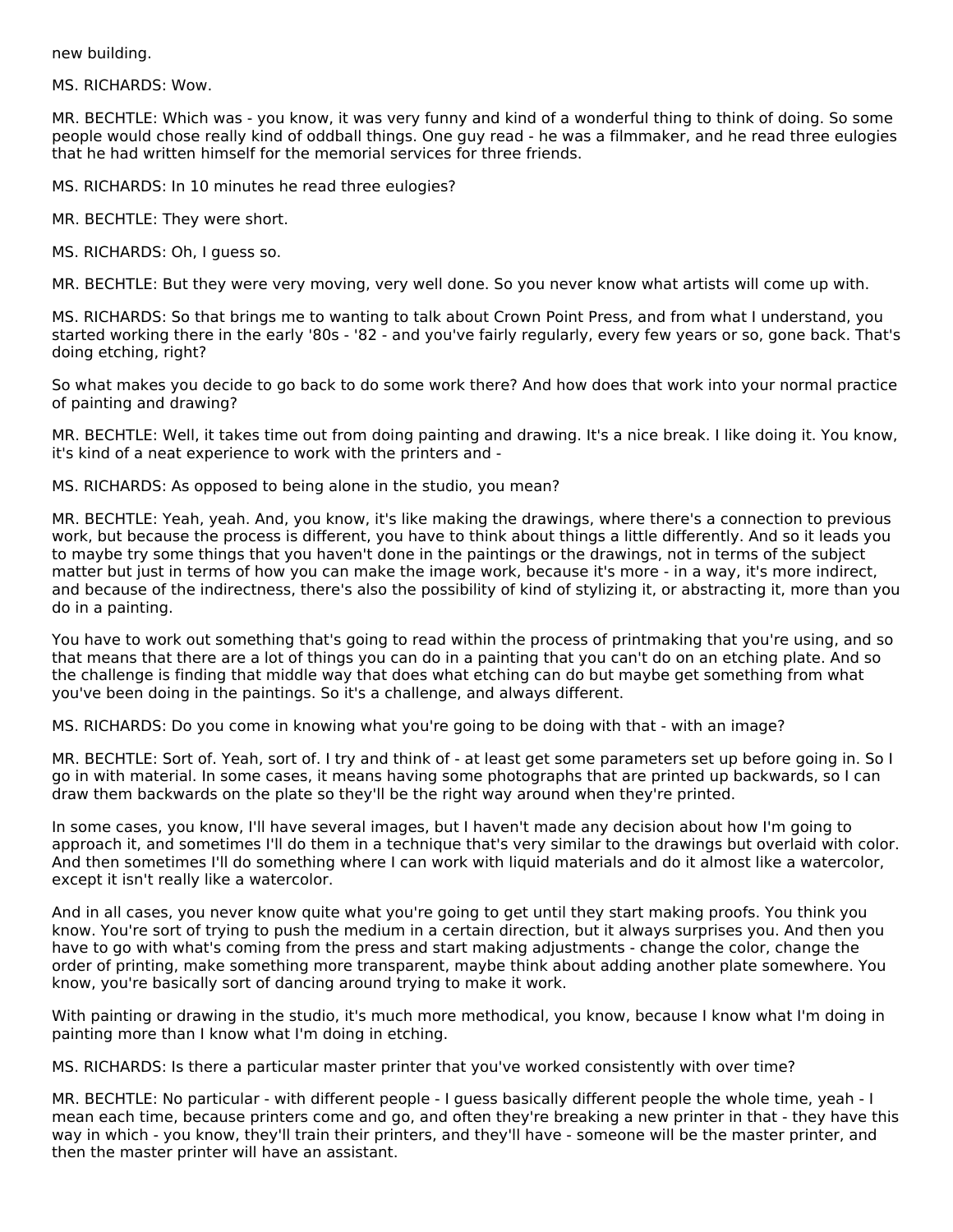And so, like in one case, I was working with a printer and the assistant, and then the next time around, the assistant had become a master printer and then there was a different assistant. And it seems to me that it happened several times, where I got the one who had been the assistant - and in one case it was their first time being a master printer, but there was a rapport that was established beforetime.

MS. RICHARDS: Do you decide on the edition size, or is that something that the publisher would decide on?

MR. BECHTLE: Yeah, they decide on it, and they figure out the economics of it. In some cases, the mechanics of it - some cases the plates won't hold up for too large an edition. They try to keep the editions around 50, I think, and less.

MS. RICHARDS: Fifty? Well, that's fairly large.

MR. BECHTLE: No - and less, you know. I mean, there's a certain point at which the - if the image is too large, then it ceases to be as desirable to -

MS. RICHARDS: Oh, dimensions, yeah.

MR. BECHTLE: - the collectors and that sort of thing.

MS. RICHARDS: I just want to go back. Did you say that you decide every once in a while it's the right time for you to do a print, and you contact them and say, I'd like to come in, or is it that they wait - is there a moment when they invite you back?

MR. BECHTLE: Well, usually it's that you wait until they invite you back, but since I know them quite well, it's more informal, and we'll just sort of talk about it in general terms - you know, when do you think you could come in?

MS. RICHARDS: And do you usually - the images that you're working with, are they usually images you've already used, photographs?

MR. BECHTLE: Not necessarily, no. In some cases they are, but no.

MS. RICHARDS: And when you leave, do you leave with instructions to them about how it should be mounted, matted, framed, all those decisions?

MR. BECHTLE: Yeah, yeah. There's a lot of that goes on in the process of making, proofing, and so on, and deciding what the margins are going to be, what kind of paper it's going to be on. And then they tend to mat they tend to actually not mat them but just -

MS. RICHARDS: Just mount them.

MR. BECHTLE: Mount them - you know, float them. So the decisions about - I mean, they tend to use blond frames mostly. If you wanted something different, you could ask for that, but I prefer blond frames, too, myself. We're in agreement.

There was one print that was printed in China, and we went over there and settled stuff that had to do with the mounting of it, and because it was using Chinese woodblock technique, we thought it would make sense to mount it in a somewhat Chinese manner, using a silk backing instead of print paper.

And there was some negotiating about the margins, which seemed like it would make sense to do it, again, like the Chinese would do, without having the bottom margin larger than the top margin. So anyway, we got it all set up, and then when they printed the edition, sent it over to the States, the whole thing was practically unusable because, in many cases, there were major printing flaws in them. There were major mounting flaws, you know, like hairs and - you know, beard hairs and so on that were stuck between the silk and the backing.

So it all ended up having to be - everything soaked off the backing and remounted in San Francisco. One of the printers at Crown Point had to learn how to do that, and the edition, which I think was originally supposed to be 50, ended up being about 30, with about 20 that had to be just thrown out. So we had to come up with a new mounting of - mounting it on just paper.

So that was a more complicated one. The other things where it was all, sort of, handled in-house, you know, all pretty much was done in consultation with the artist, the director, the printers.

MS. RICHARDS: There was - do you tend to exhibit your prints separately from your paintings and drawings? Do you have a different dealer who does that?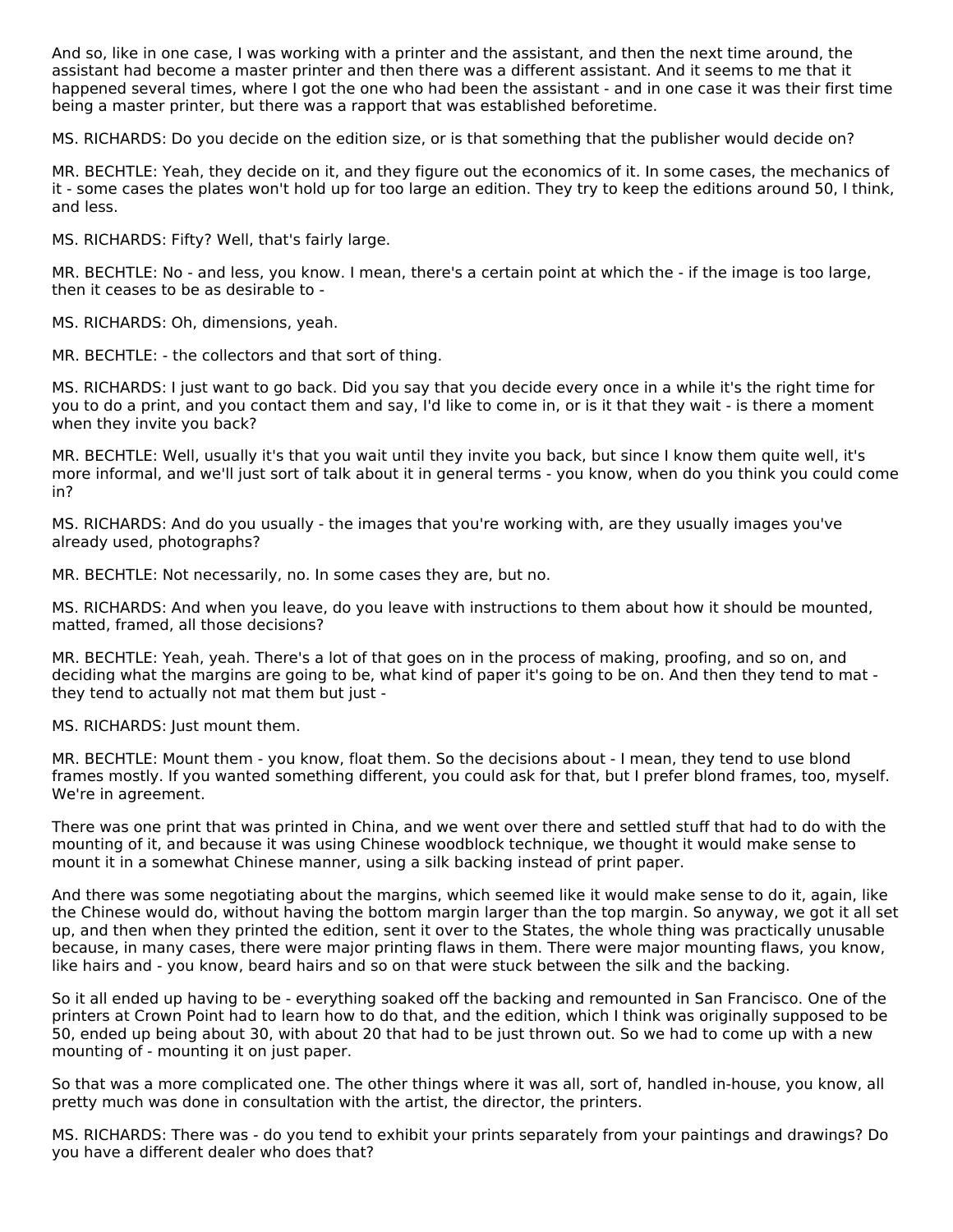MR. BECHTLE: Yeah, pretty much - pretty much. I mean -

MS. RICHARDS: Is that your preference, or would you rather have them exhibited with -

MR. BECHTLE: Since I've been printing at Crown Point, they basically are the print dealer for me. You know, they sell for resale to other dealers around the country, as well as to private collectors. And so that's actually a good thing, you know, because distribution of prints is probably hardest part of the business.

But actually, it would depend on the exhibition. I sort of like - I've had, you know, I've hung paintings at, like, SF MoMA, watercolors or paintings and drawings. I sort of like paintings and drawings together and sometimes paintings and watercolors. I'm not sure that the drawings and the watercolors should be shown together, but I don't know what difference it makes.

I actually like the idea that if you're showing paintings, just show paintings. If you're showing drawings, just show drawings, and likewise the watercolors. I mean, there are things you learn seeing them all of them together or being able to go back and forth between the same image done in different media and so on, but just in terms of an exhibition, I think the best ones that I've had have been where paintings were hung just with paintings and that was it.

And with a lot of space, you know, I was - it took me years to learn that it's not bad to have a big room with maybe five paintings in it; that it's actually much better to do that than to try and fill the space up.

They need a fair amount of breathing room, and they can hold the wall pretty well, so the shows where there were just maybe a half a dozen paintings in a fairly large space, I thought were the best.

[END CD 3.]

MS. RICHARDS: This is Judith Richards interviewing Robert Bechtle on February 9, 2010, on de Haro Street, in San Francisco, for the Archives of American Art, Smithsonian Institution, disc four.

So, Bob, I wanted to start out asking you about your teaching career. I think that you taught a bit at CCAC but then spent most of your real teaching years at the San Francisco Art Institute.

MR. BECHTLE: No, that's not correct [laughs].

MS. RICHARDS: Oh, I mean San Francisco State. Sorry.

MR. BECHTLE: San Francisco State University, yeah.

MS. RICHARDS: Yes, thank you for correcting that.

MR. BECHTLE: No, I never - well, that's not quite true. I sort of shared a class one semester at the San Francisco Art Institute. There were three of us that sort of taught it as a group. But otherwise, you know, I taught at CCAC to begin, and then I taught, I guess, two semesters at Berkeley [University of California, Berkeley].

MS. RICHARDS: Do you remember when that was?

MR. BECHTLE: Well, it was in the '60s. I don't remember the exact dates, although I could probably figure it out.

MS. RICHARDS: Did you enjoy that experience at Berkeley?

MR. BECHTLE: Yeah, you know, I was a sabbatical replacement for somebody, and it was in the design department, not the art department. Then I taught at UC [University of California] Davis for a couple of semesters as a sabbatical replacement. And then the job at San Francisco State came available. That was in 1968, and so I went there.

MS. RICHARDS: Were you looking for a full-time teaching job?

MR. BECHTLE: Yeah, yeah, yeah, I was. When I was - it's sort of complicated in that I had no intention of going into teaching at the time that I was an undergraduate, because it seemed like the only path that was really open into teaching would be to teach in the public schools - high school or junior high school - and I had no interest in doing that, and so my undergraduate major was in design, in graphic design.

And by the time I graduated, I was beginning to be more serious about wanting to pursue painting, and yet when I graduated, it seemed - well, what I'm trained for is to be a designer, so I went out and got a job as a designer. I started at the bottom rung, doing production pasteup for this design group, which was part of the Kaiser Industries.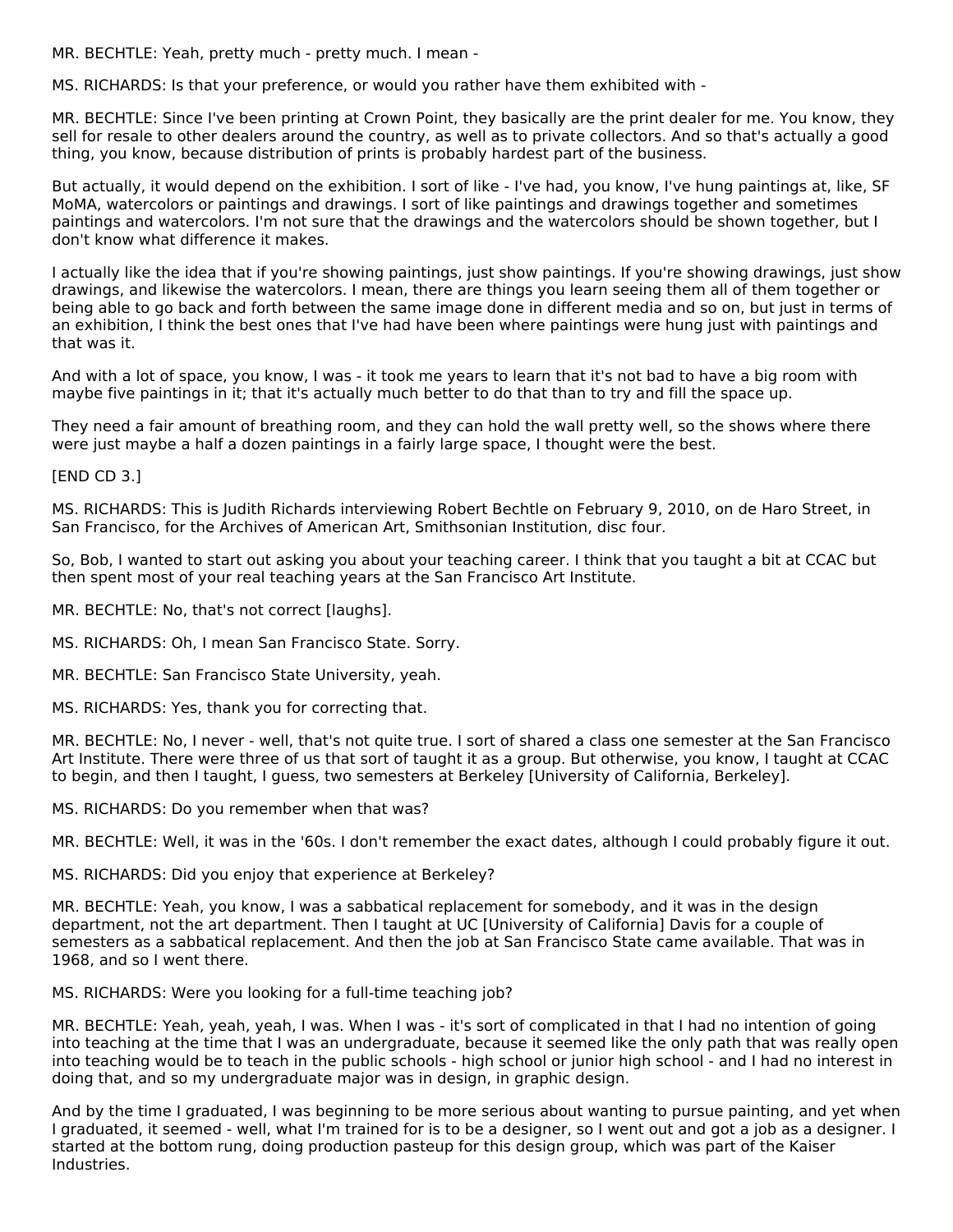MS. RICHARDS: Yeah, I think you talked about that in the early interview.

MR. BECHTLE: Yeah, probably. It's sort of covering old ground.

MS. RICHARDS: Yeah.

MR. BECHTLE: So anyway, you know, I got into the teaching sort of inadvertently. My design professor from school, from CCAC, asked if I were interested in teaching a class, and so I tried it, and I decided I liked it and then just gradually decided that that was the direction that I should be pursuing.

So by the time the - I've been teaching at CCAC for a number of - couple of years. It seems that that was the way to go, and I started getting interested in teaching in one of the state schools, because it was a much better situation in terms of both teaching load and also in terms of, well, salary and benefits.

MS. RICHARDS: So by the time you get to 1980, where this interview starts, you had been teaching at San Francisco State for more than 10 years.

MR. BECHTLE: Yeah.

MS. RICHARDS: Did you get involved - were you always teaching the same classes, the same level? Did that change over the years?

MR. BECHTLE: No, that changed quite a bit, constantly.

MS. RICHARDS: So, by 1980, what were you teaching?

MR. BECHTLE: I guess by 1980 I was primarily teaching painting and drawing. And I guess I was still teaching graduates at that point. So, you know, mostly - our teaching load would work out that we would teach two undergraduate courses and usually a graduate course, that if -

#### MS. RICHARDS: What do you mean?

MR. BECHTLE: We had to sort of rotate the graduate classes among - there were about five of us, I guess, that were teaching painting. And we had funding to do two graduate seminars. One was a studio seminar, and one was supervision of the studio work. And so we would meet the entire painting group, which was usually somewhere 12 to, say, 18 graduate students - mostly 12, and with two faculty members. And we'd meet once a week, and then we'd sort of float around to all of their studios, usually talk about the work of two artists, you know, each time we met.

You know, so that was kind of fun, but eventually it got kind of tedious, and I got to where I actually preferred teaching the beginning classes, you know, more than the advanced ones. It seemed like it was more fun, because people would move faster in terms of their development, because it's like everything you told them was news. You know, it was all new stuff, and there would be remarkable progress from the beginning of the semester to the end. And they could see it, you know, and I could see it.

So there was a kind of excitement about it. By the time they're graduates, you know, it's kind of - they're set in their ways more, and yet there's a lot of makeup stuff that really should be done, but it's not going to happen. And there is such a disparity between their concept and what they're capable of pulling off technically that - not for everybody but in a number of cases.

And then you're dealing with egos coming into play and so on, so after a while I said, "Give me the beginners." [Laughs.]

MS. RICHARDS: What would you say your teaching method was? Did you have a particular approach to teaching? Did you set your own syllabus?

MR. BECHTLE: Yeah, yeah, we did. When I started teaching, I used the syllabus that came with the class at CCA that had been very thoughtfully and carefully worked out by the chair of the department. And that was good because I didn't have to think any of these things out; I just followed that program. By the time I started teaching at State, I had quite a few years of teaching experience and, you know, would just kind of run what seemed to make sense in terms of what I thought people should be able to do at that - at any given level.

So my expectations for a beginning class were very different from a second- or third-year class. And it depended on what the class was - painting versus a life drawing class, you know, had a totally different -

MS. RICHARDS: So you taught life drawing as well.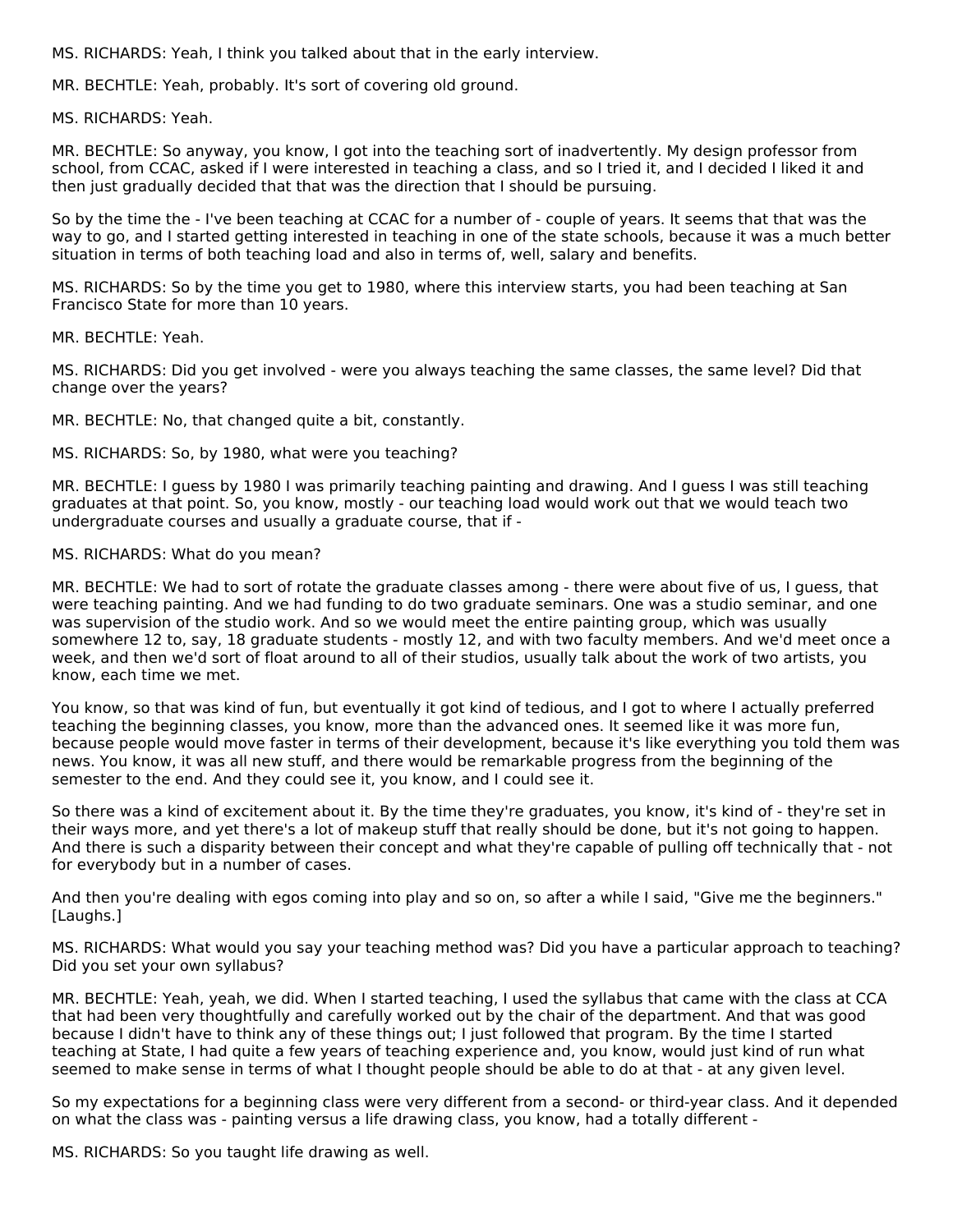MR. BECHTLE: Yeah, when I first started teaching at State, I was teaching one painting class, which sometimes was a graduate class - a life drawing class, and I was teaching lithography at that point. I was still involved in the technical end of lithography. And so I taught litho for five or six years, I guess. That got boring after a while, for different reasons, partly because it's a complicated technique to learn - tricky to learn.

And so some students would never be able to really do it right, and other students would just be getting to where they had a certain sense of it - sense of skills - by the end of the semester, but then because of the way the program was set up, you know, you rarely got people who could come in and take a second semester. I mean, there were one or two that would do that because they were going to be printmaking majors.

And so you were always kind of bouncing along at the lowest level in there, and it's a process that gets out of hand very easily, because there's a lot of black magic involved in lithography - drawing on a piece of limestone and then processing the stone with gum arabic and nitric acid. And then when you print, you know, it's based on the antipathy of grease and water. So you keep the stone damp and run the roller over it, and then the ink only takes on the drawn parts, which is the greasy part.

And, of course, invariably, at the beginning of the semester, the students would forget to damp it, you know, so they'd go at it with a roller and it all just goes black. [Laughs.] And you have to say, no, no, you get it wet quickly, and then you run the roller very fast, and then it starts to lift it back off again. And if they did the etching part of it right, they would be still able to keep it going.

But, you know, it was a course that was more technical than aesthetic. You very rarely got into any kind of heavy-duty issues that went beyond just how do you do it.

MS. RICHARDS: Did you get involved in departmental issues and have to take a turn being department head or -

MR. BECHTLE: I managed to dodge that one. I was either on or chair of the HRT committee for a good part of it, because that seemed like something that was worth doing.

MS. RICHARDS: And HRT stands for -

MR. BECHTLE: Yeah, the hire and retention and tenure -

#### MS. RICHARDS: Ah.

MR. BECHTLE: And it also was served as a promotion committee for the art department. So it basically just involved gathering information on whoever was up for one of those things, and it seemed worthwhile to try and get your fellow faculty promoted and have some input on the people who were on tenure track and on the - so I chaired the committee a couple of times, for three or four years each time.

And then I was on it - I was one of the people who wrote letters and all of that for a fair part of the time that I was there, because everybody had to be on some sort of committee. The finance committee, that's a good one to be on, but I had no head for figures, and I didn't want to get involved in that at all. And there was an exhibition committee. That sounded like it would be interesting but a lot of work. And so I sort of opted for the HRT thing when I became eligible to do that.

MS. RICHARDS: You said you enjoyed the teaching. Were you teaching full-time primarily for financial reasons, or did you also continue after it was maybe necessary because it added another element to your life, the getting out of the studio, the isolation, the camaraderie, the actual feedback from students? I was wondering, you know, how it impacted your work in a positive way, and if you, in fact, did it for more than just supporting yourself.

MR. BECHTLE: Well, it was - thinking about doing it in the first place was all about trying to get someplace where I had a good kind of ratio of studio time to job time - you know, certainly better than working 40 hours doing something like design work, where you're basically using the same energy as you need in the studio. Being a Sunday painter isn't going to work, and teaching is a way to get out from under that.

So that becomes part of why one even considers doing it. Nobody earns a living out here on their work. Everybody taught, you know, [Wayne] Theibaud, [Richard] Diebenkorn, [William T.] Wiley, all - and some were able to leave it after a while and go on the sale of their work, but mostly not. And so the tradition was very different. Once you decided that you were interested in some kind of a teaching job in a university or college, art school situation, then that became a kind of career decision that other things would sort of flow from.

You know, there was a certain prestige to doing it, where in New York it's kind of the opposite. It's sort of like, oh, you're still teaching? But, you know, inevitably the social interaction - you know, particularly when I started, I was only a few years older than the students, and so it was like being back in school again, in a good way, because they had to do the work and I just had to look at it and talk about it and whatever.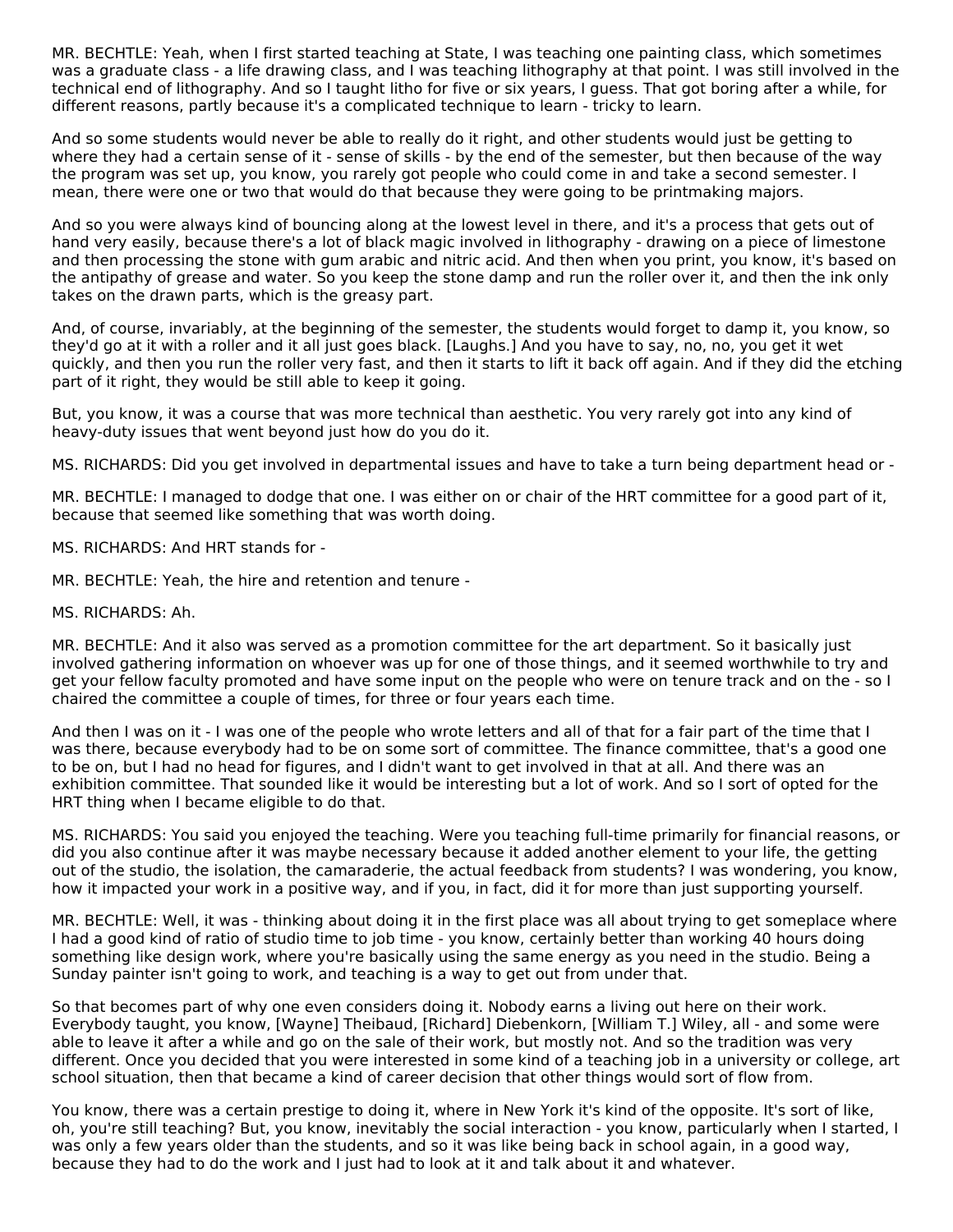There's always a lot of feedback, you know, both ways. I learned a lot from talking with students, trying to clarify my own ideas about things in order to connect with them, explain something to them. I started in the beginning painting classes evolving basically the kind of standard painting curriculum where you paint from observation.

But, you know, I was able to sort of structure it in such a way that I could get into a lot of issues of composition and a lot of issues of color by the kind of things that I set up. It was a lot of things on tables, but I would paint various objects different colors than they normally came and use colored papers and use floodlights to light them in sort of dramatic ways and create colored shadows and talk about how the color changed because the light color was changed - you know, the difference between the light that was coming in from the windows, which was north light and very blue that created blue shadows where the incandescent light was blocked out.

And, you know, it was all very obvious; you could see it, and I was just trying to get them to be able to see color and see that just naming it wasn't enough. You know, something isn't always the color you think it is. A yellow box turns green in the shadows, and if you think yellow, you're not going to get there, but if you look for its reflected light color, you can manage to do it.

So learning to paint, at least at that stage, is just learning to see. The old cliché is, you know, still active. And it was always wonderful to get that sense that somebody was getting it, that all of a sudden they could figure out the perspective of something because - not because you've taught them anything about vanishing points or horizons or anything like that [but because they could see the relationships].

And I said, look, you can see it; you can measure it; you can hold your pencil up and you can see what the angle is, and you can see how big this is to that and how far this is from that. And it's actually easy, you know, once you start to understand it as a two-dimensional plane and not an object which we know is three-dimensional, and you realize that that square box that you're looking at, if turned a certain way, maybe one side of it is a slightly less square rectangle, but then maybe the other side of it that's adjacent to it is very thin and you hardly see any of it.

MS. RICHARDS: Does this approach to teaching reflect a teacher who you studied with who you thought was exemplary, or did you create it yourself?

MR. BECHTLE: You know, I think I basically -

MS. RICHARDS: Put it together yourself. Mm-hm. [Affirmative.]

Besides teaching, have you been interested in writing about art or curating? Have either of those things -

MR. BECHTLE: Not particularly. I hate writing. I mean, I can do it, but I don't love it. It's too linear. I mean, every once in a while, I think it would be interesting to curate a particular show or something, but it's not something that I was interested in pursuing to the extent of actually getting involved in it. It's another time trap.

MS. RICHARDS: Speaking of time, is there anything else - hobby or sports or political involvements - that you dedicate a certain amount of time to on a regular basis?

MR. BECHTLE: Yeah, not really.

MS. RICHARDS: And what about collecting. Are there any things that you collect?

MR. BECHTLE: Not so much anymore. I think that, for a while, I collected people's prints - prints of one sort or another. You know, I was interested in buying, kind of, old master prints that were quite affordable back in the 1960s and '70s - you know, sort of like 19th-century lithographs. You could get stuff by really well-known people - [James McNeill] Whistler or [Richard Parkes] Bonington, that sort of thing.

But eventually I stopped because they all - they'd just sit in drawers, and there's no wall space in here to put stuff up. And so anyway, I stopped.

MS. RICHARDS: I wanted to ask you about your relationships with galleries. I don't remember - I think you talked about your beginning affiliation with OK Harris, but maybe you could just quickly go over that again, and then talk about your approach to finding gallery affiliation, and what were you looking for in a dealer at that point?

MR. BECHTLE: I suppose I was looking for anybody that was in New York [laughs] at that point.

MS. RICHARDS: And how did it end up that he would become your dealer?

MR. BECHTLE: Pardon?

MS. RICHARDS: How did it end up that Ivan Karp -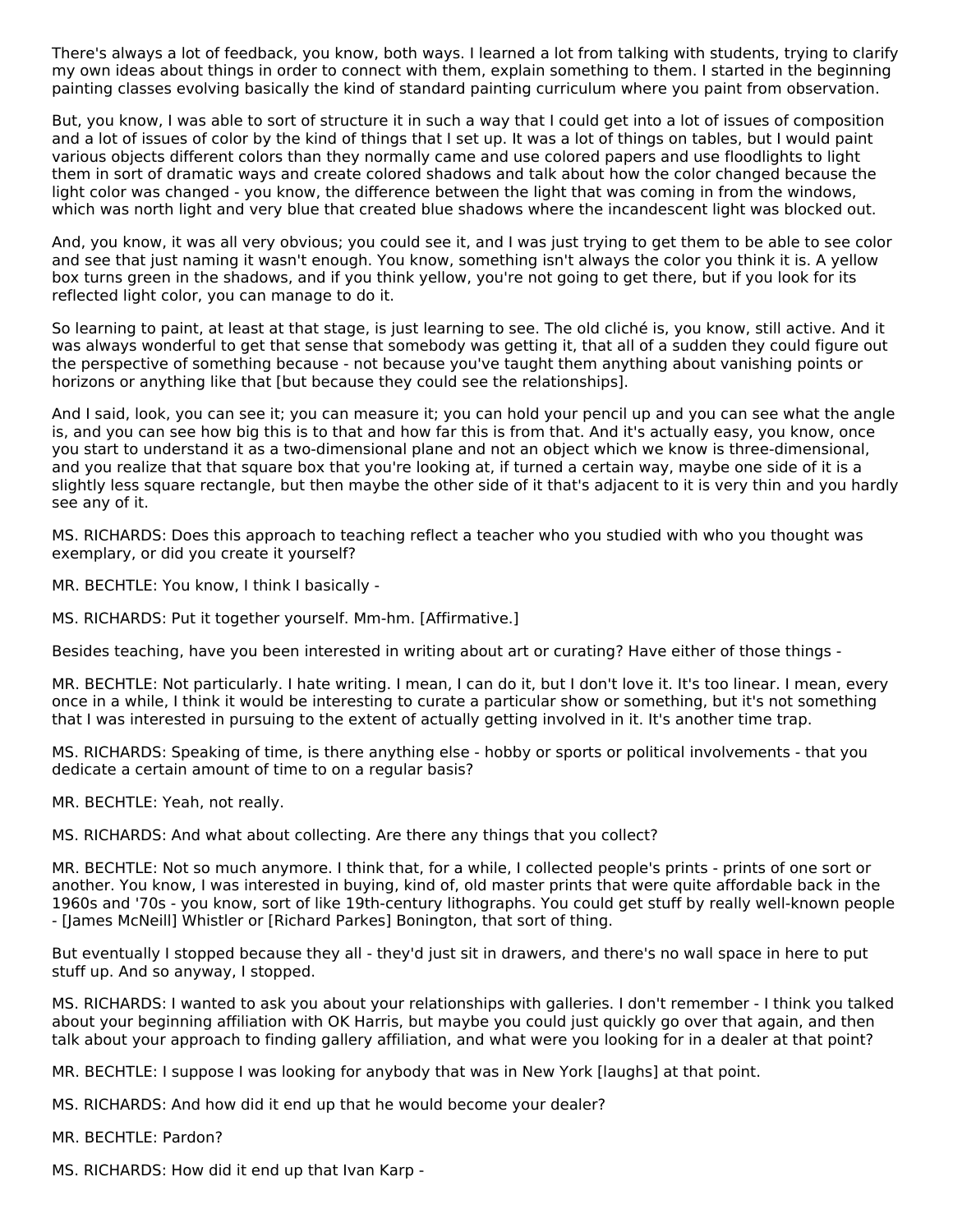MR. BECHTLE: Oh, well, he saw my work somewhere. I think it was a show that opened at the Milwaukee Art Center [Milwaukee Art Museum, WI], and it was one of the early shows of contemporary realism, both Photorealism and eyeball realism.

But, you know, I'm not sure that - I think it was an important enough show that he - there were several artists, I think, that he showed that were in the show, so he probably went to the opening. And I had the painting that Berkeley [Art Museum, University of California] has right now, the Thunderbird, the guy standing by his T-bird, and a couple of others - fairly large paintings.

So I got this letter sort of out of the blue sort of saying that he was opening a new gallery in SoHo after being at Castelli [Leo Castelli Gallery, NY] for 10 years, or whatever. And he said, "I think your work would be very happy here." So I called him up and - you know, I had never dealt with anybody that had that kind of New York quick, you know, speech patterns. It was like talking to Jimmy Cagney, you know. And I said, "Oh, sounds great; I'll come back and talk to you." And so I did, and so I decided to join the gallery.

MS. RICHARDS: As years went by, did you feel that it was positive for your work to be seen in the context of other Photorealists or other realists - the group that he assembled?

MR. BECHTLE: At the beginning, I think it was - you know, there was a certain camaraderie about it, and there was also - I mean, the Photorealist tag hadn't been invented yet, and I think - I mean, my sense of it, I knew Dick McLean out here; I knew Ralph Goings, and Ralph was someone that Ivan had been watching for a while, and so he had just almost automatically come into the gallery when it opened in 1969.

So, you know, it was nice to be in a situation where you were associated with people like that. [Malcolm] Morley was there, and Duane Hanson was there. I think the gallery evolved in ways that ultimately became problematic to not just to me but to a lot of us. But I think when it first opened in 1969, there was a real edge to what was being shown, and there was a kind of energy about it, and it was kind of like the place to be in terms of a gallery in New York at that time.

You know, and then eventually - I think one of the things that changed it was that the original space was not terribly large, and it was being leased, of course, and the opportunity came up to buy into the space that's where it's presently located and has been for a long time.

So it got bigger. It got to where it was probably financially advantageous to be in the bigger space, but nevertheless it was a fairly large amount of money that had to go out every month for staff and all of that. So it became necessary to sell more art. And there was always a fairly high standard in terms of the quality of the work, professionally, but it was like the interesting art began to be seen other places, and OK Harris didn't change as the art world was changing.

It didn't, sort of, keep trying to get new people who were out on the edge. I mean, it kept getting new people, but they were basically people who did things within this relatively narrow range that Ivan was interested in, which had to do, to some degree, with Americana and the kind of American vernacular. And that, in 1969, was rather startling to see, but by, you know, 1980, a lot of stuff that happened, it was very different from that, and when you saw the shows at OK Harris, you wouldn't even be aware that any of that stuff had happened out there.

So that was an issue; the fact that it became sort of where you went to see the Photorealists, along with Lou Meisel, meant that there was a certain context that the work was being seen in that seemed very predictable, and it seemed like it was - you couldn't think about it in a different way, and so - I thought about leaving the gallery any number of times, and I could never figure out any place that I wanted to go that I thought would want my work. It was sort of like the places that I knew would want my work, I didn't want to go. [Laughs.]

So I just kind of kept with the status quo until the opportunity came up with Barbara Gladstone, and that sort of started - she started getting interested about 1999, I guess, or 2000.

MS. RICHARDS: She had a drawing of yours in a group show. Was that at the beginning?

MR. BECHTLE: Yeah, it was a group show that was sort of - "Drawing 2000" - sort of a Millennium-themed show.

MS. RICHARDS: When you were at OK Harris, did you initiate having a show? I mean, did you call Ivan and say, I'm ready for a show, or did he expect you to be ready under certain regular periods?

MR. BECHTLE: It was negotiated. Usually, you know, he would say, you are on the calendar for the next - you would know that it had been like two years since the last show, and he would be thinking in terms of something, and then you would just sort of wait until you got the word that there was a space a year ahead or a year-and-ahalf ahead, and you would just think yes or no. You could say, well, it seems a little too close; let's do it a little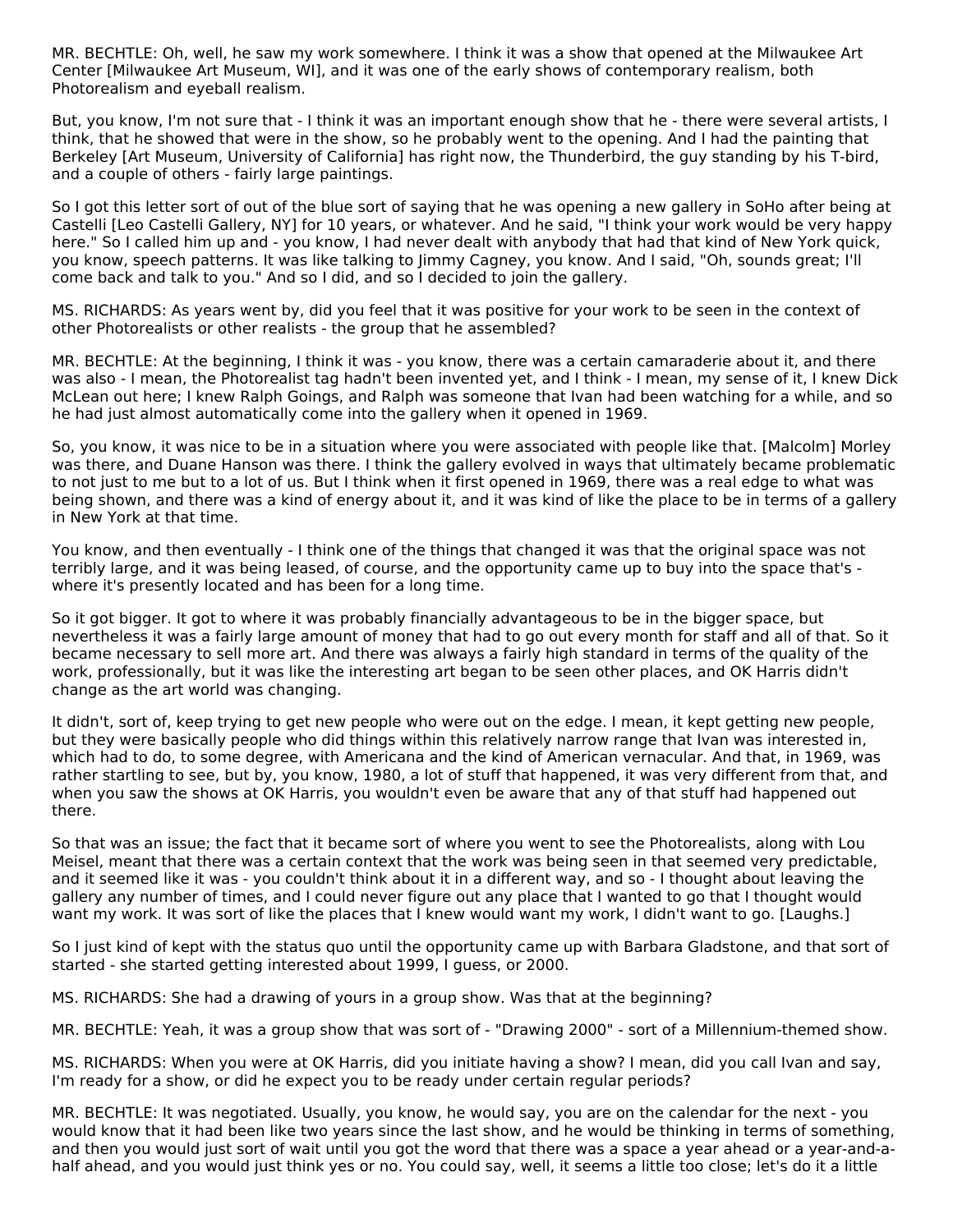later than that.

MS. RICHARDS: At the same time, you started showing at the San Francisco gallery, Paule Anglim -

MR. BECHTLE: Yeah, yeah.

MS. RICHARDS: Did you initiate that, wanting to have a showplace in San Francisco?

MR. BECHTLE: Well, I was interested, yeah, in having a place to show locally. I'd shown sporadically at John Berggruen [Gallery], but I never quite felt comfortable there, mainly because the gallery doesn't really have a group of its own artists, and the range of work that is shown, in some ways, it had a wider range at OK Harris, but in other ways not.

And so Paule [Paule Anglim Gallery] has been around for a long time, and I'd always - liked a lot of the artists that she showed.

MS. RICHARDS: It's a very eclectic mix.

MR. BECHTLE: It's very eclectic, yeah, absolutely. And that was one of the things that I really liked about it. And I like Paule. At some point in the early '90s, I guess, late '80s, she just approached me, you know, and would I be interested in showing there? And I said, yeah. And at that point it was possible to do the two, you know, galleries easily. I mean, Ivan was all for it. He thought it was great, and he's always been very amenable to, you know, working with other dealers, and very generous in terms of discounting, and he would often absorb whatever discounts were made.

And it seemed like I would have a show in New York, and maybe half of the show was sold but the other half was still available, and so it was possible then to take that as a core and send those things to San Francisco. And then do maybe another half-a-dozen works over the course of a year or so - drawings or watercolors or whatever - and be able to have a show here. And then the same thing would sort of happen, that there would be a lot of work that was leftover. And so we would send that off to New York, and that would be the core of the next show in New York.

But more recently, you know, since the museum retrospective ["Robert Bechtle," SF MoMA. February 12-June 5, 2005], I don't have anything leftover unless I specifically try to hang on to it, like I did with this. So it's a little bit more of a problem trying to think in terms of producing work for both places at the same time.

MS. RICHARDS: Do you get involved in the installation when you have a show, wherever, the gallery shows, in planning it and actually -

MR. BECHTLE: Mostly not. I mean, I did at SF MoMA. I was able to work with Janet Bishop right from the beginning in terms of what was going to go - what things we would eventually actually use in the show, and then as it got closer, we had a mock-up and sort of worked with it to see how - start putting the show together and so on, right through the hanging and -

MS. RICHARDS: But normally with gallery shows -

- MR. BECHTLE: Normally the galleries -
- MS. RICHARDS: You let the dealer decide.

MR. BECHTLE: I usually - yeah, because they know what they're doing. They know the space, and they do a good job. If they didn't do a good job, then I would be more concerned about it.

MS. RICHARDS: What about involvement in marketing issues with either gallery, deciding what image should be on the announcement card, what form the announcement would take, the text of the press release, any other kinds of involvement in that aspect of the show?

MR. BECHTLE: Mostly I let them do it. Sometimes there is - they'll say, we're going to use such and such a work on the card, and if I objected to it, I'm sure they would change it, but usually they make good choices. I have no reason to complain. The press stuff, I mean, that's all - let them deal with that.

MS. RICHARDS: At times when there was a lot of demand for your work, did you discuss who would be the ideal purchaser, who might not, and - or did the dealer consult with you and say, you know, I'd really like to hold off selling this to this person because we want to sell it to that place?

MR. BECHTLE: Yeah. Well, sometimes it definitely comes up. Yeah, Ivan would do that sometimes, you know, say that we're going to take a discount on this because this is a really important collection to be in, et cetera. And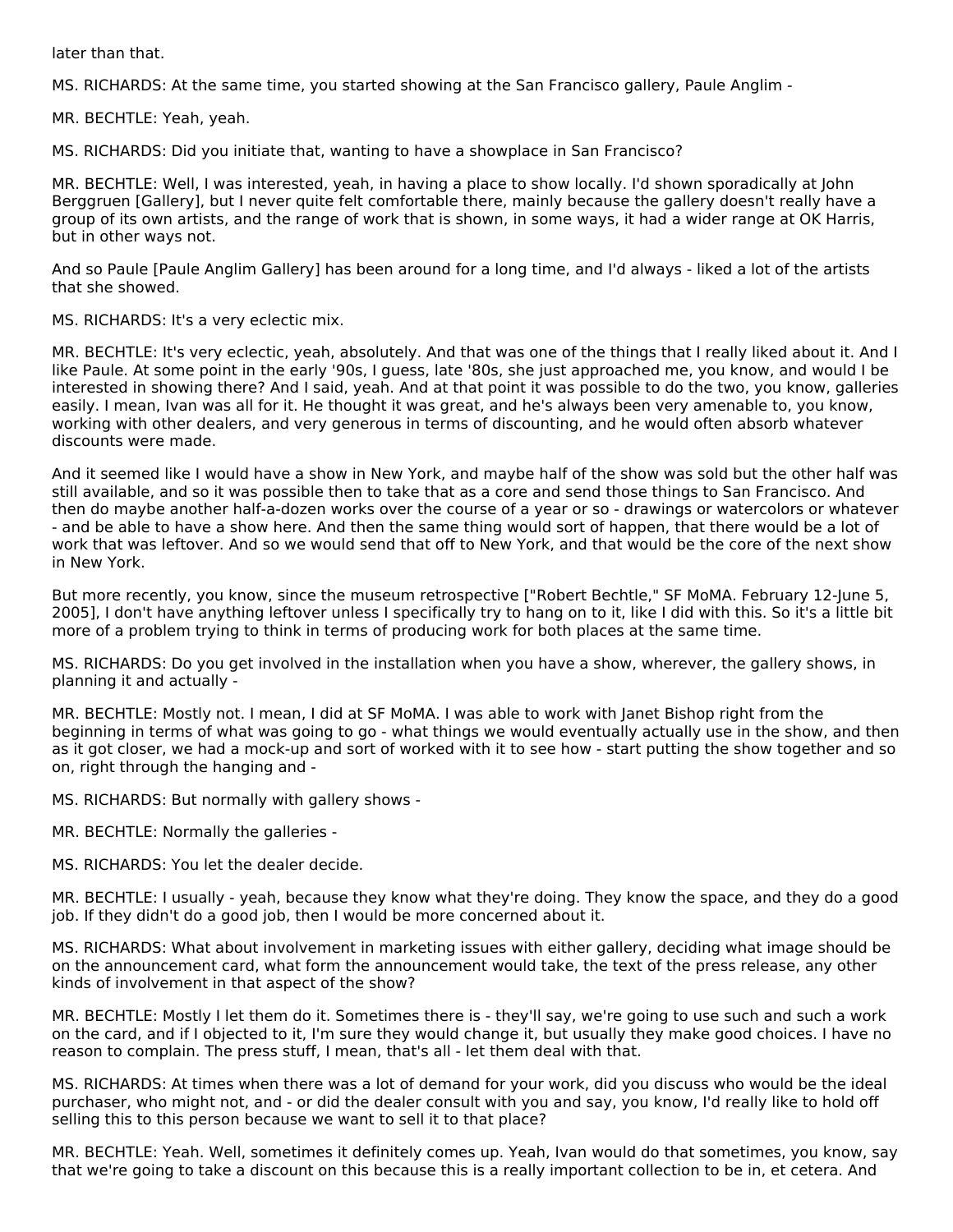Barbara does the same thing, you know.

MS. RICHARDS: So she's discussing with you, or he is discussing with you, in terms of your earning less money but not in terms of the strategy of who should have your work?

MR. BECHTLE: Well, yeah, with the idea that - I mean, she knows the collectors. They both would know the collectors. And so, you know, I suppose it could be a question of my saying, no, don't do that, but I think they both are - it's to their advantage to place work as well as possible with, you know, collectors that are important to work with or collectors that will perhaps, down the line, donate the work to a particular museum or something like that.

MS. RICHARDS: Was it a difficult moment for you to leave OK Harris and go to Barbara Gladstone?

MR. BECHTLE: Yeah, it was difficult, in a way. I mean, when it actually came to the point of making a decision, it all came about somewhat unexpectedly. It shouldn't have been unexpected, I guess. But I didn't hesitate about doing it, but I - Barbara called, and she had been putting me in various shows and in various things that had been going on for three or four years.

And, you know, she had come here to my studio, calling out of the blue, and I knew who she was, but I really -

MS. RICHARDS: Was that early? I mean, right after -

MR. BECHTLE: That was in the '90s, I guess, the sort of late '90s, and she was out here, and she had gotten interested in my work because, I guess among other things - what's his name, the sculptor, Charlie [Charles Ray] - it'll come to me in - I'm having a senior moment. But she wanted to make a studio visit because she was up in San Francisco, and so she came over ,and we talked.

Yeah, so she came over to the studio. You know, we spent an hour sort of talking and so on, and she said she was interested in the work. She sort of phrased it saying, well, maybe we can do something, I don't know; I'll have to think about it, you know.

And so then while she was doing the drawing show, she asked if I would put a work in, so I did that, and she sold the work out of her show. And then there was a show, I don't know, maybe a year or two years, later that Gregory Crewdson curated that was kind of on the theme of an American vernacular that was called "American Standard," using the title of a plumbing supply company.

MS. RICHARDS: Where was that show?

MR. BECHTLE: Pardon?

MS. RICHARDS: Where was that show?

MR. BECHTLE: Oh, it was at Barbara Gladstone's.

And then she nominated me - she was on a sort of jury to pick some artists for an award that came from a foundation in New York [Francis Greenberger Foundation]. So she - it was for under-recognized artists, and so she chose me for that.

So I should have had some - yeah, I knew she was interested, you know, but I didn't have any idea that she was really considering me for the gallery. But, I don't know, a year or so after that then she called and said that she thought that I should join her gallery. And I said, "That sounds like a good idea." [Laughs.]

So, yeah, sort of like, I guess, when I was first meeting up with Ivan. I said, "Okay, I'll come back, and we'll talk about it." But at that point, it was settled in my mind. There were some things I wanted to kind of clarify.

And then, after doing that, I knew that I needed to move very quickly, while I still had the nerve to do it, and so I immediately went downtown and talked to Ivan and -

MS. RICHARDS: Oh, you went to New York to finish the discussions with Barbara.

MR. BECHTLE: Yeah, I went to New York to talk to Barbara. Yeah, we had lunch and sort of discussed it more thoroughly than just on the telephone. And so, yeah, it worked out. I talked to Ivan about it, and, you know, he was cool. He said, "I know it's not personal; it's just business." You know, it happens all the time.

So I still go in there. Every time I'm in New York, I go in and, you know, schmooze with the staff, and I saw Ivan last week when we were there.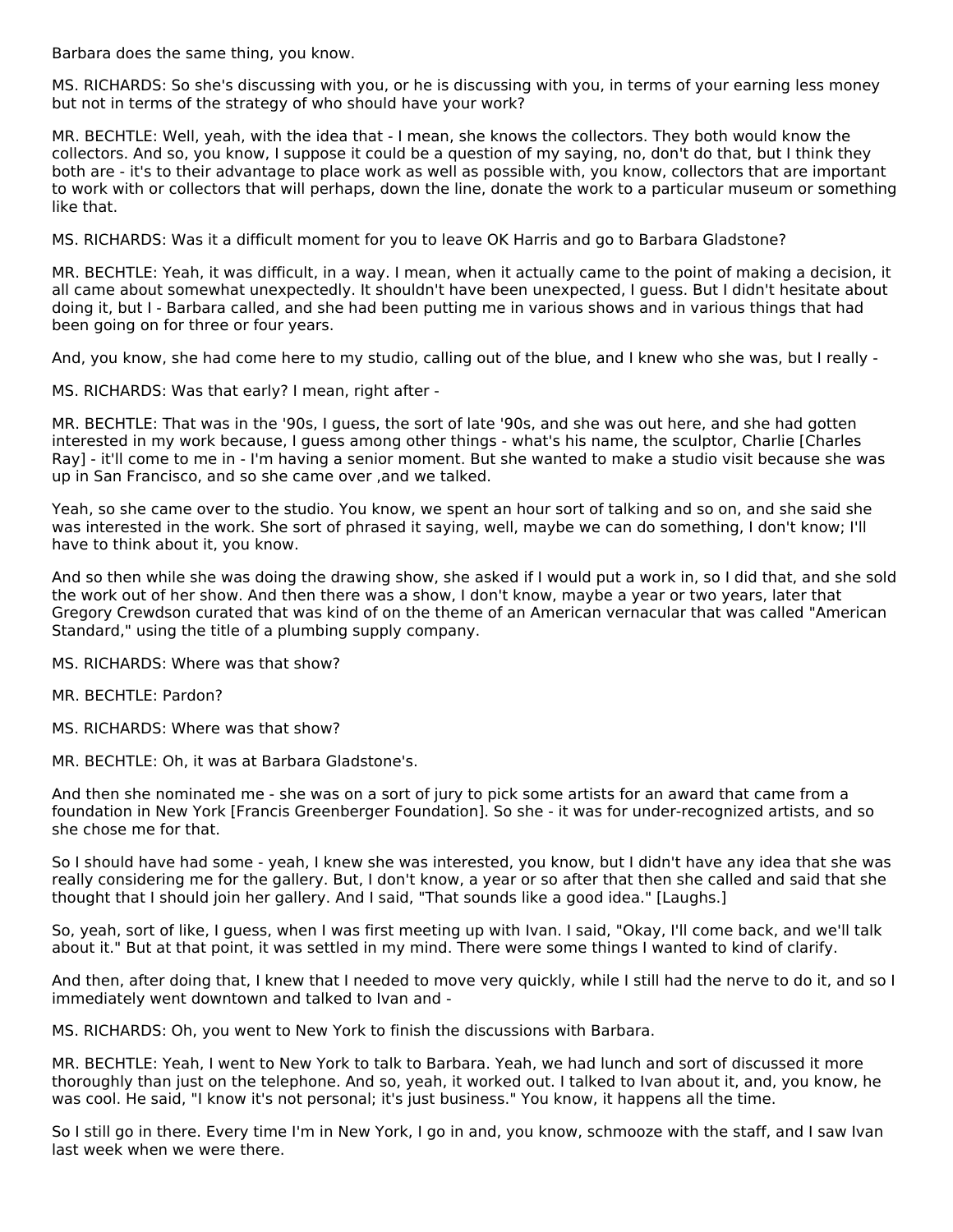MS. RICHARDS: Is it a different - I mean, most artists of your generation talk about the gallery - if they've been with a gallery - the gallery of that time as being almost like a family.

MR. BECHTLE: Yeah.

MS. RICHARDS: And there was a - and you go in at the holidays, and you see each other at your shows - I mean, maybe not so much when you're not living in New York -

MR. BECHTLE: Yeah, yeah.

MS. RICHARDS: - and that galleries today are sometimes very different. I mean, of course, you hadn't been there for 30 years at Gladstone, but -

MR. BECHTLE: Yeah, yeah. Well, I think that's true to some degree, but there's a - I mean, with OK Harris, the staff stayed the same for years. A lot of those people have been working there since, you know, 1970 or sometime in the '70s. And so, even not being in New York, you see them enough that there is a very strong connection. And they're all nice people; people who are fun to, you know, be around and talk to and so on.

My sense at Barbara's is that there's an attempt to sort of create that sort of family, but the turnover there in the staff is so much faster. There are people coming and going all the time, new people coming and - people who leave after relatively short periods of time. You know, nobody is around for 30 years. So it has a bit of a different feel, but it's not that - I think it's the circumstances - you know, a high-powered position that they're in, so it's harder to be kind of easygoing and -

MS. RICHARDS: The pressures of the art world are different.

MR. BECHTLE: Yeah, they're different pressures, I think.

MS. RICHARDS: How do you feel about having your work in a totally different context, the group of artists?

MR. BECHTLE: Well, that's the good part. That was the question that Barbara had for herself, you know, was how this work looked in the context of her stable of people. And I think originally, she was also concerned about whether she would find interest for the work among her collectors, whether she could actually sell the work. And so she seemed to have answered that to her satisfaction before making an offer.

So I see it as a very positive step, you know, and that's really the main reason for making the move. It's not because I was dissatisfied with OK Harris's handling. It was sort of that the range of what was shown there was a little too predictable, and so the work was seen only in the kind of -

MS. RICHARDS: The audience for your work was much more than -

MR. BECHTLE: And the audience was very different, yeah, at a lower level in terms of collectors.

MS. RICHARDS: And critical.

MR. BECHTLE: It didn't originally start out that way. There was some really major collectors. But those were people who have long since gone.

MS. RICHARDS: Are there particular artists at Barbara Gladstone whose work you're especially interested in and you've had a chance to meet the artist?

MR. BECHTLE: Have I? No. [They laugh.] I mean, I've met a number of people that - and I don't even know who all of the artists are. There are artists who - like Anish Kapoor. I've never met him, but I've known his work for a long time, or -

MS. RICHARDS: Balkenhol?

MR. BECHTLE: [Peter] Schjeldahl is someone whose work I like a lot.

MS. RICHARDS: What about Stephan Balkenhol, a realist sculptor?

MR. BECHTLE: I didn't realize that he was in the gallery. Yeah, no, I like his work. Yeah.

MS. RICHARDS: I think he is. He was.

MR. BECHTLE: Yeah. I should be a little more -

MS. RICHARDS: Have you let the gallery keep your archive, or have you always kept your archive, records of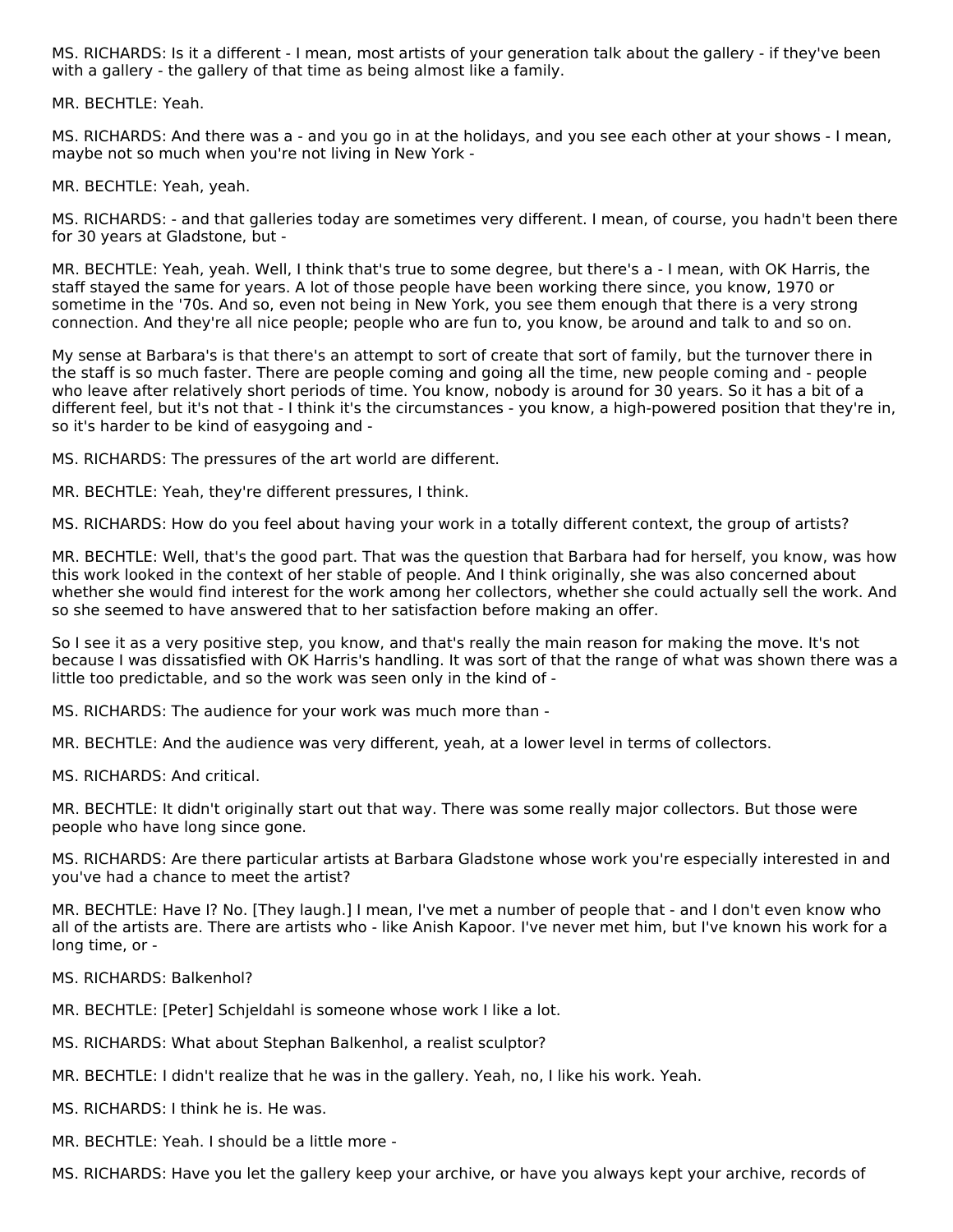sales and reviews and all that?

MR. BECHTLE: Well, I've kept most of that. I think that there is stuff that is at the gallery, but I would - I'm not sure what OK Harris has now. I mean, they gave me all of the, sort of, published stuff that they had collected over the years.

MS. RICHARDS: And did you give it to Barbara, or you keep it?

MR. BECHTLE: I just kept it. It seemed like if they want it, they can certainly have it. Sales stuff, I'd always gotten a copy from OK Harris for everything, copies of the invoices with the collectors' names and prices and all of that. And I get the same thing from Barbara.

MS. RICHARDS: When you bring your work in - I'm looking at this painting right here, and there's a silver frame on it - have you - I mean, some painters don't put frames on their works at all. Have you felt just kind of casual about that, allowed the dealer to make the decision, or have you dictated exactly how each painting should be framed?

MR. BECHTLE: Mostly I've done it, so -

MS. RICHARDS: Mostly you've framed it?

MR. BECHTLE: I've mostly framed them, yeah, because I don't like them to go out of the studio without something on it to protect it. At some points I would just nail a shipping frame, you know, just plain pine stripping around it. And then the gallery just shows it that way, and then it goes off and lives at somebody's house that way. I can't remember now if any came back for the retrospective with shipping frames on them, but, you know, it kind of takes me aback.

MS. RICHARDS: So you didn't mean for them to be permanent.

MR. BECHTLE: No. No. So I sort of evolved this particular frame with the aluminum facing on it some years ago so they would go out of the studio with that kind of frame on it. And then, more recently, I've been doing a frame that doesn't have the aluminum on it. It's maple and has a slight - what do you call it? It's like a float that's painted black, and then the maple is just waxed natural wood, and the face of it is kind of a quarter round.

MS. RICHARDS: You order these? Someone makes them?

MR. BECHTLE: Pardon?

MS. RICHARDS: Someone makes them for you -

MR. BECHTLE: No, I just make them here. You know, they're easy to make. I have a table saw. It's more of a hassle to go track down the lumber than it is to actually make them. It's not that hard, but I do it so seldom. It's like a painting goes out maybe six months or more - so sometimes I forget where the lumberyard is that I get the material from.

MS. RICHARDS: Switching to the critical response to your work, first, kind of general question. Have writers sometimes taken what you consider the wrong approach, so that out there in the archives, or whatever -

[Cross talk.]

- or in the cyberspace, there are wrong conclusions that you would like to correct at this time about meanings or anything that is somehow passed down that's been wrong? You know how sometimes things get written, and other people take that on and think it's right.

MR. BECHTLE: Yeah, I mean, there are things that are sort of floating around out there that seem like - they become received opinions, certain terms. Maybe we're talking about - I guess I was talking about the term "neutral" and the supposed coolness and lack of emotional resonance that the paintings got tagged with kind of early on. I'll see that turn up in some more recent thing, where obviously somebody is just regurgitating it rather than thinking about it, you know, with a fresh eye.

Things that have to do with the subject matter often - again, it's not that it's necessarily wrong; it's simply that people will sometimes just pick up from what has already been written and not rethink it.

[END CD 4.]

MS. RICHARDS: This is Judith Richards interviewing Robert Bechtle on February 9, 2010, on de Haro Street in San Francisco, for the Archives of American Art, Smithsonian Institution, disc five.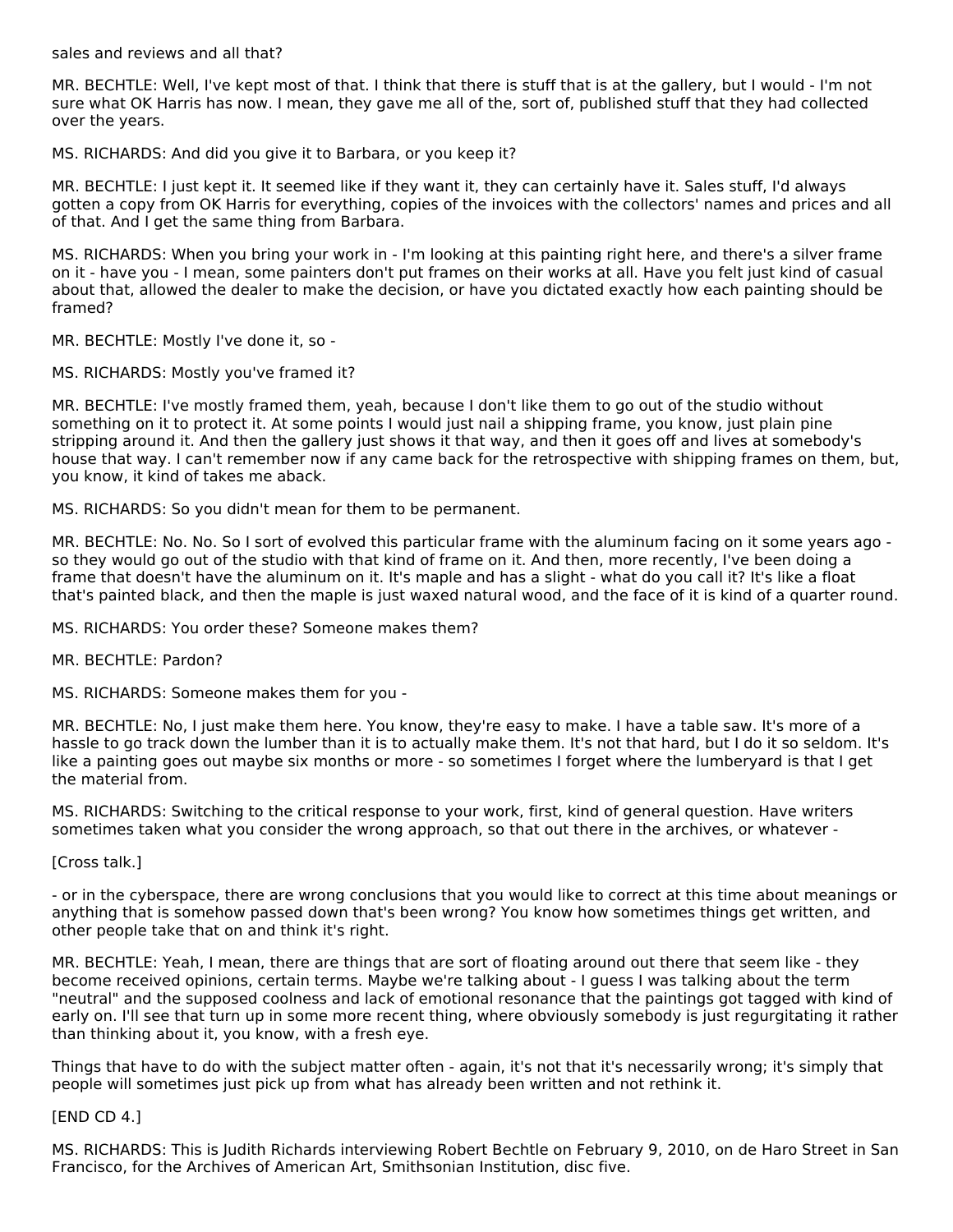And these ideas about subject keep getting regurgitated.

MR. BECHTLE: Well, I think, yeah, sometimes it seems like too much emphasis gets placed on the subject matter without even thinking it through, the subject matter. People will sometimes tune into the idea of automobiles, you know, and take it in the most obvious way, you know, the automobile as sort of the symbol of American culture, a symbol of American moving about, mobility, and the paintings with antique cars in them. And, of course, the cars weren't antique at the time the paintings were made.

And I think that, you know, it misses the point by sort of concentrating on those things; it tends to miss more important issues that have to do with representation, that have to do with light and how one goes about making a painting and using contemporary material to work from and, you know, maybe putting too much emphasis on the specifics of the subject matter. And yet the paintings are really done trying to use the specifics of the subject matter to kind of camouflage the more universal meaning.

So I shouldn't be complaining, I guess, because I am setting it up that way.

MS. RICHARDS: What is your reaction when you get a negative review?

MR. BECHTLE: I don't read it [laughs] again. No, it depends on the review and whether I think they are, you know, whether I think they get it. And if it is somebody that seems to have a valid point, I will certainly think about it. But I really - I like it when there is a review that seems to pick up on what is going on in the work in, you know, a kind of clear-cut, you know, open-minded way. And I think of a review that Peter Schjeldahl did in the New Yorker, when the retrospective opened, that gets it. One of his phrases had to do with seeing, you know, the stuff that is always seen, but seldom noticed.

And I thought that was very poetic, but, you know, he really got it. And he did a couple of reviews way back when he was writing for the Village Voice that were also pretty perceptive.

MS. RICHARDS: Has he ever spoken to you about your work?

MR. BECHTLE: Yeah, a little bit. I met him a number of times and enjoyed him. He is a very funny - he has got a wonderful take on stuff.

MS. RICHARDS: Have you - sorry, go on.

MR. BECHTLE: No, I was thinking - oh, I know what it was. It was a review that was in Time magazine of all places. There was a review of the [2008] Biennial at the Whitney [Museum of American Art, NY], not this most recent one but the one before, that I had some work in. I can't remember exactly what they said. But it really kind of nailed down, you know - because my work looked so strange in the Biennial. But it also looked really pretty good in that. And, you know, the Time magazine review picked up on some aspect of what was going on and in the work that was in common that I thought was very perceptive.

So, you know, it happens. The more perfunctory ones where people just kind of talk about the old cars and stucco houses.

MS. RICHARDS: What about the label Photorealist, or Hyperrealist, or any realist labels? How do you feel about that?

MR. BECHTLE: Oh, I don't know. I am stuck with it. I guess I like, if one has to have a label, Hyperrealist better than Photorealist, but it doesn't matter. I mean, I think of my connections, really, as being sort of realist in the long Western tradition of domestic realism. So the lineage, as it goes back to the Dutch 17th-century pictures and the Impressionists. It is part of that. [Henri] Matisse and, you know, [Pierre] Bonnard and Hopper, we talked about.

MS. RICHARDS: Do you think - have you already experienced, yourself, that after a number of years, you read your work differently, you see your work differently? And do you think or hope that viewers will do the same? And how do you react when the reading changes, the interpretation, what knowledgeable viewers or critics see as the important points?

MR. BECHTLE: Yeah, well, it is hard to -

MS. RICHARDS: Do you see your work differently if it is something you did 20 years ago?

MR. BECHTLE: Yeah, of course. I mean, different, but I see its connections and try to play off of that difference to some degree. That is one of the reasons for sort of revisiting a particular kind of image that I had done months before or several times before.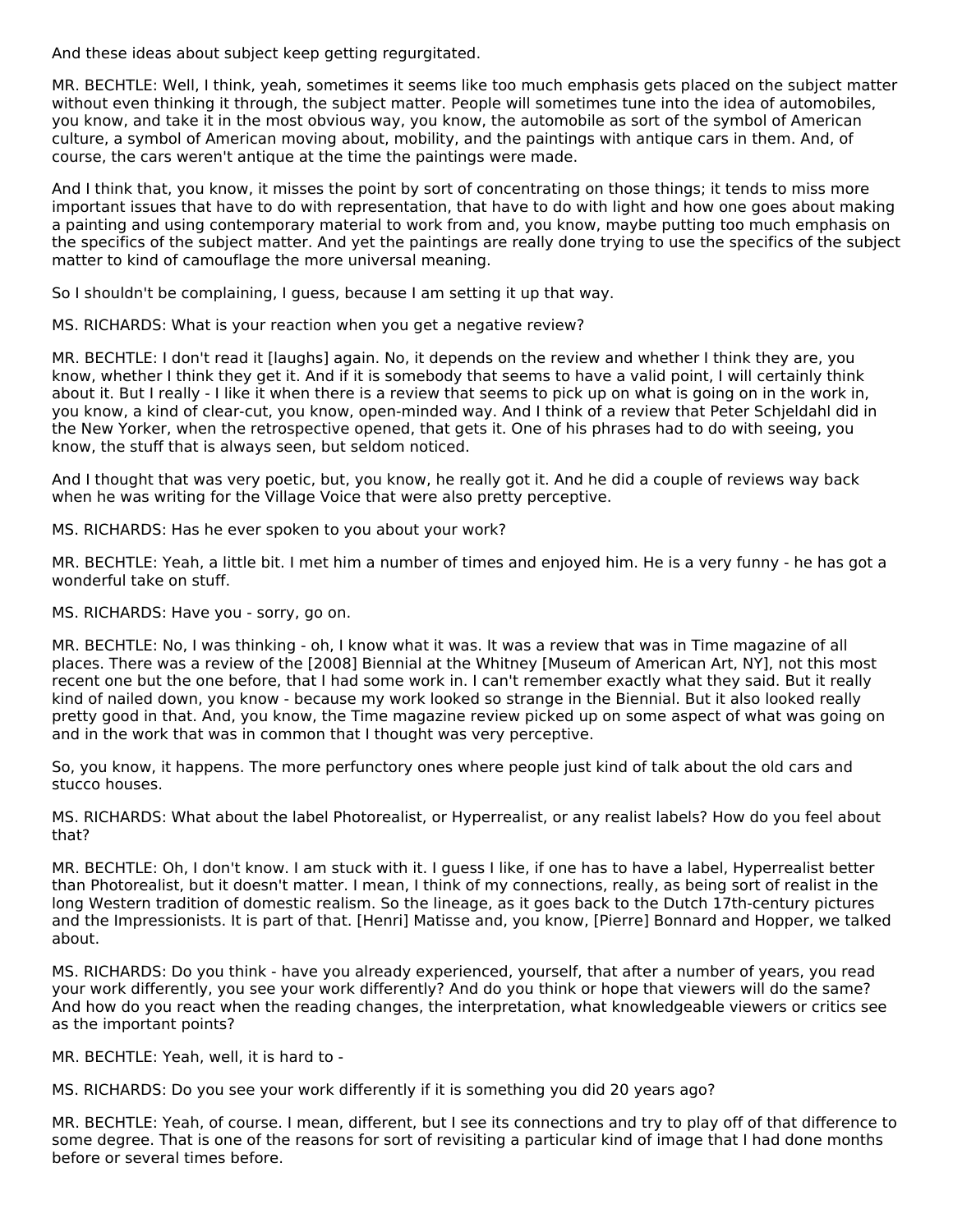I mean, there were images where - well, the first paintings that had cars in them were sort of about what a crazy thing to do to paint a painting of an automobile. And that sort of quickly morphed into, well, this becomes a kind of still-life situation. You can put the car in front of this house, and it is like the bottles on the table. And so it kind of went along like that for a while.

It looked like they were portraits of the cars, because the cars were very large in the context. Gradually, I was known as the guy that painted cars, so I started backing off from that a little bit to turn them into kind of landscape paintings, where the cars were kind of minor presences. So, you know, now I can go back and I can paint one of those paintings with a car as a very big part of the painting, which is kind of what I am doing now [because they are now part of my personal image bank].

And it will be a different painting from the ones that were done in the 1970s. And, you know, I am sort of curious what the difference will be. I have no idea. But I know that my thoughts about it are different. The painting technique has evolved in a somewhat different way. Hopefully, it becomes maybe a more weighty experience than it might have been in the 1970s. I have no idea.

Revisiting, as opposed to simply doing the same thing over and over.

MS. RICHARDS: Sometimes you do a painting, or more often a drawing, that is a second or third version of the same intersection - or maybe it is slightly different. So for example, Covered Car - Missouri Street, 2001, number two. There were two of those. When you are doing one, after you are done, you say, "You know, I would really be interested in seeing what this would be like if I did it from a different angle or a different time of day." I mean, what goes into thinking about doing a second or even a third version of an image or a place?

MR. BECHTLE: Yeah, sometimes it is just looking at the source material, and later on, I might see it differently and see that if I crop differently or made some kind of changes, it would also be an interesting image. Sometimes it comes up very fast. There was one watercolor there I was working on a few weeks ago that I had cropped a certain way. And then while I was working on that watercolor, I started thinking about making a much more severe cropping of it. And so I did that - not with an elapsed time, you know, coming back to it weeks or months later. But I went into it as the next work right after having finished the first one.

Sometimes it is something that has to do with the gathering of the material. There is a particular intersection here in the neighborhood of 20th and Arkansas Street that I have used many times, you know, photographed from different corners and slightly different cropping, sometimes with a figure walking across, sometimes with many cars on the street, sometimes with no cars.

And it is partly because there is a row of houses a little way up the street that sort of continue all the way to the top to where they end as it goes up a hill. And these are houses that were all built at the same time, so there is a kind of uniformity to them that I find, you know, sort of fascinating. The places I have photographed in the neighborhood tend to be places where that sort of thing exists. You know, there are lots of places in the neighborhood where the houses are all from various times and styles plopped right next to each other. And I always avoid those.

#### MS. RICHARDS: Too much personality?

MR. BECHTLE: Well, it just becomes another thing, you know. I kind of like the starkness of the stucco houses that are built right out to the edge of the sidewalk, or, you know, in the case of, say, Berkeley or Alameda, there is a little patch of lawn out there, but where there is a certain sparseness to the garden, if there is one. So it really - the painting really becomes about the play of light on the stucco surfaces. I mean, that is why I like the stucco houses. You know, it is not just because they are charming.

MS. RICHARDS: Yeah. Those paintings, in particular maybe, also have that sense of emptiness, of stillness, of a kind of urbanness that, again, can create an uneasy feeling, a poetic feeling. You were, in fact, maybe consciously quoting Hopper in Early Morning [Crossing Arkansas Street - Early Morning, 2002]?

MR. BECHTLE: Yeah, yeah, yeah.

MS. RICHARDS: You can't help but imagine the connection with the Hopper painting. So those places have particular power in them.

MR. BECHTLE: Yeah, I think so.

MS. RICHARDS: They give you that opportunity.

MR. BECHTLE: Yeah, I think - I mean, I grew up in a neighborhood in Alameda that was like that. It was all stucco houses built at the same time that had tile roof trim and that sort of thing. And as I was growing up, I was much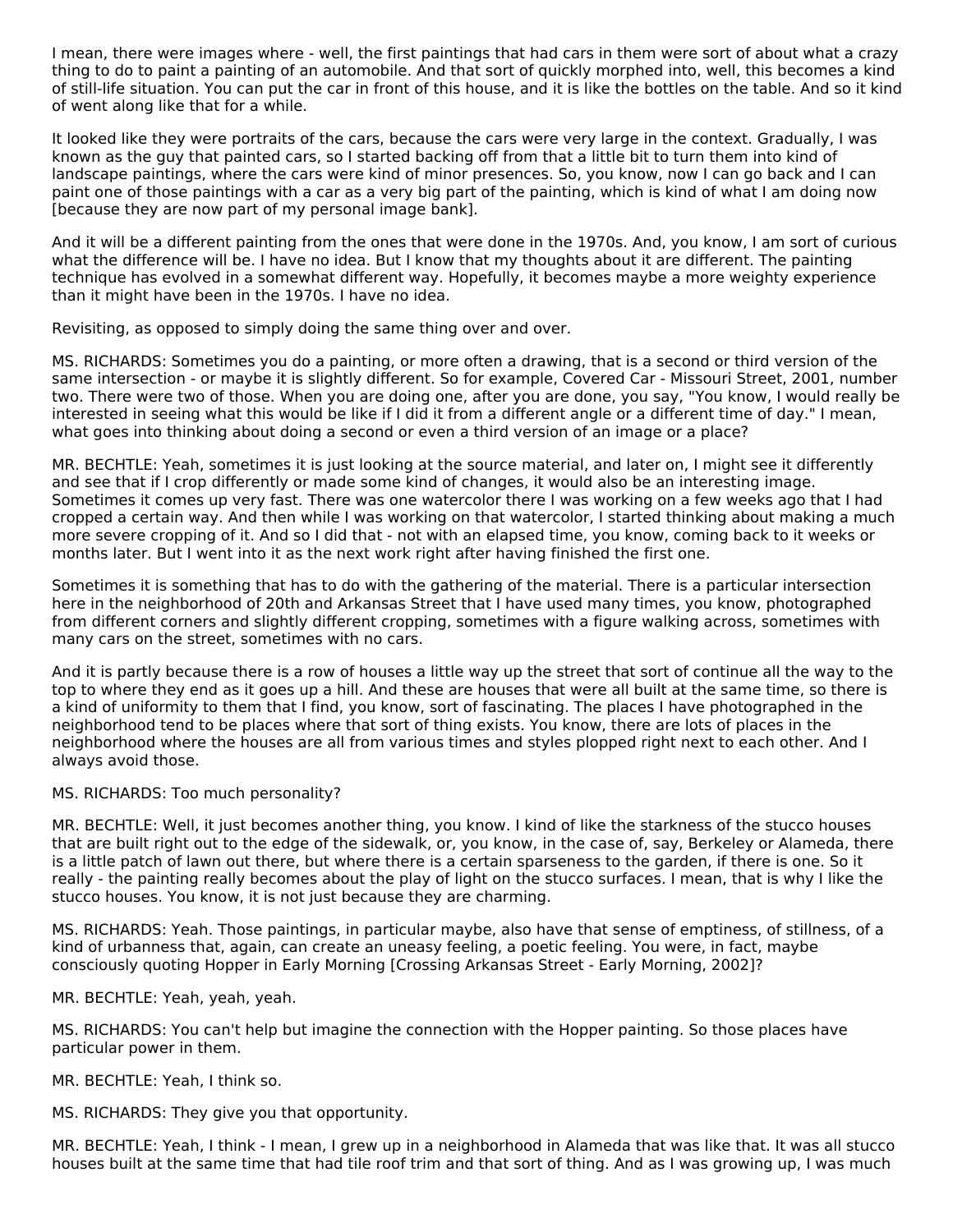more - I mean, I sort of hated it because all the houses looked alike.

MS. RICHARDS: The conformity issue.

MR. BECHTLE: The conformity of it and - I don't know. It all seemed very modest and my ambition was to move to Berkeley, where the trees are bigger and the houses have shingles on them and all that.

But at a certain point in the early '60s, you know, I started getting interested in that stuff again and realized how unique it was - not just that particular neighborhood, but that particular style of architecture, which is throughout California. It doesn't really exist quite like that anywhere else.

MS. RICHARDS: The value of traveling brings you back.

MR. BECHTLE: Pardon?

MS. RICHARDS: The value of traveling is making you appreciate your own -

MR. BECHTLE: Yeah, right. No, no, it is true. You appreciate - yeah. And it was just that. And all of a sudden, I realized that I should paint what I knew and grew up with because that was just - it was as interesting in its own way as the streets of Paris. And there was more reason for me to paint Alameda than the streets of Paris, because that is where I grew up. And there is an authenticity to it. Paris, I am a tourist.

MS. RICHARDS: Hearing you talk about painting what you know reminds me of how often novelists talk about learning a lesson that they needed to write about what they knew.

MR. BECHTLE: Yeah.

MS. RICHARDS: Are there writers whose work you are particularly interested in, or who have been important to you?

MR. BECHTLE: In that sense, you mean?

MS. RICHARDS: In any sense, but it could be about the fact that they are writing about their personal lives in a certain kind of American setting that seems to resonate with your paintings.

MR. BECHTLE: Well, you know, there is [John] Updike and the other, [John] Cheever, somebody named Dreiser.

MS. RICHARDS: Theodore Dreiser.

MR. BECHTLE: Yeah, Theodore Dreiser, you know, that was not because of that connection so much, but because of the kind of almost deadpan, no-inflection style of writing, very descriptive and poetic in its own way and dramatic in its own way, but not overtly so. And that kind of stuck with me. That was actually a kind of influence. I mean, I read the, what was it? The famous one - American Tragedy [New York: Boni & Liveright, 1925], I guess, as a part of a lit course that I took a Berkeley when I was taking some summer session courses there in, I guess, 1960 or '61. And it kind of stuck with me as something that I began to see happening in my own work. And I have thought of it as a, you know, kind of a literary influence.

[Audio Break.]

MS. RICHARDS: Have there been exhibitions of your work that you think were - before the retrospective - that were really important, or group shows in which your work was included that you felt were really significant for your career, for the development of your work?

MR. BECHTLE: Well, I think there were quite a few group shows that I would say were important, some fairly recent, some way back. I think I had mentioned one that was at the Milwaukee Art Center that was an early accumulation of contemporary realist work. That was kind of a groundbreaking show. I mean, it was very important to have been in it. And I can't remember now the name of the person that was the main curator. But he came out here looking. He came to my studio on the recommendation of Wayne Thiebaud, because Wayne knew what I was doing at that point.

So it was really the first - I mean, the really first gathering was Linda Nochlin's show she did at Vassar [College, James W. Palmer Gallery, Poughkeepsie, NY] called "Realism Now" [1968], I think. But I think the Milwaukee show, which went on to two other museums in the Midwest, was important. Yeah, it was documenta -

MS. RICHARDS: Yes, I wanted to ask you about that - documenta [Kassel, Germany] in 1972.

MR. BECHTLE: In 1972, right, yeah.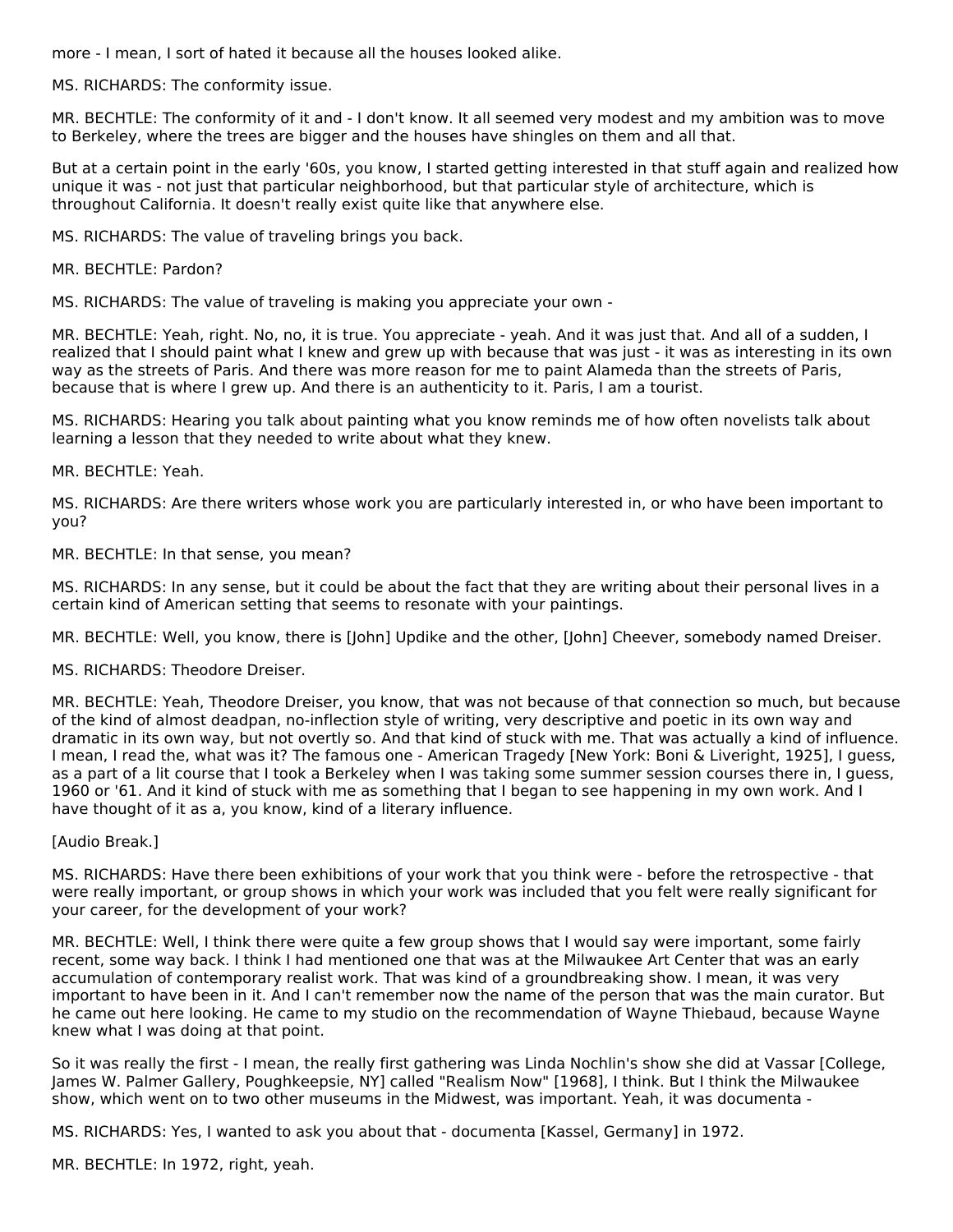MS. RICHARDS: Did you go to -

MR. BECHTLE: Yeah, yeah, yeah. We did.

MS. RICHARDS: Was that the first significant presentation of your work in Europe?

MR. BECHTLE: I think it probably was. I think it probably was. There were a number of big group shows of American realist painting, contemporary realist painting, in Europe. But I think they came after and maybe were spinoffs from documenta, the documenta thing.

MS. RICHARDS: And then the recent - you went to Berlin for that exhibition at Deutsche Guggenheim.

MR. BECHTLE: Yeah, at the Deutsche Guggenheim ["Picturing America: Photorealism in the 1970s." March 7-May 10, 2009].

MS. RICHARDS: Where they recreated, I believe -

MR. BECHTLE: Well, yeah, it was - it was sort of based to some degree on the documenta exhibition. But they didn't really recreate it. I looked it up when they were talking about it to see who might be in it. And as it turns out, there were a number of artists that were in the documenta show that were not at the Deutsche Guggenheim. I mean, Jasper Johns, for one, was -

MS. RICHARDS: A special section of realism.

MR. BECHTLE: Yeah. And there were a number of European artists. There was [Gerhard] Richter was in it. There was a French Pop painter whose name I don't remember. And a couple of other - I think a couple of other Americans. And then the Deutsche Guggenheim show included a couple of people who were not in the documenta show - Charles Bell, for one. He wasn't in it, but he was in - and Audrey Flack was not in the Guggenheim - I mean, was not in the documenta show, but she was in Berlin.

I mean, I don't object to them, you know, being in the Guggenheim show, because they certainly deserve to be there. But I thought, you know, that some of the logic of how they put the show together was fuzzy. It was all from that period except for a couple of works, so none of this was new work. It was all from the early '70s. And that was nice because it was nice to see how well the work had held up. It was much more interesting than I thought it would be, you know, because I knew all of those paintings from way back.

MS. RICHARDS: How did you experience the German audience and press reading your work? How did they see it at this long 30 years later?

MR. BECHTLE: Yeah, I have no idea. [They laugh.] That is hard to ascertain. Most of what I received back from the museum was stuff that they had written themselves. And so it was all kind of puff, press stuff. And what was actually written in German, I have no idea.

MS. RICHARDS: It wasn't translated for you?

MR. BECHTLE: Well, I don't recall even getting, you know, like newspaper articles. I think they probably didn't send them out because they were only German and nobody bothered to translate them. I mean, that is a lot of work to translate them. So I have no idea. There was a symposium of sorts for a couple of hours, I guess. That was well attended. There were people there, you know, who introduced themselves or who asked questions of the panel. But they were all English speaking and quite comfortable with the whole thing. And, you know, they seemed very - interested in the whole enterprise right from the beginning.

So I have no idea. There is a certain - every once in a while, I will hear little things about some artist that has known my work for a long time that is, like, a younger artist coming out in Europe, you know. I have no idea where they have seen it or -

MS. RICHARDS: I was going to ask you if you are aware of the influence of your work.

MR. BECHTLE: Yeah, a little bit, but not greatly - I was kind of stunned when Ewan Gibbs, the one who did the drawings of San Francisco, the one that came out here [SF MoMA] -

MS. RICHARDS: Yeah, I saw them yesterday.

MR. BECHTLE: Because, you know, he is quite young. He is in his 30s, I guess. And he is very enthusiastic. These people just kind of come out of the woodwork every once in a while. And so if there is two or three, there must be more.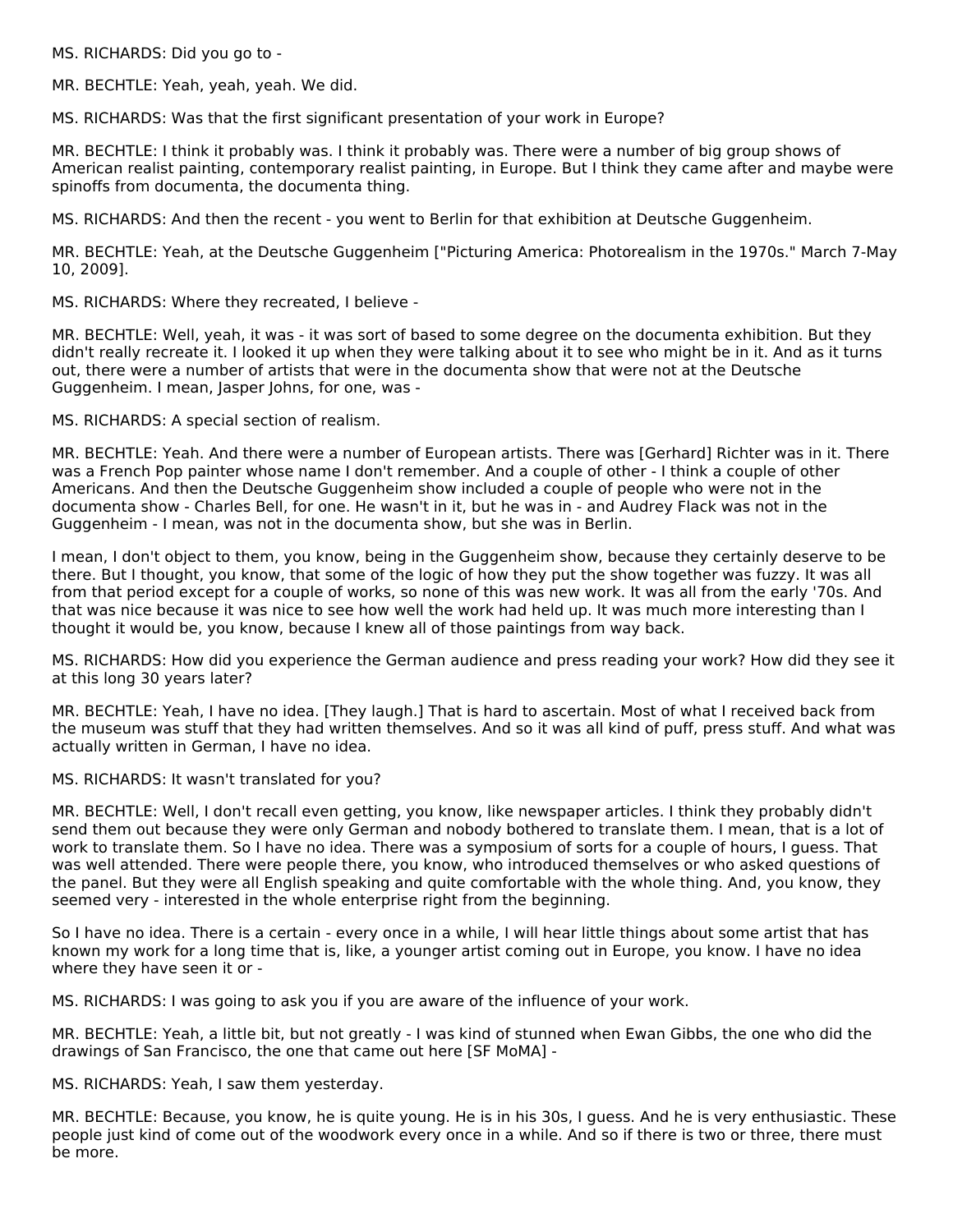[Cross Talk.]

MS. RICHARDS: So do you get e-mails from people?

MR. BECHTLE: No.

MS. RICHARDS: I guess you don't have your own Web site, so that -

MR. BECHTLE: No, I don't have a Web site. Oh, God, that is for - it is bad enough having an e-mail address.

MS. RICHARDS: Going back to your work, I wanted to ask you about a specific drawing that I find remarkable, and kind of unusual, a charcoal drawing that you did in 2000 called Rockridge House. And I don't know if you remember this.

MR. BECHTLE: I do -

[Cross Talk.]

MS. RICHARDS: There is a kind of a pentagon-shaped, flat house.

MR. BECHTLE: Yeah, and it has a picture window that is kind of a pointed arch.

MS. RICHARDS: Yes, sort of curved, and this, kind of, trapezoid driveway. And it is a very interesting, unusual, center frontal composition. Were you aware that it was an unusual composition that you were looking at? Or is it just my seeing it differently?

MR. BECHTLE: Yeah, no. I mean, I was aware of it. That is why I took the photograph and why I used it. I have actually - I painted a watercolor of it years ago. And then the drawing was one of the ones that were made as day for night. It was from a daytime image that the night scene was invented. So all of the, you know, where the lights were on in the windows and whatever it was on the driveway and all that was just made up.

MS. RICHARDS: Maybe that adds to its power.

MR. BECHTLE: Pardon?

MS. RICHARDS: Maybe that adds to its power in some way.

MR. BECHTLE: Well, I think it probably does, yeah. You know, I was interested in the sort of night scene thing. I actually had been interested in it for years, but I could never quite figure out how to approach it technically. And I would put off dealing with it, you know, and then forget about it. And then finally one of the things that I thought that I could do would be to take day shots and turn them into night scenes. But I had never tried it. And then finally, I decided, well, why not just see what happens?

And so the kind of mysterious quality that night imposes on everything, you know, slightly romantic, slightly threatening, edges dissolve, shapes become more massive and so on. When I started looking for a material that seemed like it would lend itself to that, I came across, you know, the print of that particular image.

#### MS. RICHARDS: Photographic print?

MR. BECHTLE: The photographic print, the xerox. And decided this one might work. So it was one of the first ones that I tried. It wasn't the first, but it was near the beginning. And there were several that - there was one in particular that was probably one of the first - you know, very close to the beginning, where there was, kind of, a massive tree that fills the whole thing and then the image area. And I think there is maybe a little bit of a light on it, a window in the house that is behind the tree. But the house just becomes another big black shape. And so it is almost abstract. It is so simplified. There is no detail in the tree except a little bit where the top of the tree is being lit by a streetlight that is not in the image. And then there is a bit of a shadow on the building.

MS. RICHARDS: So there is a very - that abstract -

MR. BECHTLE: Yeah, it is very abstract.

MS. RICHARDS: It almost verges on the surreal, if you think of the strange lighting of [René] Magritte with the streetlights on, but the sky blue.

MR. BECHTLE: Yeah, those are favorite paintings of mine and influential.

MS. RICHARDS: The Magritte.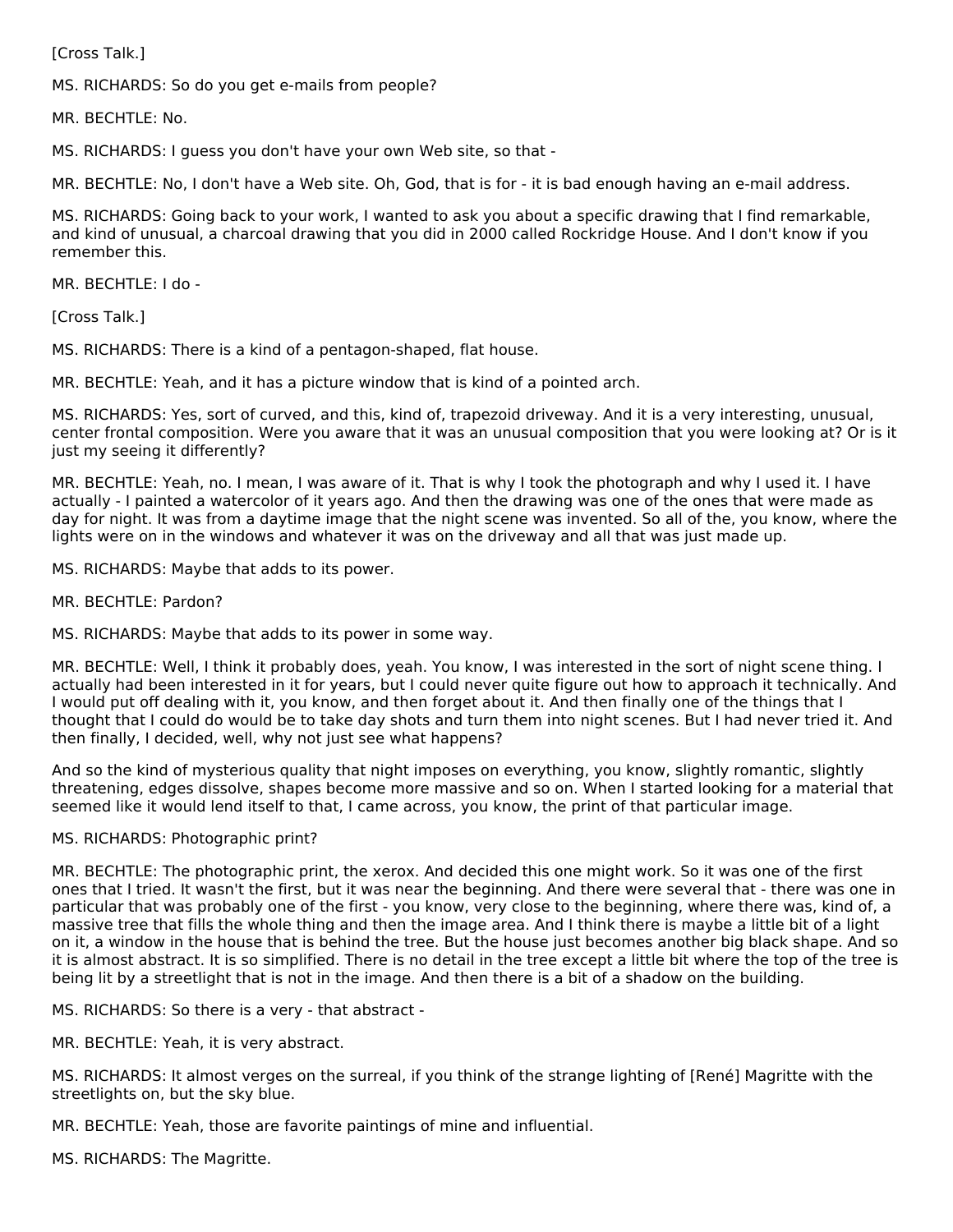MR. BECHTLE: You know, I wasn't trying to copy them, but I was certainly thinking about that issue. You know, if you have a night scene, then how dark should the sky be? How much control you have by the value of the sky as to whether it seems like it is really night, or if it is just twilight, or if it is early morning, whatever.

MS. RICHARDS: Or if it is an indeterminate time.

MR. BECHTLE: Yeah, it is indeterminate. Yeah, because sometimes nature does that. You know, I mean, we read those paintings as being, you know, kind of strange, you know, because of the street and the streetlights and the trees and everything is so dark. But, you know, there is a certain point, maybe in the fall especially, where, you know, the sky will be that kind of really bright, but dark, blue just after the sun has gone down, yet the trees and the buildings are all quite dark by then. It just lasts for a few minutes. But it is there in real life.

MS. RICHARDS: I wanted to ask you about your working with the self-portrait. It is something that has gone - it is a subject that you have used throughout your work, to the present, in different ways with more focus on you and less focus. You are just part of the picture. You are the central image. What keeps bringing you back to using yourself, the image of yourself?

MR. BECHTLE: Easy model, someone that is available.

MS. RICHARDS: But since you take photographs, of course, you could take a photograph of anyone.

MR. BECHTLE: Yeah, a photograph could be anybody. Yeah, yeah, no, that is true. Yeah, I don't know. I did, I guess, self-portraits occasionally, you know, way, way back as a student, just to see what it was like to do it and would revisit that periodically. And I guess there - part of it was that it was, you know, it was a handy model if I was working from life, and I could just sit down and draw myself in the mirror. And I would do that sometimes when I was traveling.

But eventually, it sort of became a category, you know, that became, you know, like a thread that runs through the work that I can always make use of that. And it is almost sort of mandatory that I make use of it to kind of keep the thread going, you know, to kind of make it a bona fide category within the work, that it is not just a one-off image, but that it is, you know, something that repeats itself, like the cars can repeat themselves; the houses can repeat themselves and so on.

There is a certain - there is a certain vanity about it, I am sure. There is a certain mortality that one acknowledges by doing that. I think of a self-portrait - a real self-portrait - as something where you look in the mirror, rather than look at a photograph, mainly because, I think, in order to do that with a mirror, you end up kind of - you have to concentrate and scrutinize much more. With the photograph, you can be a little more distanced from the whole experience, because in the photograph - you want to get a reasonable likeness, but it is not any more difficult to do than painting the hubcap.

MS. RICHARDS: It doesn't present a moment for self-analysis or -

MR. BECHTLE: No, not really. Yeah, not really. I think if you are staring at yourself in the mirror, there is much more self-analysis.

[Audio Break.]

MS. RICHARDS: Have you ever wanted to do a self-portrait looking in the mirror?

MR. BECHTLE: Oh, I have done them. Yeah, every once in a while, usually as drawings.

MS. RICHARDS: You talked about vanity. When you said that, it made me think of - maybe vanity, maybe not, but the sensation that you might get doing a self-portrait that links you to the tradition of artists doing selfportraits. I think about the whole series of Rembrandt and [Edgar] Degas and all the artists who have done selfportraits that have become very important works.

MR. BECHTLE: Right, yeah, sure. Yeah, yeah. Yeah, I think there is a certain - I see them sort of connecting up that way to a degree, but not in the same way that, you know, Rembrandt -

[Cross Talk.]

MS. RICHARDS: But most of - just taking the Photorealists - I can't think of any who have put themselves in their work. Maybe a little bit secretly in a reflection. [They laugh.] But I don't know -

MR. BECHTLE: Well, yeah, I think you are right. I think you are right.

MS. RICHARDS: So that links your work with a tradition of realism.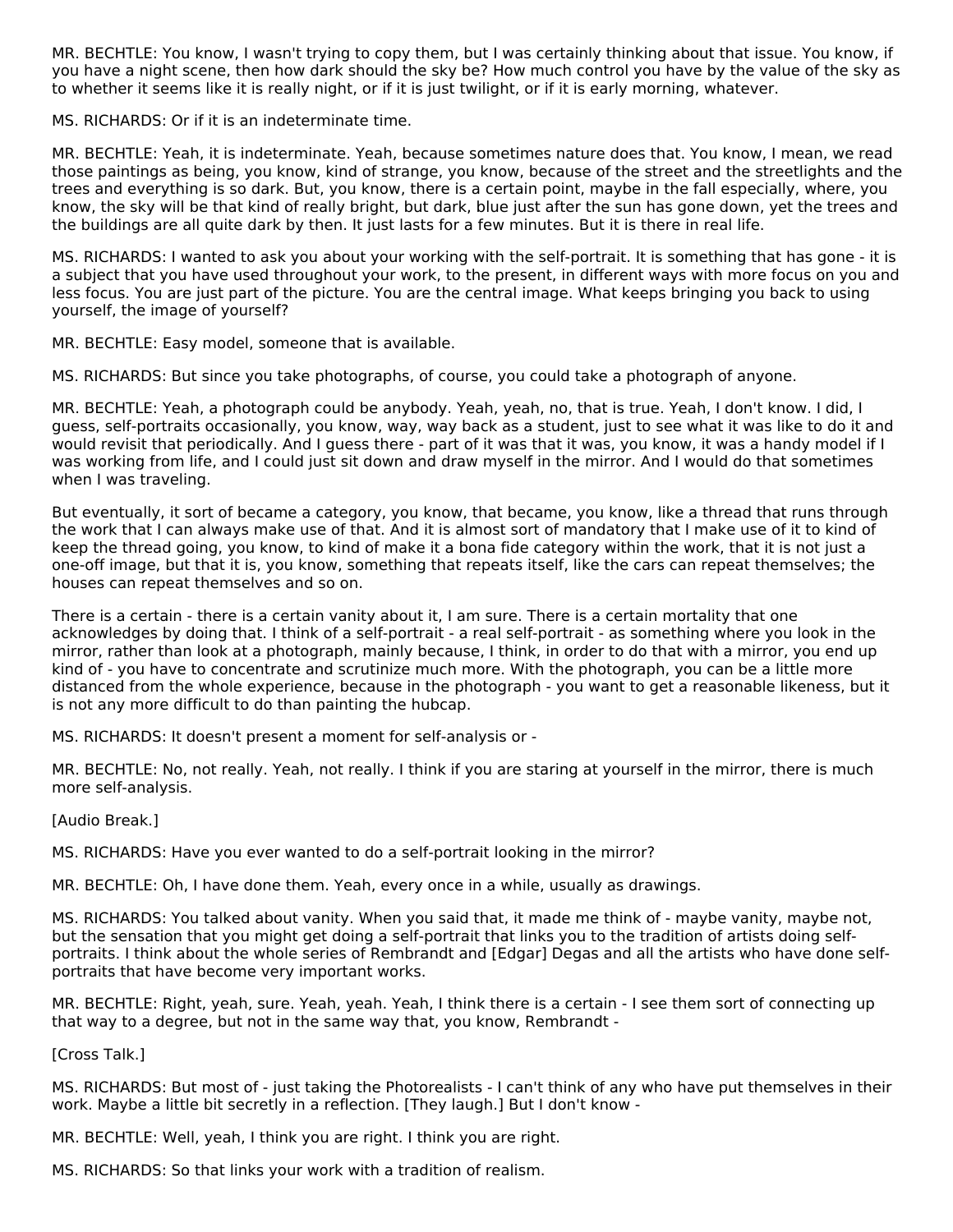MR. BECHTLE: Well, I remember something that Ivan said, because I had done - he didn't like the figure paintings that much. I mean, you know, he would say that he didn't like them. Sometimes, you know, I would send a figure painting, and he would say, well, we are going to have a hard time selling that one. And he said something about - it was a figure painting that had a self-portrait in it. It was something about he thought - this was early on - he thought that a man with a beard is an interesting person and an interesting subject, but not a part of modern art. You know, kind of like, don't do that. [Laughs.]

I mean, he would never say, don't do that. One of the first in the group of slides that I showed him when we first met was a painting that I had done from a snapshot that Nancy, my ex-wife, had made. And I was carrying Max [Bechtle's son] on my shoulder and with nice shapes and things in the background. But he said that he liked all of the work, except maybe the man with the baby on his shoulder, and then, you know, people with beards are interesting and not a part of modern art. [Laughs.]

MS. RICHARDS: Did his -

MR. BECHTLE: And then at the end of the letter, he said: "P.S., Maybe I have changed my mind about the man and the baby." [Laughs.]

MS. RICHARDS: Did he sell it?

MR. BECHTLE: Yeah, eventually. Well, actually, no, maybe not. Maybe it was sold before then. I mean, it may have been something that was - it was right at that transition. But it may have been sold out here. I can't remember.

MS. RICHARDS: There is a series of paintings that you did that are called North Adams Studio, meaning that you spent some time in North Adams, Massachusetts. What brought you there? And how long did you stay there?

MR. BECHTLE: We were there on two different occasions. Whitney got a fellowship at the Clark Art Institute -

MS. RICHARDS: In Williamstown.

MR. BECHTLE: In Williamstown, yes, winter-spring, I think -

MS. RICHARDS: There is something '05, North Adams.

MR. BECHTLE: Yeah, well, the paintings were done after. So it was - I think it was in 2001. Yeah, it was 2001. Wait a minute, it was 2002. I guess. It was the spring after 9/11. I just rented an office space in an office building downtown in North Adams to use as a studio. And it was kind of neat. It was an old 19th-century building. It had two huge windows at one end of the room.

MS. RICHARDS: You feel like you are in a Hopper? [Laughs.]

MR. BECHTLE: Yeah, it was like a Hopper. Yeah, yeah. And it had kind of a neat view of, you know, a parking lot and a K-Mart and a New England church out the window. So I took a bunch of photographs.

MS. RICHARDS: Again, with yourself?

MR. BECHTLE: With a self-timer, yeah. I had an idea I was basically stealing from a Diebenkorn drawing that I knew that had a figure silhouetted against the window in a very dark room. You know, it was all very flattened and abstract; that is simplified in the drawing. And I actually hadn't seen the drawing for a long time. And I still haven't seen it since doing those paintings. So I am not sure how close I got to it. But I just liked the idea of the situation of shooting in the room. What was facing into the room would be dark because of the backlighting of the window. And so I just did different poses sitting in a chair, standing.

The window had Venetian blinds on it. They were these thin blinds. So I did some with the blinds up, some with the blinds closed all the way down, some with the blinds halfway down, but open so you could see through them. And they were sort of neat. And so I ended up doing a number of drawings first and then doing two paintings from the setup. But the paintings were done here. Wait a minute. One of them was actually started in Westport, and one of them was done here and finished in Westport.

MS. RICHARDS: Did you think about - were you conscious of a different sense of light there? I mean, you had already worked in Westport, which is the Northeast already, but different than San Francisco.

MR. BECHTLE: Yeah, it wasn't so much that. I was basically thinking of them as being akin to the Broome Street paintings, in that it was the use of the interior to indicate a space or an area that I didn't feel comfortable using as an exterior space. It was kind of the same. I wasn't going to photograph Williamstown or even North Adams. Have you been there? Yeah, it is pretty neat. It is kind of a neat town just architecturally. It is too bad they sort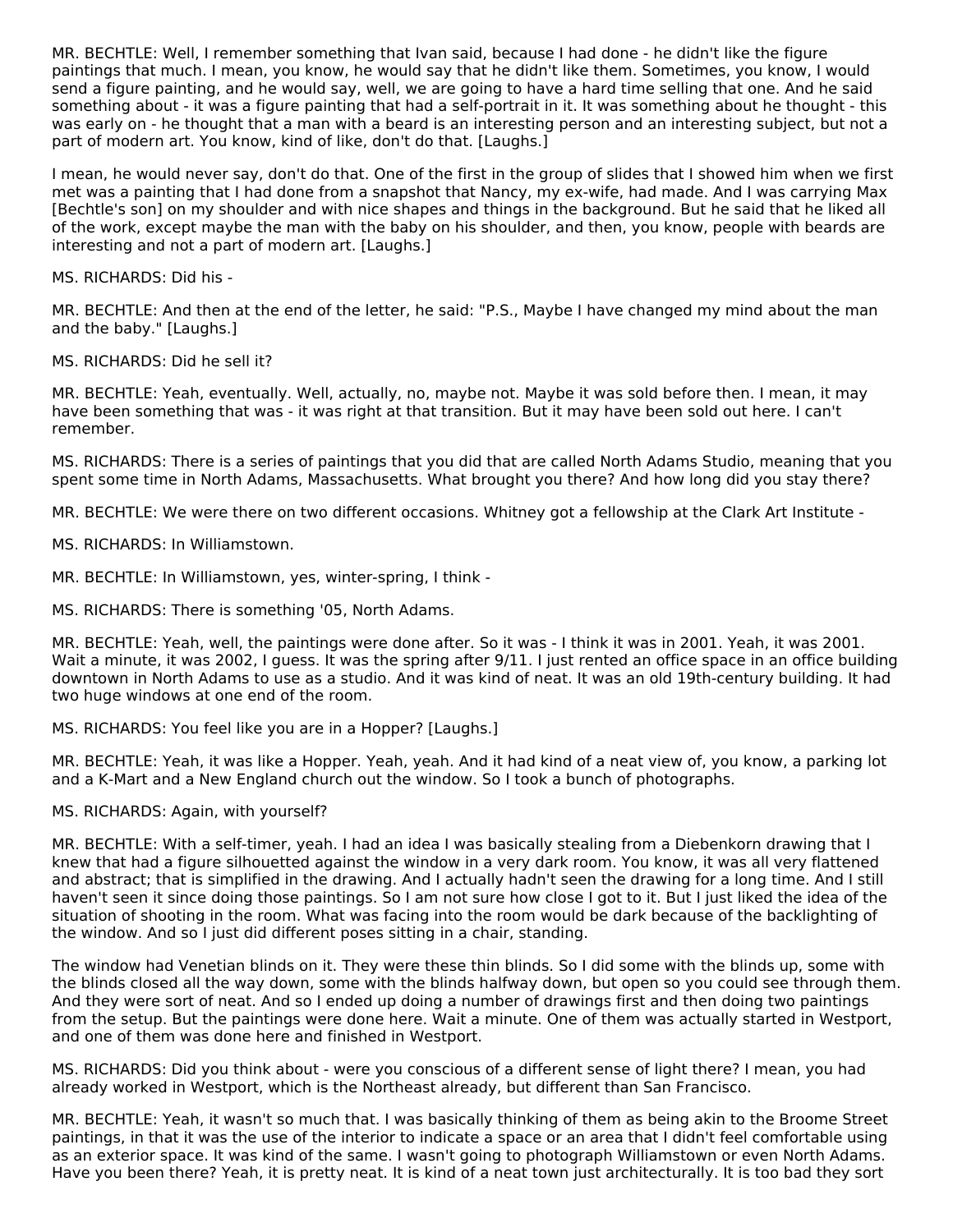of botched up the downtown by urban renewing one side of the street. Luckily, they didn't do the other side, so I was in that set of buildings that was in the un-urban-renewed side of the street.

We went back oh, I don't know, a year and a half, maybe two years later, because they asked Whitney to be the [Robert Sterling] Clark Professor [of Art History] at Williams [College, Williamstown, MA] for one semester. It is a, you know, rotating chair that they invite visiting art historians to teach. But that time I just painted - I didn't rerent the studio because we were going to be there for a slightly shorter time. I should have just rented another office in North Adams. But I turned a small room in the house that we were given to live in into a studio. It was about a fourth the size of this space. [Laughs.]

MS. RICHARDS: Like 10 by 10?

MR. BECHTLE: Yeah, just about.

MS. RICHARDS: Linda Nochlin, who you mentioned before, a perceptive writer about your work, wrote something just a couple of years ago saying that your recent work had an elegiac quality in subject matter and color. Do you agree with that assessment? Did you speak to her at that time when she was - I think that was for a catalogue.

MR. BECHTLE: Yeah, it was for a catalogue at Barbara Gladstone's maybe. I think it is an interesting - yeah, it is not something that I had talked to her about. I mean, she basically - she made it all up. [They laugh.] I mean, it was her interpretation of the work, but she has known it for a long time.

MS. RICHARDS: When you feel like taking time off and looking at art, do you regularly go to museum exhibitions, gallery shows in San Francisco or, of course, in New York when you are there - do you consider it an important use of your time now?

MR. BECHTLE: It is harder here to make time because it seems - I always have the best of intentions, but it is hard to sort of break out of the rhythm of working. So I see much more when I am traveling. You know, people that I talk to in New York sort of are in the same boat, you know. I mean, I will have seen all of the big shows and so on. And they are always saying, "Oh, yeah, I have got to go see that," you know, or, "I missed that one." And that is what I say here. I miss things quite a bit, but I try to go, you know.

MS. RICHARDS: Do you tend - in terms of contemporary art, do you tend to seek out and follow and look at works by artists whose practice is similar to yours, or not at all?

MR. BECHTLE: I am pretty eclectic in my taste. And actually, Whitney is very much on top of a lot of, you know, new stuff. So I will very often see stuff that I wouldn't see normally if left to my own devices. And, you know, in some cases, I am very skeptical, and then gradually, if I keep an open mind, I will come around, and there will be things that, because of her enthusiasm about it, and she will explain certain stuff or say, well, this is doing such and such, and I will go along. And usually I find myself not only agreeing, but then starting to look at this person's work in the future and seeing it kind of evolve.

And that is one of the things that I am interested in, is seeing how artists' work evolves over a period of time. So I will very often make it an issue to go see a show by someone whose work I have been following for a long time.

MS. RICHARDS: Is there anyone whose name comes to mind you want to mention?

MR. BECHTLE: Oh, it would be - you know, it could be anybody. It could be, you know, my colleagues, like Ralph Goings. You know, if Ralph had a show in San Francisco, I would be right there. And Richard McLean. There are various younger artists. There is actually a young sculptor named Mitzi Pederson that was a graduate from CCA. I had no idea.

She was in the Whitney Biennial, and her work was - there were several floor pieces. They are made out of ephemeral materials and tend to be - they are very abstract, and they look like something you would see, perhaps, in the corner of a workshop where you put the scrap pieces or something.

And I thought they looked great in the Biennial. I liked the way my work looked with that. And so I have sort of paid attention to her work. She is actually - she is one of the artists that shows at one of the galleries that is part of that little group that I was talking about that I am going to be curating.

I mean, it is stuff that in a different situation, I probably wouldn't have noticed it. But somehow, because it was in very close proximity with my own work, I saw that they played off of each other very nicely. So I became a fan. I look forward to her shows.

MS. RICHARDS: In terms of new developments in contemporary art, where artists don't even have a studio practice, or their studio practice is radically different, like Mitzi's, what do you think is the future of painting?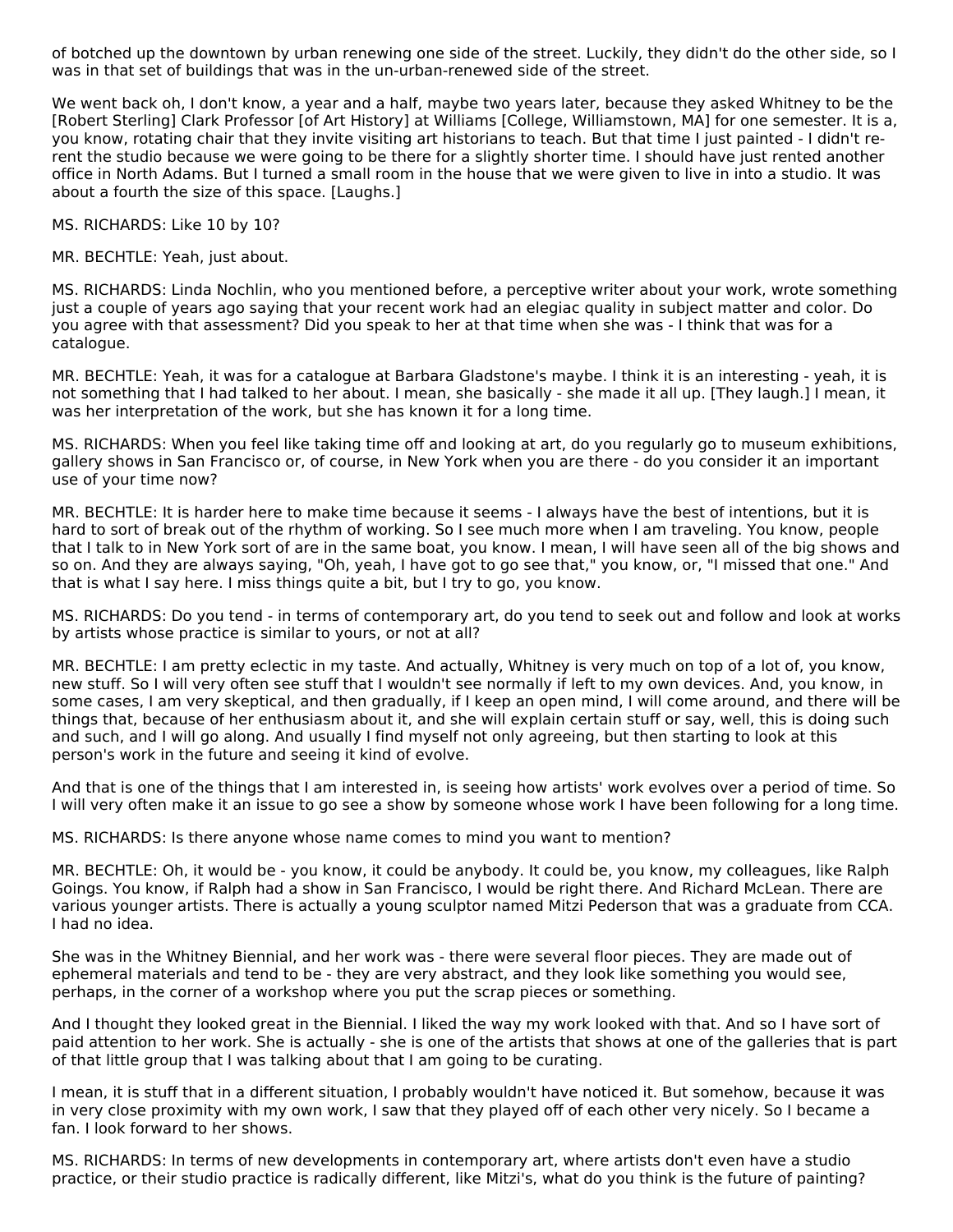MR. BECHTLE: I have a feeling it will always be with us. [Laughs.] Yeah, I don't know. People have been - you know, they have been talking about the death of painting for the last 50 years. When I first heard people talking it down, I was sort of upset. But it doesn't bother me particularly anymore. I mean, it seems like paint is such a [basic material]. It is so basic and [so capable of complexity] that all the technological stuff that goes on really just adds to what is possible out there. But it doesn't cancel out what is already there.

You know, I am sort of fascinated by the various practices that people come up with that are different. And I am kind of amazed at the inventiveness of a lot of it. But I don't see it as necessarily being threatening, you know, to painting as a practice. But in one sense it is, of course. It is like if all the new talent goes into these alternative things - there will always be people painting, but then not necessarily be of any importance. So it is heartening, you know, to see good painting out there, that there are still out there people who respond to it and engage with some of the issues of it and so on.

You know, 500 years of stuff to wrestle with - more than that really, but, you know, certainly in terms of Western art. It has been 500 years.

MS. RICHARDS: Of oil painting.

MR. BECHTLE: And, you know, every painter I have known is tuned into that whole thing, the fact that you are always wrestling with what has been done, and you have this basic material that you can, in a sense, do anything with it. And so the onus is on you to come up with something that isn't what has already been done, but is somehow informed by it and is - new, and makes some kind of sense.

There is always going to be somebody that is going to come along and do something with the old material that nobody has thought of yet.

[END CD 5.]

MS. RICHARDS: This is Judith Richards interviewing Robert Bechtle on February 9, 2010, on de Haro Street in San Francisco, for the Archives of American Art, Smithsonian Institution, disc six.

What you were just talking about leads me into the next question, which is, what would you say are your current issues and concerns in the painting you are doing? And are they in any way different than they were five or 10 years ago?

MR. BECHTLE: I am not so sure they are any different than five or 10 years ago. I would say they are different from going way back. Yeah, I think they are essentially looking for a way through the process to come up with images that have some kind of emotional resonance.

MS. RICHARDS: Another way of asking that question might be - what are your greatest challenges now in the work?

MR. BECHTLE: In a way, the answer is sort of the same because, you know, the challenges are sort of inherent in the process, the choosing, thinking about subject matter, choosing images, making use of images that seem to have a reason for being painted, trying to set the process in motion, so that as one goes through it, there are little discoveries to be made, epiphanies that happen. But, you know, that has been the case all along.

The thing is that it is - the process of painting is so - in some ways, it is so simple, you know, and it is so direct. And yet, it is also, at the same time, complex and ambiguous. And even though I might be working from a photograph, and therefore I can see, or think I see, what the end product is going to be, it doesn't work out that way, you know. In the end, it is always a surprise, the painting. If I am doing it right, the painting is going to have some quality that is different than anything I have done before, even though it is the same category and the same process in getting there. I don't know. It is sort of interesting to think about it.

I think any painter would probably say that, unless they are only talking about particular projects. But if you are talking about the practice, they are really going to say that they have always been doing the same thing and that is what it is all about.

MS. RICHARDS: So that is what you would say keeps you going, seeking these new insights?

MR. BECHTLE: Yeah, yeah, I think so. It is sort of the same, but endlessly different. Each painting is a different each painting is the possibility of not making it.

MS. RICHARDS: You mean the possibility of failure?

MR. BECHTLE: Oh, yeah. At the starting point of a new painting, there is always a question of, how can I do this? How can I make it work? The fact that it has a process that -every artist works out a kind of system for how they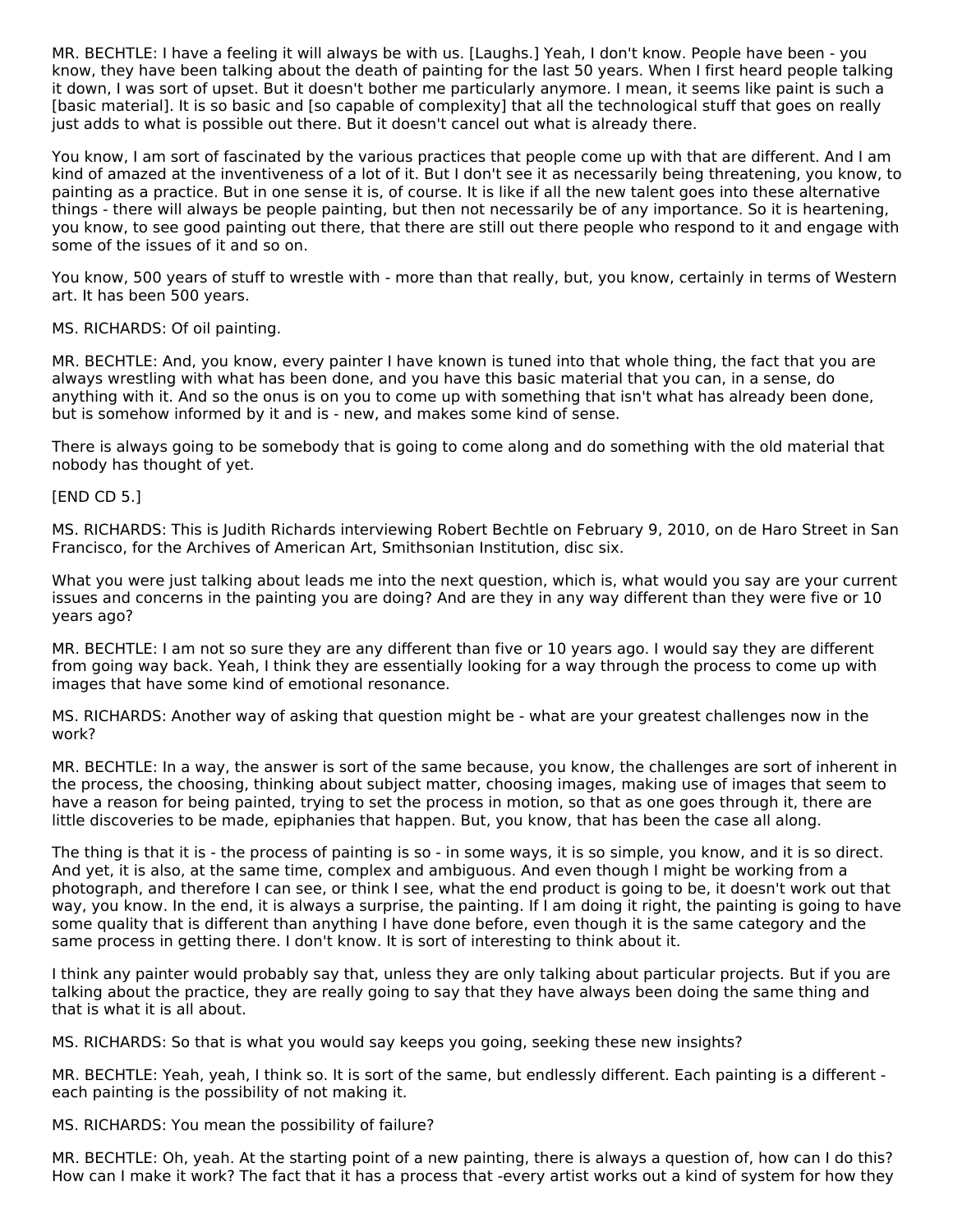go about making work. And so as you enter with the beginning stages of whatever system you are using, everything is possible, including failure. And yet the system leads you to the next step. And when you get to the next step, the possibilities are closed down somewhat, and perhaps the chances of failure are somewhat less.

And, you know, it gradually evolves to the point where you feel like you are really in control and you are kind of you are kind of cooking, you know. It sounds funny to talk about this kind of painting in those terms, those sort of Abstract Expressionist terms. But I think it is not that different.

And then when the painting is finished, you know, it sits for however long before you see it again, perhaps goes out of the studio. But when you see it, maybe it tells you something that you didn't see when you were working on it. And you have no sense that you could ever paint it again. You know, it is like the idea of doing a new version of a painting just finished seems impossible. It would have to be another - I could do another version that is doing, making some sort of drastic changes or just using the framework of the painting to make a new one. But to actually sit down and copy a painting that has already been done seems totally impossible.

MS. RICHARDS: When you think about the works that you are going to do after this painting, I wanted to ask you about what you had in mind. Are you thinking in terms of your next show? And when you are thinking about shows, do you want it to be a carefully orchestrated, in a sense, group of works that went together that you thought in advance, I am painting for a show and this is what should be included? Or is that not in your mind whatsoever, and you are going from one work to the next without a thought - any thought to what it will look like in a show?

MR. BECHTLE: I think it is in the back of your mind, even when the show time might be several years in the future. But there is a certain element of just going from one picture to the next on the basis of maybe trying to do something that is quite different from the one that you just finished, so you are not, kind of, repeating yourself in that sense. But I think as a date firms up, and as you get a little closer to it and maybe there are fewer choices possible as to what new work might be, that you have to think about how it is going to relate to things that are already done.

MS. RICHARDS: In terms of subject matter, or how many paintings versus how many drawings or works on paper?

MR. BECHTLE: Yeah, I don't think the - I mean, other than the basic decision that it is going to have drawings or it is not going to have drawings. The number of drawings is kind of irrelevant.

MS. RICHARDS: So it is the subject, it is the imagery that you are thinking about.

MR. BECHTLE: Yeah, it would be the imagery and that there should be some relationship between them. Although since the work over the years has an internal logic to it, that is not so difficult to envisage or to pull off. And works that are done without even any thought given to putting them together in a show, if you do gather them together, they look just fine.

And, you know, if the show had two drawings and six paintings, that would be okay. If it was, say, 12 drawings and four paintings, that would be okay, too. It almost wouldn't matter. You know, it would depend a little bit on how you use the space in the gallery and how the pieces related to each other. But the relationships would be - I don't think have to be fine-tuned. They don't have to have, you know, four pieces that are all of the same intersection or four pieces that are all cars or, you know. In some ways, it is better not to have it that prescribed.

MS. RICHARDS: Is there anything you have always wanted to do that you haven't done? [They laugh.] Kind of a dream project or a really problematic thing that you have got to tackle one day and you haven't?

MR. BECHTLE: Probably there are.

MS. RICHARDS: Not something on the top of your mind.

MR. BECHTLE: Pardon?

MS. RICHARDS: Not something on the top of your mind.

MR. BECHTLE: No, not too much. I mean, sometimes I think, well, you know, I should make a couple of really big paintings. But -

MS. RICHARDS: What would be really big?

MR. BECHTLE: Well, I mean, you know, the biggest paintings I have done have been about six by eight feet, which is not that big really. And I think I did a couple of large paintings just to, sort of, prove to myself that I could do it. And once they were done, there seemed no point in doing it again. But there might be, you know.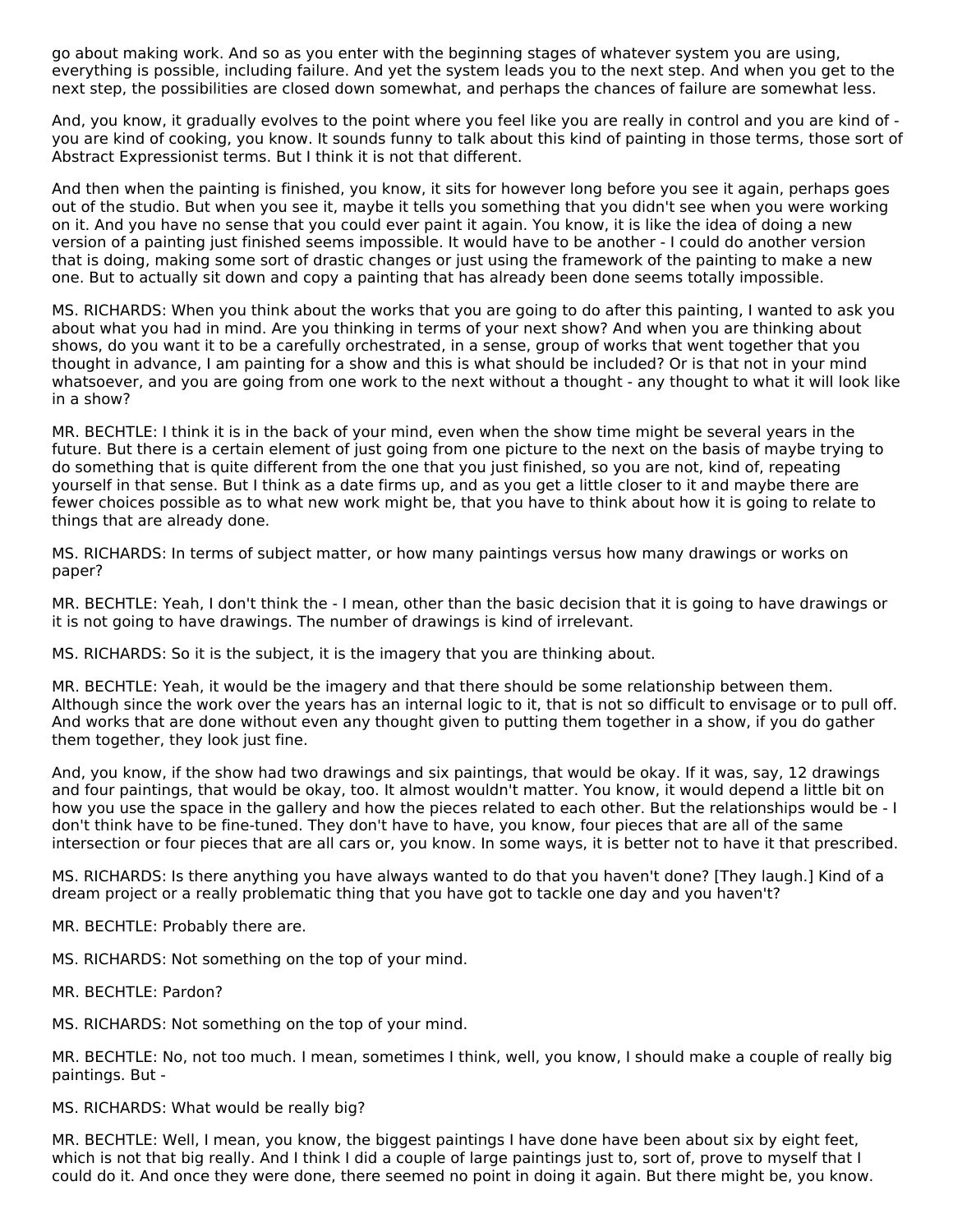MS. RICHARDS: Do you have a sense that the size of your paintings is related to maintaining a kind of an intimacy, a kind of a human scale, with the scale of yourself painting and the length of your arm and the height?

MR. BECHTLE: Yeah, yeah, sort of the human scale, where somebody is standing across the room, under lifesize, but big enough in the image that it seems maybe larger than that. I am not particularly interested in going over life-size like Chuck Close, for example. I mean, that is just another set of issues, which are great, but not my issues.

Yeah, I don't know. I like a painting that feels big enough that it is not just a little, comfortable piece, something that in a house will command a wall. And partly by the nature of the subject matter, I think it will command a fairly large wall in a gallery space as well. And occasionally, I like to do a small painting just because it seems like it is going to be faster. It usually isn't. But mostly they tend to be in the same size range, which hasn't really changed that much over the years.

The format that I usually use - this painting of Whitney and me at the table is actually more horizontal than I usually use. But if you cut off about a fourth of it, you get a rectangle that is close to maybe - slightly elongated close to a 35-millimeter format. And I have sort of stayed with that, going slightly more square sometimes, slightly more elongated sometimes.

MS. RICHARDS: Usually horizontal?

MR. BECHTLE: Yeah, usually horizontal, almost always horizontal. Something that came up when I was talking with this young English artist -

MS. RICHARDS: Whose work is mostly vertical.

MR. BECHTLE: Gibbs, whose work is mostly vertical, yeah. And he took a bunch of old photographs that he gave me and was saying, "Well, these are sort of my interpretation of some things that you might paint." But they are all verticals, you know. And I never use the vertical.

MS. RICHARDS: Do you think that - now, with some of your images in the streets - on the steep streets, one can imagine the relationship to Thiebaud, but Thiebaud's are mostly vertical.

MR. BECHTLE: That is true, yeah.

MS. RICHARDS: Is that conscious that you are taking - that your work would not be vertical, because really you are after a completely different kind of issue?

MR. BECHTLE: Yeah, I don't know. I mean, I don't think there is a conscious comparison with Thiebaud; we are painting the same neighborhood, but, you know, our approaches are so different that horizontal and vertical is not going to make any difference. And I am not quite sure. I guess horizontal seems more like we see. You don't see vertically unless you move your head. But horizontally, you know, you sort of sense, you know what is out here. And so it seems like your field of vision tends to - so it seems like a horizontal painting makes less of an issue of its horizontality than a vertical painting makes of its verticality.

MS. RICHARDS: I can see that.

MR. BECHTLE: Yeah. I mean, it is like a round painting. there's no reason not to do round paintings, but it is such a dominant shape that it is always a "round painting." It can't become, you know, just simply an object that has an image on it like a horizontal painting can.

Yeah, interesting, you know, if I were interested in doing full-length portraits, which is a category that I have really never done very much, other than the full-length portraits that are in these images, but like Whistler or [Edward] Burne-Jones or somebody like. I mean, that demands a vertical format. It seems absolutely right for those paintings. But I guess I am not interested enough. I have thought about it, but I have not been interested enough in doing the vertical portraits to actually do it, except as student work way back.

Yeah, I love those Whistlers that are at the Frick [Collection, New York, NY].

MS. RICHARDS: You had an opportunity to see them recently.

[Cross talk.]

MR. BECHTLE: Yeah, actually, you wouldn't think it, you know, from the look of the work, but Whistler is a favorite artist, that I like looking at a lot.

MS. RICHARDS: What aspect of his work?